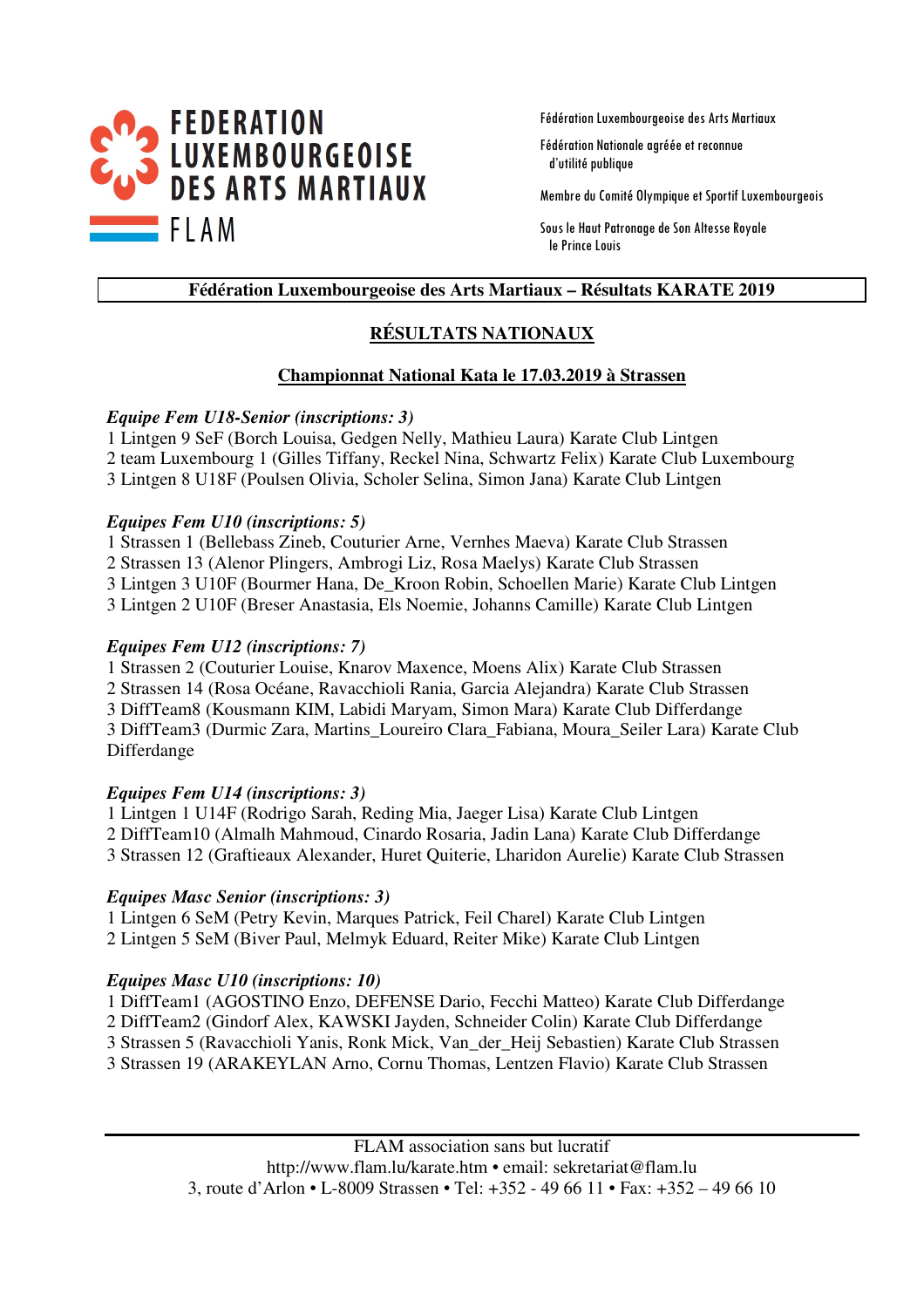#### *Equipes Masc U12 (inscriptions: 8)*

1 Strassen 10 (Bintz Nick, Coimbra Pol, Wolter Noa) Karate Club Strassen

- 2 Strassen 11 (Vernhes Liam, Ronk Mac, Logelin Kim) Karate Club Strassen
- 3 Team Luxembourg 2 (Russon Riyad, Santos Noah, Schirtz Lena) Karate Club Luxembourg
- 3 Team Luxembourg 3 (Feltz Oscar, Schleicher Lenn, Wang Cheng\_An) Karate Club Luxembourg

#### *Equipes Masc U14 (inscriptions: 8)*

- 1 Strassen 6 (Lambot Gaspard, Margaryan Samuel, Teixeira Tomas) Karate Club Strassen
- 2 Strassen 17 (Faivre Gabriel, Jaulin Victor, Mahne Victor) Karate Club Strassen
- 3 Strassen 9 (De\_Maria Alessandro, Flies Gil, Hackenberg Timour) Karate Club Strassen
- 3 Team Luxembourg 4 (Dumaye Clement, Podda Oscar, Stec Martin) Karate Club Luxembourg

### *Equipes Masc U18 (inscriptions: 3)*

1 Strassen 7 (Lambot Basile, Clément Moens, Couturier Victor) Karate Club Strassen 2 Strassen 15 (Couturier Romain, Neves Dylan, Simoncini Isabelle) Karate Club Strassen 3 DiffTeam12 (Mirizzi Loredana, Serio\_Costa Simao\_Miguel, Zein\_Alabedin Hassan) Karate Club Differdange

### *Kata Fem Open (inscriptions: 4)*

- 1 Henry Celine Karate Club Lintgen 2 Borch Louisa Karate Club Lintgen 3 Mathieu Laura Karate Club Lintgen
- 3 Gedgen Nelly Karate Club Lintgen

### *Kata Fem Senior (inscriptions: 3)*

1 Henry Celine Karate Club Lintgen 2 Mathieu Laura Karate Club Lintgen 3 Duarte Mona Cheyto Karateka Lamadelaine

### *Kata Fem U08 (inscriptions: 14)*

- 1 Rosa Maelys Karate Club Strassen
- 2 Durmic Farah Karate Club Differdange
- 3 Ronk Mina Karate Club Strassen
- 3 Damico Elisabeth Karate Club Hesperange

### *Kata Fem U10 (inscriptions: 19)*

- 1 Bellebass Zineb Karate Club Strassen
- 2 Vernhes Maeva Karate Club Strassen
- 3 Breser Anastasia Karate Club Lintgen
- 3 Els Noemie Karate Club Lintgen

### *Kata Fem U12 (inscriptions: 30)*

1 Thuy Emma KC Walfer 2 Moens Alix Karate Club Strassen 3 Martins\_Loureiro Clara\_Fabiana Karate Club Differdange 3 Skrijelj Delila Karate Club Suessem

### *Kata Fem U14 (inscriptions: 21)*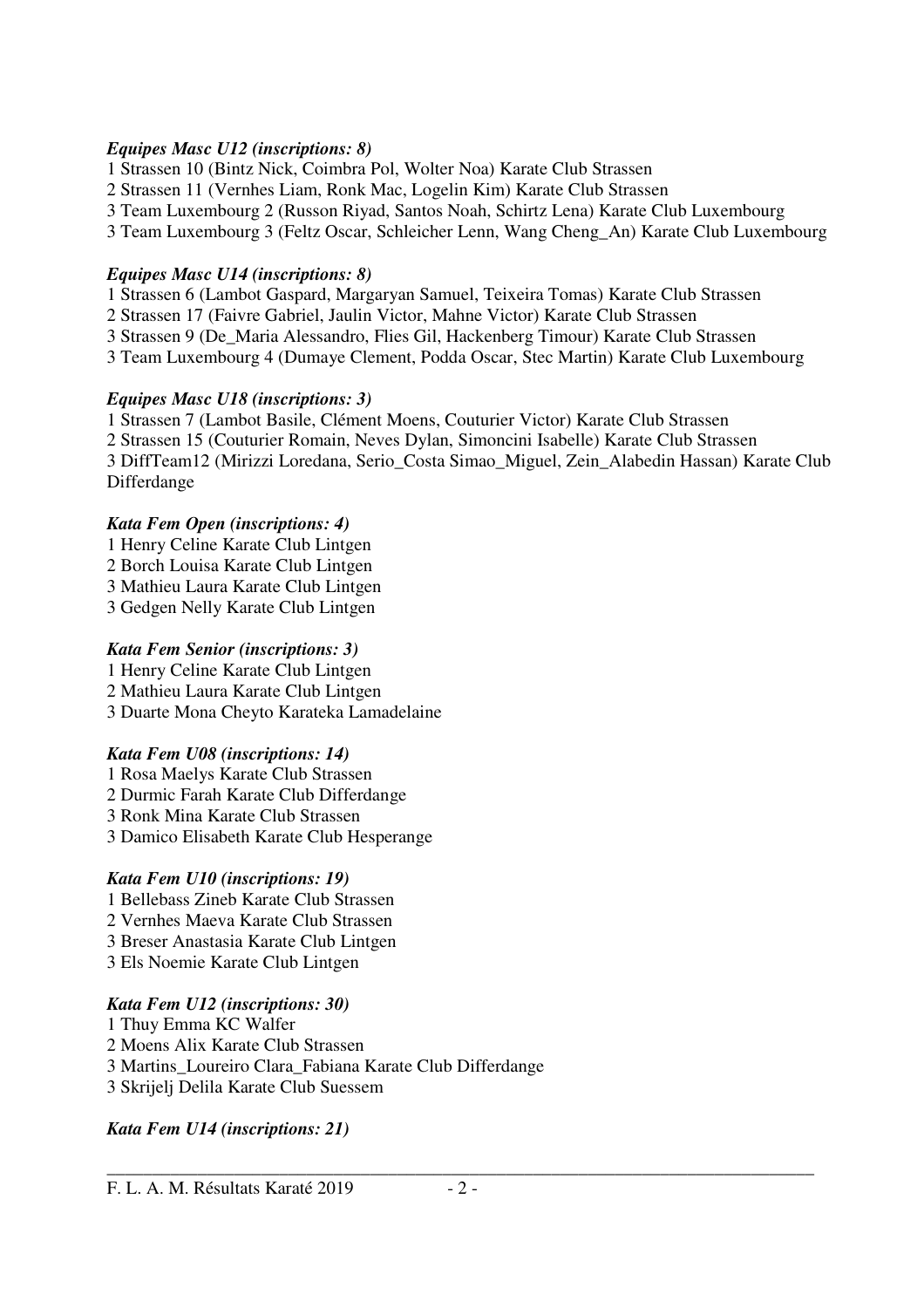- 1 Bacinski Laura Karate Club Differdange
- 2 Reding Mia Karate Club Lintgen
- 3 Cinardo Rosaria Karate Club Differdange
- 3 Rodrigo Sarah Karate Club Lintgen

### *Kata Fem U16 (inscriptions: 6)*

- 1 Steinmetz Anne Karate Club Lintgen
- 2 Belebass Kenza Karate Club Strassen
- 3 El\_Haji Iman Karate Club Hesperange 3 Reckel Nina Karate Club Luxembourg
- 

### *Kata Fem U18 (inscriptions: 5)*

1 Borch Louisa Karate Club Lintgen 2 Gedgen Nelly Karate Club Lintgen 3 Gilles Tiffany Karate Club Luxembourg 3 Faria Rita Karate Club Strassen

### *Kata Male Senior +35 (inscriptions: 6)*

1 Zein Suhail Karate Club Differdange 2 Vilm Jérome Karate Club Strassen 3 Le\_Gros Sebastien Karate Club Strassen 3 Schneider Jacques Karate Club Strassen

### *Kata Male Senior +50 (inscriptions: 4)*

1 Schneider Jacques Karate Club Strassen 2 Neve David Karate Club Strassen

### *Kata Masc Open (inscriptions: 9)*

1 Leite Dylan Karate Club Strassen 2 Antony Bryan KC Walfer 3 Petry Kevin Karate Club Lintgen 3 Marques Patrick Karate Club Lintgen

### *Kata Masc Senior (inscriptions: 9)*

1 Marques Patrick Karate Club Lintgen 2 Leite Dylan Karate Club Strassen 3 Antony Bryan KC Walfer 3 Pocervina Ian KC Walfer

### *Kata Masc U08 (inscriptions: 13)*

1 Cornu Thomas Karate Club Strassen 2 Cordella Flavio Karate Club Hesperange 3 Celoto Ricardo Karate Club Strassen 3 Moreira\_Costa Daniel Karate Club Differdange

### *Kata Masc U10 (inscriptions: 41)*

1 Moussallem Hadrien Karate Club Hesperange 2 Todorovic Filip Karate Club Lintgen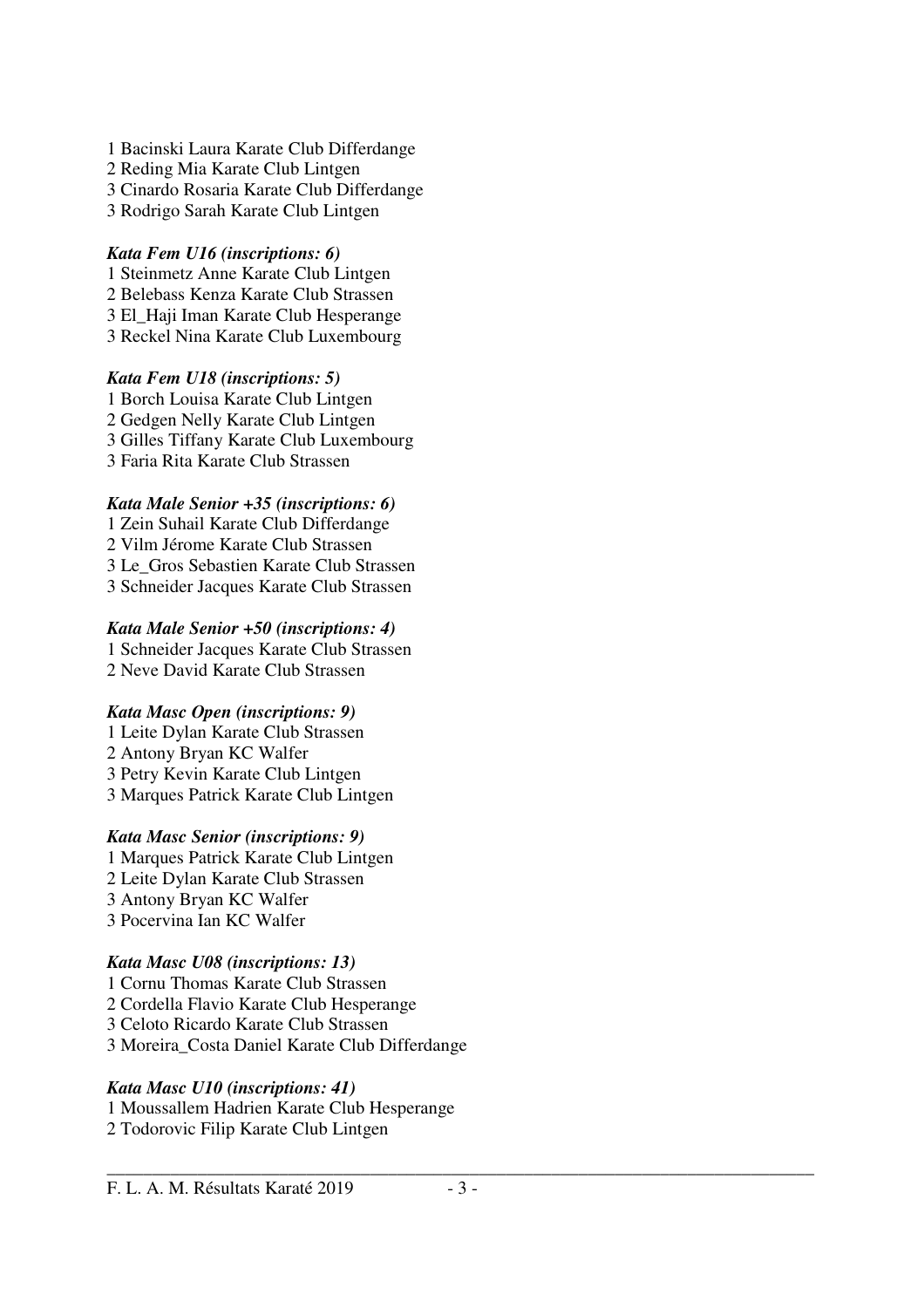- 3 Agostino Enzo Karate Club Differdange
- 3 Stefanetti Milan Karate Club Lintgen

### *Kata Masc U12 (inscriptions: 38)*

- 1 Coimbra Pol Karate Club Strassen
- 2 Vernhes Liam Karate Club Strassen
- 3 Afonso\_Marques Leandro Karate Club Suessem
- 3 Paquay Hayden KC Walfer

### *Kata Masc U14 (inscriptions: 29)*

- 1 Belabass Youness Karate Club Strassen
- 2 Olafsson Erik KC Walfer
- 3 Teixeira Tomas Karate Club Strassen
- 3 Karg\_Despeux Jonathan KC Walfer

### *Kata Masc U16 (inscriptions: 8)*

- 1 Dos\_Santos Diogo Karate Club Suessem
- 2 Lambot Basile Karate Club Strassen
- 3 Serio\_Costa Simao\_Miguel Karate Club Differdange
- 3 Ramdedovic Arnes Karate Club Suessem

### *Kata Masc U18 (inscriptions: 6)*

- 1 Isolani Valentino Karate Club Suessem
- 2 Feil Charel Karate Club Lintgen
- 3 Neves Dylan Karate Club Strassen
- 3 Schwartz Felix Karate Club Luxembourg

### **Tableau des médailles**

| Rang associations             | premier placement deuxième placement | troisième placement |
|-------------------------------|--------------------------------------|---------------------|
| 1 Karate Club Strassen        |                                      |                     |
| 2 Karate Club Lintgen         |                                      |                     |
| 3 Karate Club Differdange     |                                      | Ω                   |
| 4 Karate Club Suessem         |                                      |                     |
| 5 KC Walfer                   |                                      |                     |
| 6 Karate Club Hesperange      |                                      |                     |
| 7 Karate Club Luxembourg      |                                      |                     |
| 8 Cheyto Karateka Lamadelaine |                                      |                     |

### **Championnat National Kumite par Equipe le 19.05.2019 à Strassen**

### *Equipe Fem U08 (inscriptions: 5)*

1 Strassen 1 : Rosa Maelys, Hurt Leslie, Ambrogi Liz - Karate Club Strassen

- 2 Strassen 3: Fernandez Campos Milena, Chapiteau Emma, Belargent Sylvia Karate Club Strassen
- 3 Strassen 27 : Alves Minoche Nina, Grass Louise, Wolter Lena Karate Club Strassen
- 3 Strassen 2: Ronk Mina, Moens Adele, Kesse Alexia Karate Club Strassen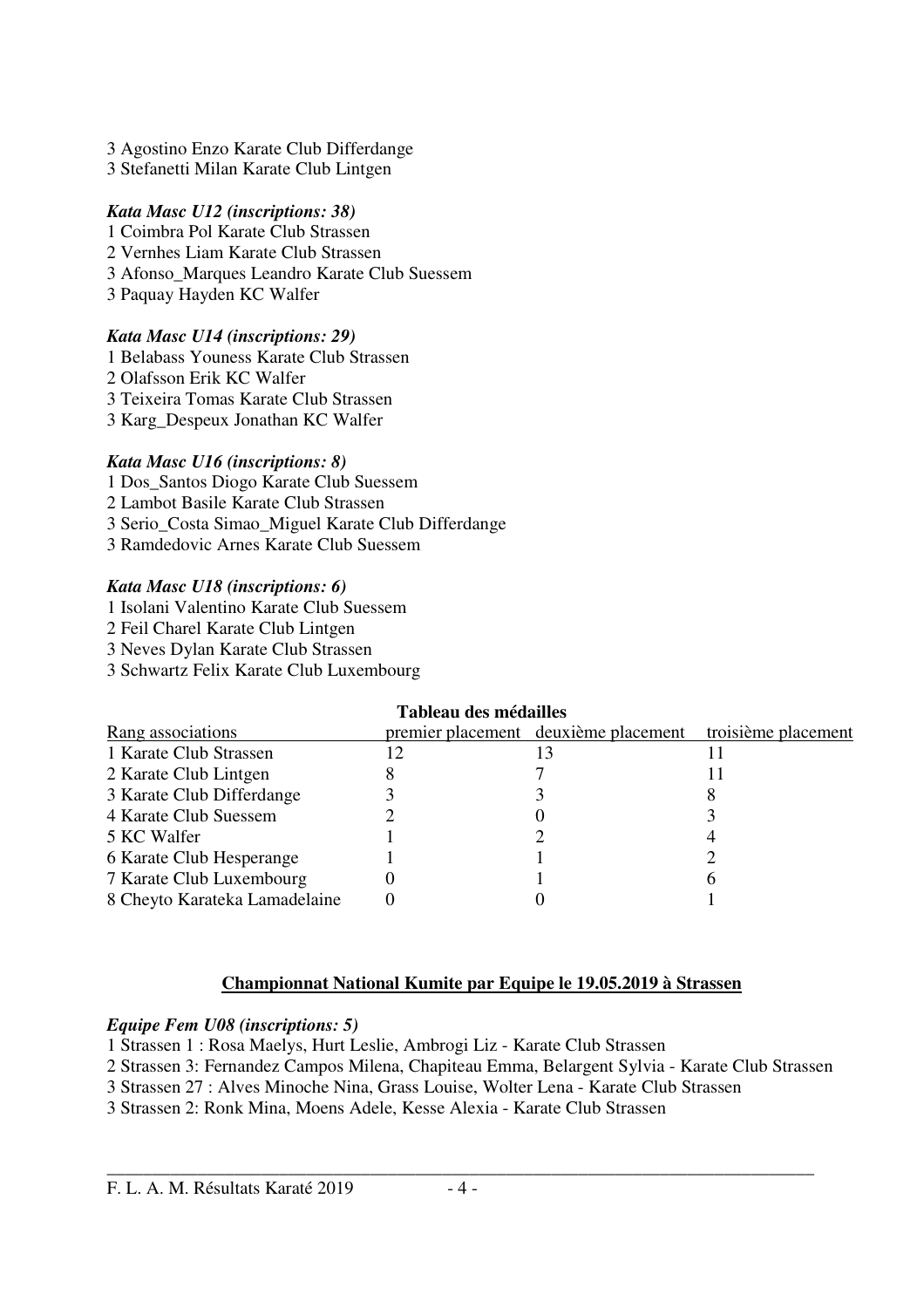#### *Equipe Fem U10 (inscriptions: 5)*

1 Chinto Kayl 1: De Rubeis Giulia, Sunnen Lena, Terlica Gomes Océane - Chinto Kayl

2 KCB4: Breisch Anna, Cabras Alma, Monot Grace - Karate Club Bettembourg

3 Strassen 10: Soukar Sumeja, Maculoso Lara, Folschette Leni - Karate Club Strassen

3 Strassen 9: Alenor Plingers, Vernhes Maeva, Bellebass Zineb - Karate Club Strassen

### *Equipe Fem U12 (inscriptions: 6)*

1 Strassen 19 : Albert Van Giffen Ines, Barclay Victoria, Martins Dias Gabriela - Karate Club Strassen 2 Strassen 20 : Ravacchioli Rania, Graas Chloé, Garcia Alejandra, Rosa Océane - Karate Club Strassen 3 teamdiff17 : Kousmann Kim, Bendjamai Rumaysa Fatima Zahra, Labidi Maryam - Karate Club Differdange

3 Strassen 18 : Moens Alix, Kuffer Liz, Couturier Louise - Karate Club Strassen

### *Equipe Fem U14 (inscriptions: 5)*

1 TeamDiff8: Bacinski Laura, Cinardo Rosaria, Jadin Lana - Karate Club Differdange

2 Strassen 34: Ferreira Nolwenn, Logelin Kim, Reis Céline - Karate Club Strassen

3 Chinto Kayl 2: Aalala Samia, Ceruzzi Ines, Licina Dzeneta, Meyrath Jill - Chinto Kayl

3 Strassen 22: Benediktsortiir Sara, Henderson Shani, Hurt Kelly - Karate Club Strassen

### *Equipe Fem U16 (inscriptions: 5)*

1 Teamdiff10: Wohl Laura, Mirizzi Loredana - Karate Club Differdange

2 Strassen 38: Belebass Kenza, Grinberga Anna, Moens Clarisse - Karate Club Strassen

3 Chinto Kayl 7: Alibasic Leoni, Martins Anyssa, Schumann Chiara - Chinto Kayl

3 Chinto Kayl 8: Dos Santos Lindsey, Sabotic Elina - Chinto Kayl

### *Equipe Fem U18 (inscriptions: 3)*

1 Strassen 40 : Simoncini Isabelle, Pennequinn Ivana, De Castro Lara - Karate Club Strassen 2 Strassen 17 : Growda Shravya, Faria Rita, Zoboki Saskia - Karate Club Strassen

### *Equipe Masc Senior (inscriptions: 4 )*

1 Strassen 43 : Debue Yann, Fontes Raoul, Martins Dias Henrique - Karate Club Strassen

2 Strassen 41: Rasqui Dimitri, Da Nazare Gil - Karate Club Strassen

3 Strassen 42 : Keremidchiev Nikola, Brito Ivis - Karate Club Strassen

3 teamdiff19: Cinardo Angelo, Dos Santos Soares Wilson - Karate Club Differdange

### *Equipe Masc U08 (inscriptions: 7)*

1 Strassen 4 : Vevcka Edourad, Durnez Dorian, Castro Rafael - Karate Club Strassen

2 Strassen 6: Celoto Ricardo, Vollet Hadrien, Soukar Faris - Karate Club Strassen

3 TeamDiff2 : Moreira Costa Daniel, Melchior Pit, Vibi-Reuland Tristan - Karate Club Differdange

3 Strassen 5: Richard Jonthan, Moes Théo, Cornu Thomas - Karate Club Strassen

### *Equipe Masc U10 (inscriptions: 11)*

1 TeamDiff6 : Agostino Enzo, Defense Dario, Fecchi Matteo - Karate Club Differdange

2 Strassen 12 : Lentzen Flavio, Knarov Ambroise, Couturier Arne - Karate Club Strassen

3 Strassen 11 : Van der Heij Sebastien, Ronk Mick, Joshua Mary - Karate Club Strassen

3 Chinto Kayl 4: Nosbusch Lio, Van Wissen Jan, Wetz Oleg - Chinto Kayl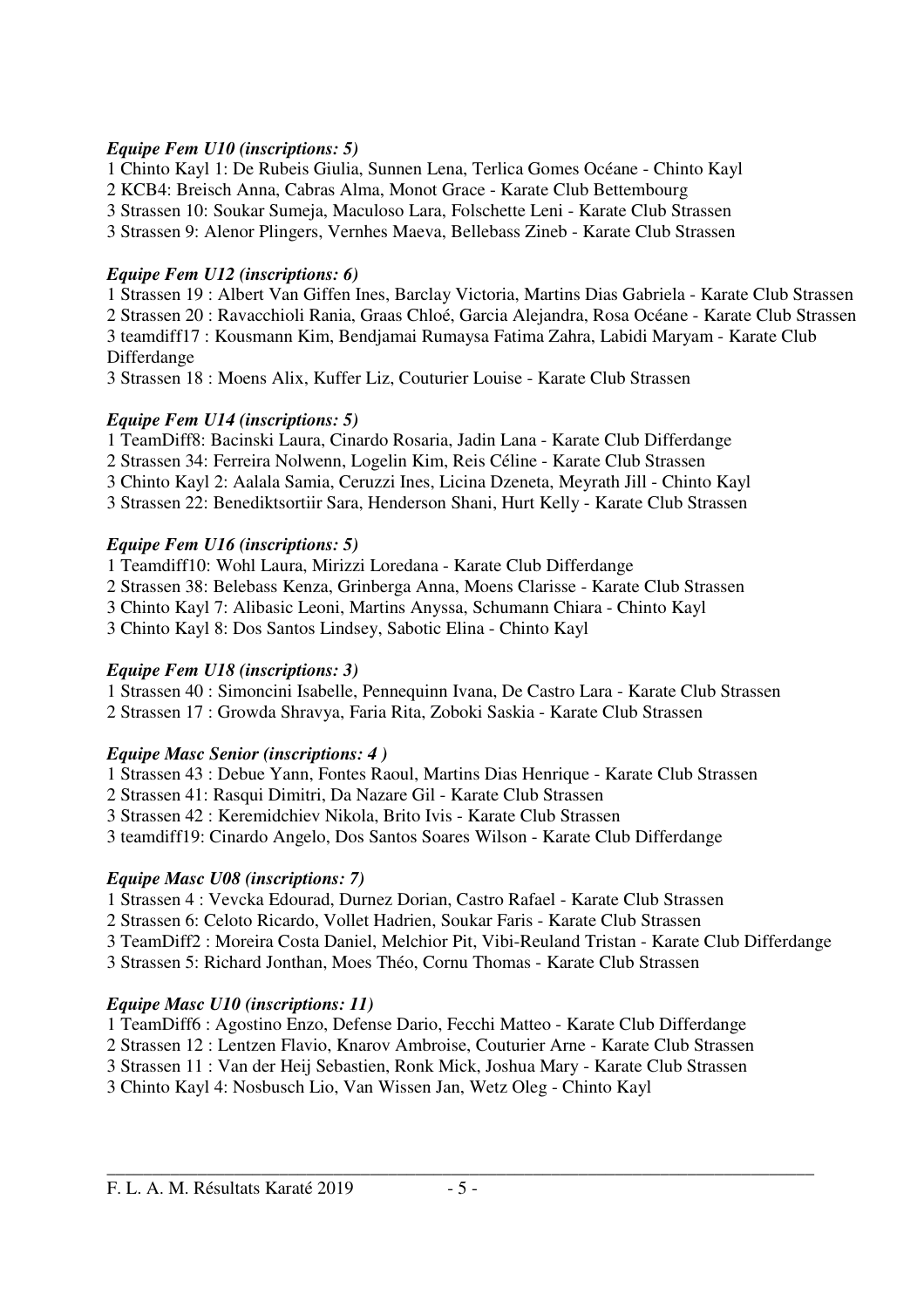#### *Equipe Masc U12 (inscriptions: 7)*

1 Strassen 23 : Coimbra Pol, Knarov Maxence, Vernhes Liam - Karate Club Strassen

2 Strassen 24 : Bintz Nick, Hackenberg Timour, Ronk Mac, Wolter Noa - Karate Club Strassen

3 Strassen 25: Hermes Luca, Lentzen Allessandro, Nedioglio Dimitrii - Karate Club Strassen

3 Strassen 29: Grandovskis Ernest, Collee Noa, Bilsel Hakan - Karate Club Strassen

#### *Equipe Masc U14 (inscriptions: 9)*

1 teamdiff13 : Sibille Jordan, Ceman Edvin, Almalh Mahmoud - Karate Club Differdange

2 Strassen 30: Belabass Youness, Lambot Gaspard, Margaryan Samuel, Moens Clément - Karate Club Strassen

3 Strassen 33 : Teixeira Tomas, Mazet Jules, Faivre Gabriel - Karate Club Strassen

3 Strassen 31: Graftieaux Alexander, Flies Gil, De Maria Alessandro - Karate Club Strassen

#### *Equipe Masc U16 (inscriptions: 6)*

1 Strassen 37 : Lambot Basile, Knaroff Valentin, Couturier Victor - Karate Club Strassen

2 KCB2: Cabras Alessandro, Skrijelj Adnan - Karate Club Bettembourg

3 Strassen 36: Cardoso Miguel, Ambrogi Ben - Karate Club Strassen

3 teamdiff12: Paiva Grosso David, Zein Alabedin Hassan - Karate Club Differdange

#### *Equipe Masc U18 (inscriptions: 3)*

1 Strassen 39 : Couturier Romain, Freund Samuel, Neves Dylan - Karate Club Strassen

2 Chinto Kayl 3: Dei Momi Thomas, Martins Tevin, Schmit David - Chinto Kayl

3 TeamDiff1 : Tamim Yanis, Dantas Valente Alrk José - Karate Club Differdange

| Tableau des médailles |                         |  |                                      |                     |  |  |
|-----------------------|-------------------------|--|--------------------------------------|---------------------|--|--|
| rang                  | associations            |  | premier placement deuxième placement | troisième placement |  |  |
|                       | Karate Club Strassen    |  |                                      |                     |  |  |
| 2                     | Karate Club Differdange |  |                                      |                     |  |  |
|                       | Chinto Kayl             |  |                                      |                     |  |  |
|                       | Karate Club Bettembourg |  |                                      |                     |  |  |

### **Coupe Prince Louis 16.06.2019 à Strassen**

#### *Ceinture Blanche +14 Fem*

- 1 Growda Shravya Karate Club Strassen
- 2 Boneville Agnès Karate Club Luxembourg
- 3 Lader Emilia Karate Club Strassen

### *Ceinture Blanche +14 Masc*

1 Stanovic Teodor Karate Club Strassen

2 Garrido Afonso Karate Club Strassen

#### *Ceinture Blanche U08 Fem*

1 Damico Elisabeth Karate Club Hesperange

- 2 Ronk Mina Karate Club Strassen
- 3 Costa Moutinho Nuria Karate Club Lintgen

3 Moens Adele Karate Club Strassen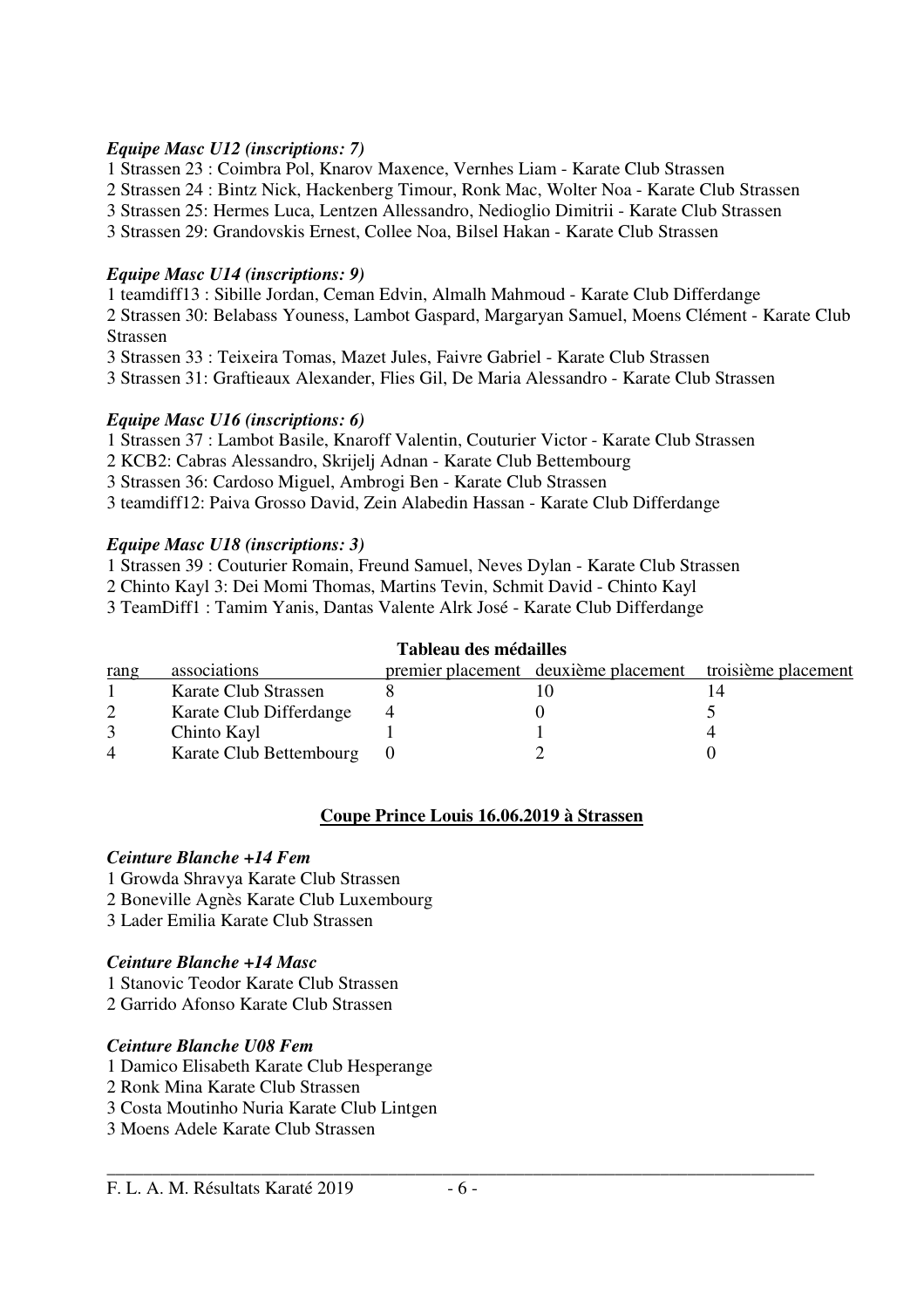#### *Ceinture Blanche U08 Masc*

1 Cruz Rica Dinis Karate Club Bettembourg 2 Celoto Ricardo Karate Club Strassen 3 Vollet Hadrien Karate Club Strassen 3 Cordella Flavio Karate Club Hesperange

### *Ceinture Blanche U10 Fem*

1 Cisseko Imann Karate Club Strassen

2 Lacour Alexia Karate Club Luxembourg 3 Bhandari Sanaa Karate Club Strassen

3 Leroy de Maleville Natalene Karate Club Hesperange

### *Ceinture Blanche U10 Masc*

1 Kass Antoine Karate Club Luxembourg 2 Labadie Liam Karate Club Suessem

3 Warren Sun Karate Club Strassen

3 Nahas Sébastien Karate Club Hesperange

### *Ceinture Blanche U12 Fem*

1 Almeida Zoé Karate Club Bettembourg

2 Bhandari Kyna Karate Club Strassen

3 Martins Lara Karate Club Lintgen

3 Toutah Sara Chinto Kayl

#### *Ceinture Blanche U12 Masc*

1 Silva Martins Gil Karate Club Tanuki Hosingen

2 Teixeira De Carvalho André Karate Club Differdange

3 Natouf Omar Chinto Kayl

3 Santos Goncalo Karate Club Lintgen

### *Ceinture Blanche U14 Fem*

1 Wayne Céleste Karate Club Strassen 2 Benediktsortiir Sara Karate Club Strassen

3 Hurt Kelly Karate Club Strassen

3 Hadi Noor Karate Club Strassen

### *Ceinture Blanche U14 Masc*

1 Kass Matthieu Karate Club Luxembourg

2 Giordona Manuel Karate Club Strassen

3 Jager Brian\_Xavier Karate Club Differdange

3 Berozpe Grau Oihan Karate Club Luxembourg

### *Ceinture Bleue +14 Fem*

- 1 Gilles Tiffany Karate Club Luxembourg
- 2 Ramdedovic Anela Karate Club Suessem
- 3 Gawallek Jasmin Karaté Club Niederanven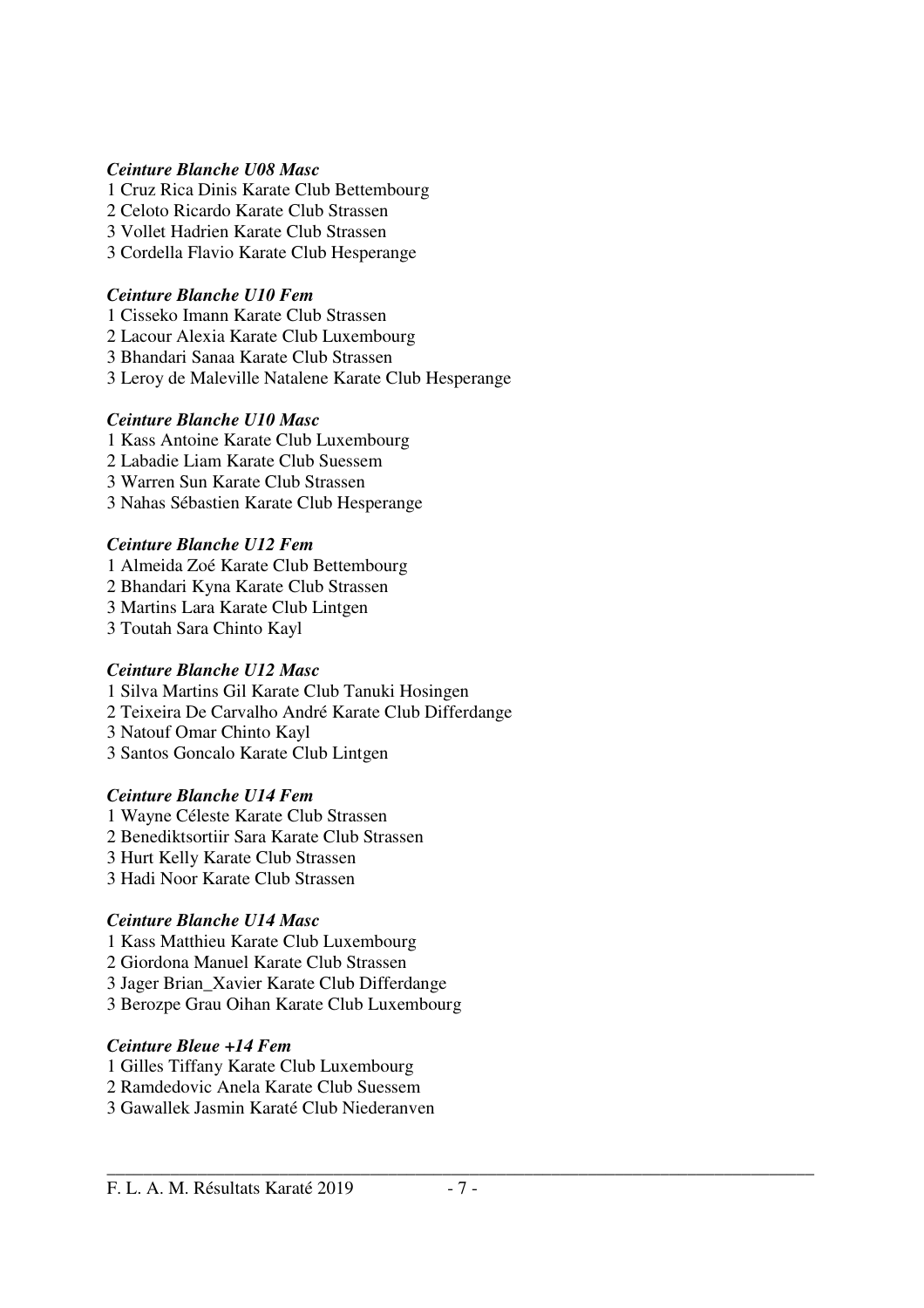#### *Ceinture Bleue U14 Fem*

- 1 Reding Mia Karate Club Lintgen
- 2 Rossy Mauricio Iana Karate Club Suessem
- 3 Barclay Victoria Karate Club Strassen
- 3 Martins Dias Gabriela Karate Club Strassen

### *Ceinture Bleue U14 Masc*

- 1 Coimbra Pol Karate Club Strassen
- 2 Fernandes Nolan Karate Club Suessem
- 3 Almalh Mahmoud Karate Club Differdange
- 3 Mazet Jules Karate Club Strassen

### *Ceinture Jaune +14 Mixte*

- 1 Pollini Saadia Karate Club Luxembourg
- 2 Lharidon Aurelie Karate Club Strassen
- 3 Stern Florian Cheyto Karateka Lamademaine
- 3 Abreu Emilia Karate Club Luxembourg

### *Ceinture Jaune U08 Fem*

1 Durmic Farah Karate Club Differdange 2 Belargent Sylvia Karate Club Strassen 3 Afonso Marques Lucy Karate Club Suessem

### *Ceinture Jaune U08 Masc*

1 Cornu Thomas Karate Club Strassen 2 Avot Mahé KC Walfer 3 Spagnuolo Liam Chinto Kayl 3 Richard Jonthan Karate Club Strassen

### *Ceinture Jaune U10 Fem*

- 1 Bellebass Zineb Karate Club Strassen
- 2 Monot Grace Karate Club Bettembourg
- 3 Breser Anastasia Karate Club Lintgen
- 3 Els Noemie Karate Club Lintgen

### *Ceinture Jaune U10 Masc*

- 1 Stefanetti Milan Karate Club Lintgen
- 2 Thiele Gabriel Karate Club Strassen
- 3 Schneider Colin Karate Club Differdange
- 3 Kawski Jayden Karate Club Differdange

### *Ceinture Jaune U12 Fem*

- 1 Costa Meylin Karate Club Bettembourg
- 2 Ayric Lila Karate Club Strassen
- 3 Carvalho Moreira Dyana Karate Club Suessem
- 3 Aalala Oumayma Chinto Kayl

### *Ceinture Jaune U12 Masc*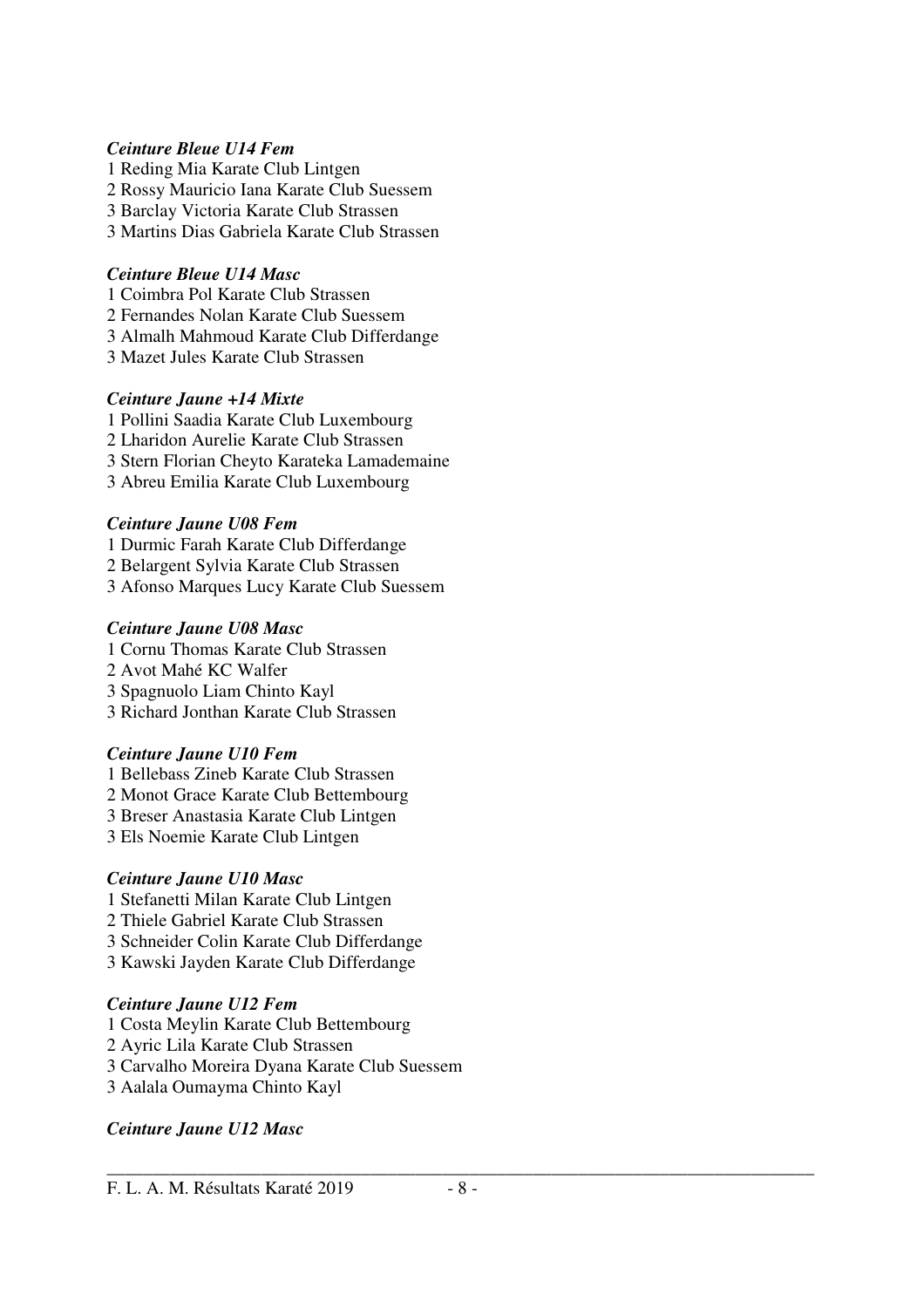- 1 Wciorka Max Karate Club Bettembourg
- 2 Russon Riyad Karate Club Luxembourg
- 3 Bilsel Hakan Karate Club Strassen
- 3 Redzeplar Imran Karate Club Luxembourg

#### *Ceinture Jaune U14 Fem*

- 1 Henderson Shani Karate Club Strassen
- 2 Ravacchioli Rania Karate Club Strassen
- 3 Aalala Samia Chinto Kayl

### *Ceinture Jaune U14 Masc*

1 Costa John Karate Club Bettembourg 2 Andreychuk Taras Cheyto Karateka Lamademaine 3 Macri Vincenzo Cheyto Karateka Lamademaine

### *Ceinture Marron +14 Fem*

- 1 Bacinski Laura Karate Club Differdange
- 2 Paquay Ayleen KC Walfer
- 3 Muller Mika Karate Club Lintgen
- 3 Amorim Oliveira Mariana Chinto Kayl

### *Ceinture Marron +14 Masc*

1 Dos Santos Diogo Karate Club Suessem 2 Gilson Felix Kamigaito Wado Ryu Karate Mamer 3 Cabras Alessandro Karate Club Bettembourg 3 Marth Raffaël Kamigaito Wado Ryu Karate Mamer

### *Ceinture Marron U14 Fem*

1 Grün Claire KC Walfer 2 Couturier Louise Karate Club Strassen 3 Moens Alix Karate Club Strassen

### *Ceinture Marron U14 Masc*

1 Belabass Youness Karate Club Strassen 2 Lambot Gaspard Karate Club Strassen 3 Hackenberg Timour Karate Club Strassen 3 Kirsch Sam Chinto Kayl

### *Ceinture Noire +14 Fem*

- 1 Henry Celine Karate Club Lintgen
- 2 Borch Louisa Karate Club Lintgen
- 3 Gedgen Nelly Karate Club Lintgen
- 3 Steinmetz Anne Karate Club Lintgen

### *Ceinture Noire +14 Masc*

- 1 Marques Patrick Karate Club Lintgen
- 2 Leite Dylan Karate Club Strassen
- 3 Petry Kevin Karate Club Lintgen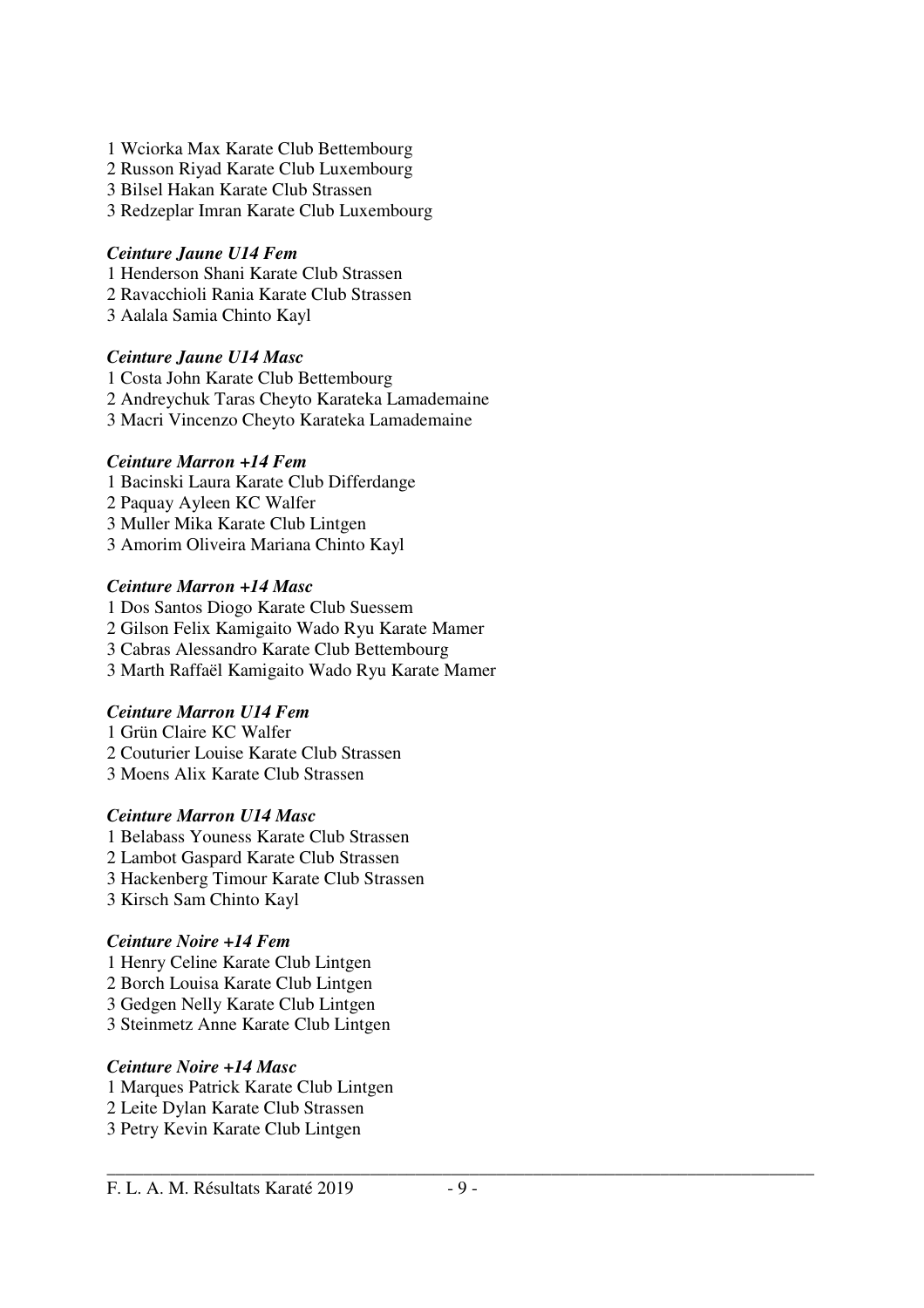3 Marques David Karaté Club Niederanven

#### *Ceinture Orange +14 Fem*

1 Delachaux Diane Karate Club Luxembourg 2 Tenkes Fabienne Chinto Kayl

### *Ceinture Orange +14 Masc*

1 Fadilli Youssef Karate Club Luxembourg

- 2 Ambrogi Ben Karate Club Strassen
- 3 Vieira\_Gomes Hugo Chinto Kayl
- 3 Pacioni Alessandro Chinto Kayl

### *Ceinture Orange U10 Fem*

- 1 Vernhes Maeva Karate Club Strassen
- 2 Cabras Alma Karate Club Bettembourg
- 3 Theisen Margot Kamigaito Wado Ryu Karate Mamer
- 3 Alenor Plingers Karate Club Strassen

### *Ceinture Orange U10 Masc*

- 1 Moussallem Hadrien Karate Club Hesperange
- 2 Defense Dario Karate Club Differdange
- 3 Debertolis Valentin Karate Club Hesperange
- 3 Todorovic Filip Karate Club Lintgen

### *Ceinture Orange U12 Fem*

- 1 Durmic Zara Karate Club Differdange
- 2 Kafaï Leyli KC Walfer
- 3 Garcia Alejandra Karate Club Strassen
- 3 Rosa Océane Karate Club Strassen

### *Ceinture Orange U12 Masc*

1 Arcq Herteleer Alexander Karaté Club Niederanven

- 2 Ronk Mac Karate Club Strassen
- 3 Colaianni Edouard Karate Club Strassen
- 3 Huberty Jameson KC Walfer

### *Ceinture Orange U14 Fem*

- 1 Georges\_Frising Anna KC Walfer
- 2 Breda Véronique Karate Club Suessem
- 3 Dragone Delia Karate Club Suessem
- 3 Sportelli Anaïs Karate Club Suessem

### *Ceinture Orange U14 Masc*

- 1 Graftieaux Alexander Karate Club Strassen
- 2 Naviau Louis Karate Club Luxembourg
- 3 Stec Martin Karate Club Luxembourg
- 3 Bokomba Moyikoli Karate Club Strassen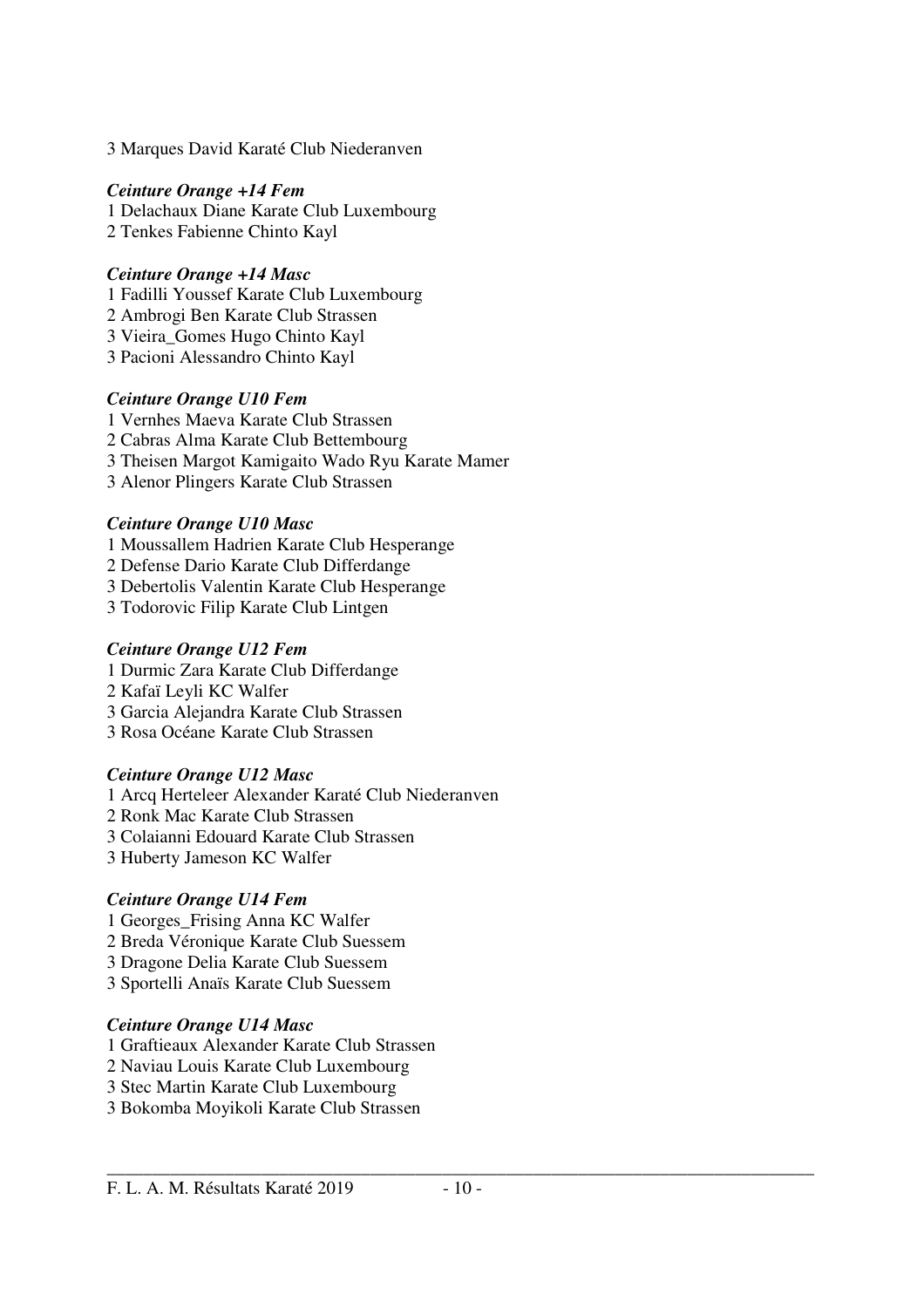#### *Ceinture Verte +14 Fem*

- 1 Mirco Andreia Karate Club Bettembourg
- 2 Tomasin Cheyenne Cheyto Karateka Lamademaine
- 3 De Castro Lara Karate Club Strassen
- 3 Reckel Nina Karate Club Luxembourg

### *Ceinture Verte +14 Masc*

- 1 Servais Matteo Karate Club Mondercange
- 2 Cardoso Miguel Karate Club Strassen
- 3 Stern Daniel Cheyto Karateka Lamademaine
- 3 Serio Costa Simao Miguel Karate Club Differdange

### *Ceinture Verte U10 Fem*

1 Rosa Maelys Karate Club Strassen 2 Sunnen Lena Chinto Kayl 3 Breisch Anna Karate Club Bettembourg 3 Terlica Gomes Océane Chinto Kayl

### *Ceinture Verte U10 Masc*

1 Joshua Mary Karate Club Strassen 2 Arena Andrea Karate Club Strassen 3 Wetz Oleg Chinto Kayl 3 Maathuis Gene Karate Club Tanuki Hosingen

### *Ceinture Verte U12 Fem*

1 Wiejak Lidka Karate Club Bettembourg 2 Olafsson Elena KC Walfer 3 Gawallek Sarah Karaté Club Niederanven

### *Ceinture Verte U12 Masc*

1 Vernhes Liam Karate Club Strassen 2 Paquay Hayden KC Walfer 3 Almalh Diab Karate Club Differdange 3 Bintz Nick Karate Club Strassen

### *Ceinture Verte U14 Fem*

- 1 Rodrigo Sarah Karate Club Lintgen
- 2 Bordez Yana Karate Club Lintgen
- 3 Jaeger Lisa Karate Club Lintgen
- 3 Haidari-Demuth Zaïna Karate Club Suessem

### *Ceinture Verte U14 Masc*

- 1 Afonso\_Marques Leandro Karate Club Suessem
- 2 Ruiz Luca Karate Club Bettembourg
- 3 Diederich Charel KC Walfer
- 3 Bonifas Alejandro Karate Club Lintgen

### *Equipe Ceintures Blanche & Jaune +14 Mixte*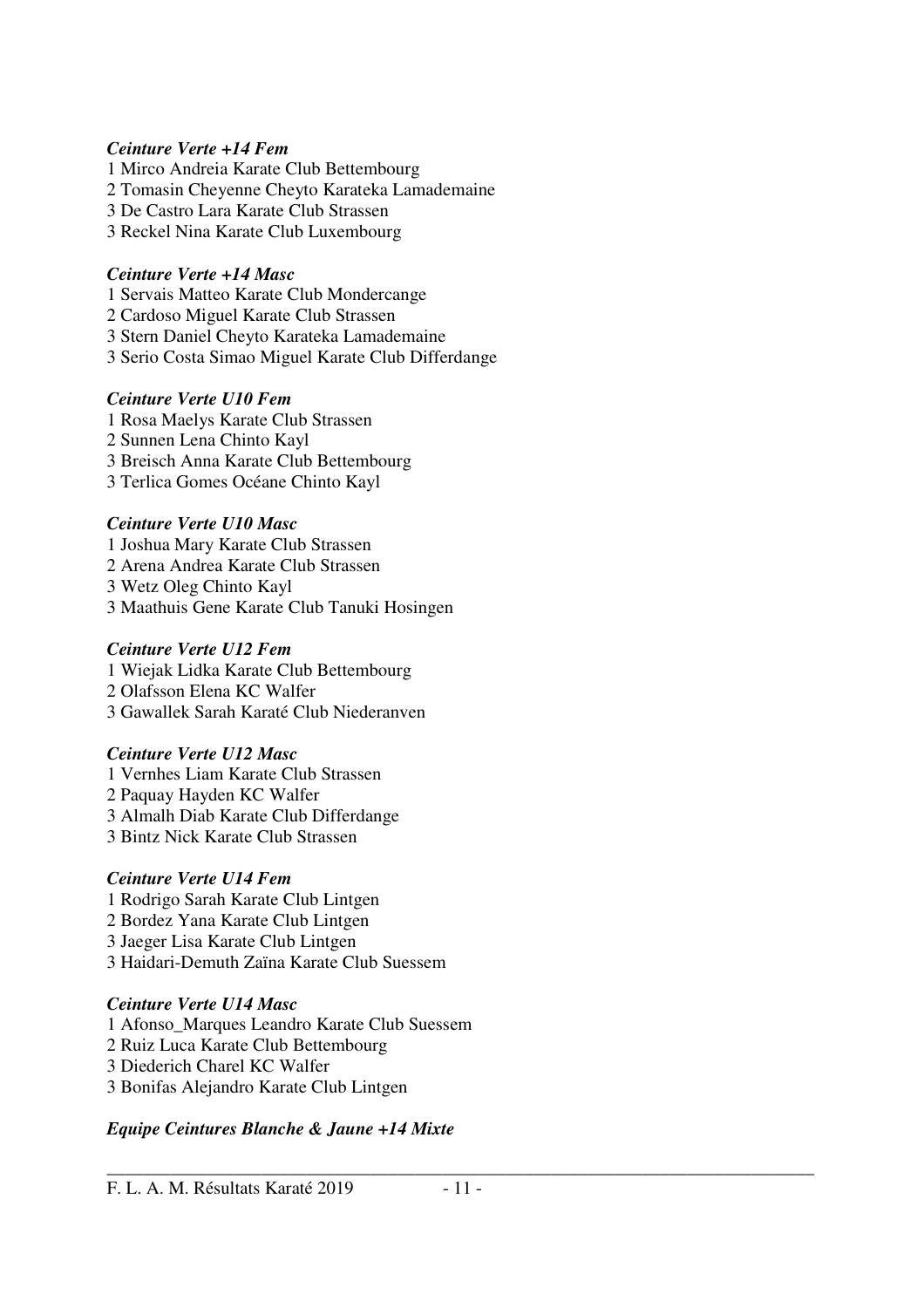- 1 Strassen 37 (Faria Rita, Henderson Shani, Lharidon Aurelie) Karate Club Strassen
- 2 Strassen 28 (Garrido Afonso, Growda Shravya, Stanovic Teodor) Karate Club Strassen
- 3 Team Luxembourg 9 (Abreu Emilia, Boneville Agnès, Pollini Saadia) Karate Club Luxembourg

### *Equipe Ceintures Blanche U10 Fem*

- 1 Strassen 27 (Tsoidr Vladislav, Hurt Leslie, Bhandari Sanaa) Karate Club Strassen
- 2 Strassen 1 (Ronk Mina, Moens Adele, Kesse Alexia) Karate Club Strassen
- 3 Strassen 29 (Cisseko Imann, Fernandez Campos Milena, Wayne Rose) Karate Club Strassen
- 3 Team Luxembourg 5 (Lacour Alexia, Feltz Frida, Abreu Sofia) Karate Club Luxembourg

### *Equipe Ceintures Blanche U10 Masc*

- 1 Strassen 39 (Warren Sun, Liu Eli, Celoto Ricardo) Karate Club Strassen
- 2 Strassen 31 (Lubenets Pavel, De Macedo Enzo, Bilsel Sinan) Karate Club Strassen
- 3 Lintgen U10MB 02 (Ametepe Luisa, Canela Gyllian, Johanns Raphael) Karate Club Lintgen
- 3 Lintgen U10MB 01 (Cardoso Ayden, Kusnierz Lars, Melnyk Oleksandr) Karate Club Lintgen

### *Equipe Ceintures Blanche U14 Fem*

1 Strassen 24 (Hurt Kelly, Bhandari Kyna, Benediktsortiir Sara) Karate Club Strassen

- 2 Strassen 9 (Giordona Manuel, Hadi Noor, Wayne Céleste) Karate Club Strassen
- 3 Strassen 33 (Weyland Paul, Parashar Mira, Hanold Lucia) Karate Club Strassen

### *Equipe Ceintures Blanche U14 Masc*

1 teamDiff7 (Jager Brian Xavier, Teixeira De Carvalho André, Wu Rui Lin) Karate Club Differdange 2 Team Luxembourg 7 (Berozpe Grau Oihan, Febles Nicolas, Meieles Ribeiro Gabriela) Karate Club Luxembourg

- 3 Strassen 34 (Zheng Zheng Xin, Xie Yunxin, Heckel Timoteo) Karate Club Strassen
- 3 Chinto Kayl 6 (Natouf Omar, Poeckes Pit, Ribeiro Goncalo) Chinto Kayl

### *Equipe Ceintures Bleue-Noire +14 Masc*

1 Lintgen MN (Henry Celine, Marques Patrick, Petry Kevin) Karate Club Lintgen

2 Chinto Kayl 5 (Kirsch Sam, Power André Ben, Terlica Gomes Sebastien) Chinto Kayl

3 Mamer Teens (Gilson Felix, Marth Raffaël, Post Louis) Kamigaito Wado Ryu Karate Mamer

3 Strassen 18 (Couturier Victor, Clément Moens, Lambot Basile) Karate Club Strassen

### *Equipe Ceintures Bleue-Noire U14 Fem*

1 Strassen 12 (Couturier Louise, Knarov Maxence, Moens Alix) Karate Club Strassen 2 Strassen 3 (Albert Van Giffen Ines, Barclay Victoria, Martins Dias Gabriela) Karate Club Strassen

### *Equipe Ceintures Bleue-Noire U14 Masc*

1 Strassen 20 (De Maria Alessandro, Flies Gil, Hackenberg Timour) Karate Club Strassen

2 Strassen 17 (Lambot Gaspard, Margaryan Samuel, Teixeira Tomas) Karate Club Strassen

3 Strassen 5 (Bintz Nick, Coimbra Pol, Wolter Noa) Karate Club Strassen

3 Strassen 38 (Mazet Jules, Lasar Axel, Ferreira Nolwenn) Karate Club Strassen

### *Equipe Ceintures Jaune U10 Fem*

1 Lintgen U10FJ\_02 (Breser Anastasia, Els Noemie, Johanns Camille) Karate Club Lintgen

2 TeamDiff2 (Durmic Farah, Nierenhausen Noah, Sarlet Imane) Karate Club Differdange

3 Lintgen U10FJ\_01 (Bourmer Hana, De Kroon Robin, Martins Marques Ines) Karate Club Lintgen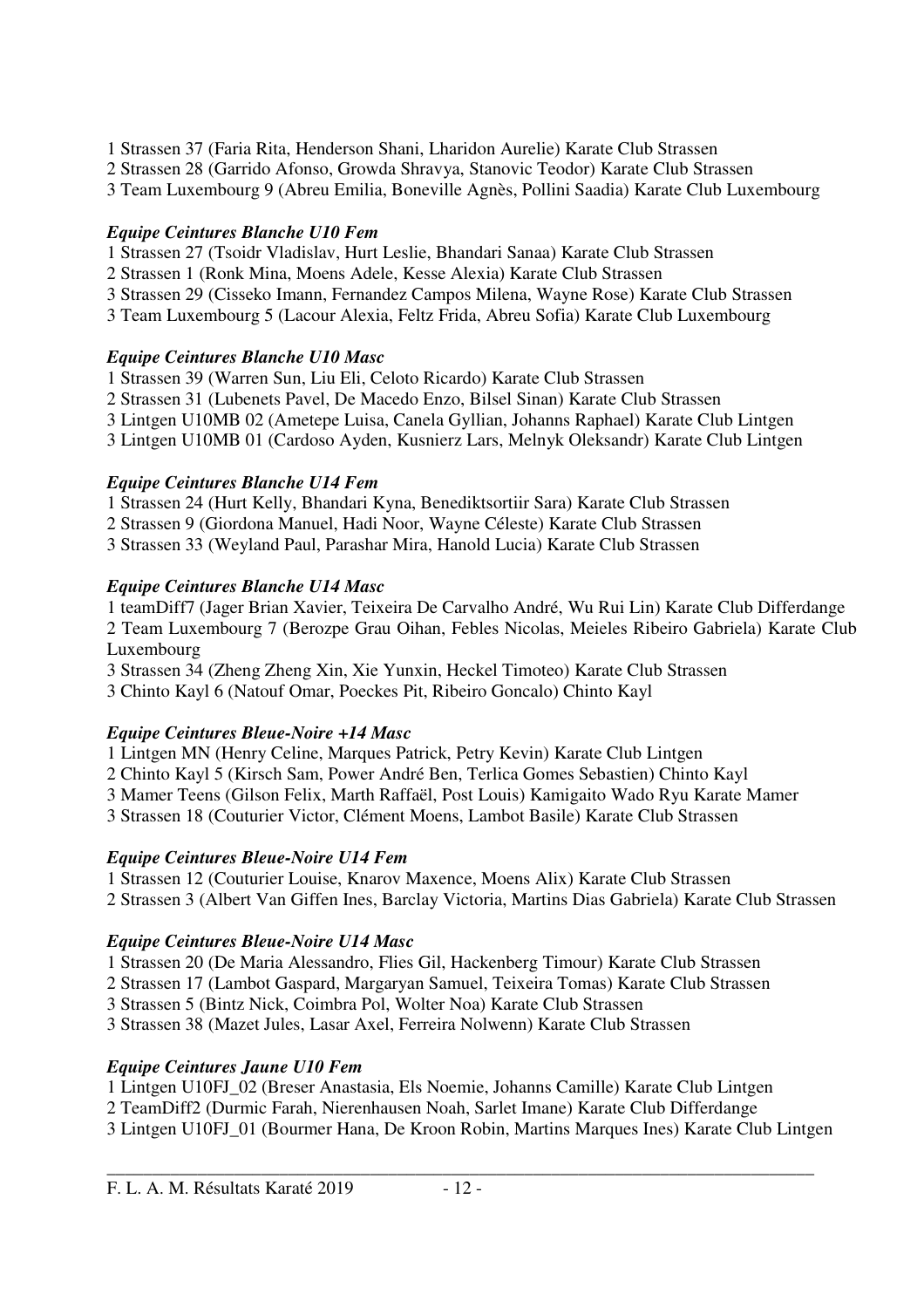3 Chinto Kayl 4 (Bressler Lisa, Moreira Pinto Sara, Pierrard Lou) Chinto Kayl

### *Equipe Ceintures Jaune U10 Masc*

1 teamdiff4 ( Schneider Colin, Kawski Jayden, Gindorf Alex) Karate Club Differdange

2 Chinto Kayl 7 (Nosbusch Lio, Pierre Kelly, Van Wissen Jan) Chinto Kayl

3 Strassen 42 (Thiele Gabriel, Libertenyl Adam, Faustch Jules) Karate Club Strassen

3 Strassen 13 (Cornu Vincent, Knarov Ambroise, Vollet Hadrien) Karate Club Strassen

### *Equipe Ceintures Jaune U14 Mixte*

1 Chinto Kayl 9 (Aalala Oumayma, Aalala Samia, Sabotic Emin) Chinto Kayl 2 Team Luxembourg 4 (Russon Riyad, Santos Noah, Schirtz Lena) Karate Club Luxembourg 3 Lintgen U14FJ (Martins Sousa Adriana, Pires de Sousa Bianca, Wantz Lene Sophie) Karate Club Lintgen

3 Team Luxembourg 8 (Redzeplar Imran, Sohn Octave, Tottas Katerina) Karate Club Luxembourg

### *Equipe Ceintures Orange-Verte +14 Mixte*

1 Team Luxembourg 10 (Delachaux Diane, Fadilli Youssef, Reckel Nina) Karate Club Luxembourg 2 Strassen 22 (Ambrogi Ben, Cardoso Miguel, De Castro Lara) Karate Club Strassen

3 Chinto Kayl 3 (Sunnen Patrick, Tenkes Fabienne, Vieira Gomes Hugo) Chinto Kayl

### *Equipe Ceintures Orange-Verte U10 Fem*

1 Strassen 2 (Bellebass Zineb, Couturier Arne, Vernhes Maeva) Karate Club Strassen

2 Chinto Kayl 1 (Sunnen Lena, Terlica Gomes Océane, Wetz Oleg) Chinto Kayl

3 Strassen 7 (Alenor Plingers, Ambrogi Liz, Rosa Maelys) Karate Club Strassen

### *Equipe Ceintures Orange-Verte U10 Masc*

1 teamDiff6 (Agostino Enzo, Defense Dario, Fecchi Matteo) Karate Club Differdange 2 Strassen 16 (Van der Heij Sebastien, Ronk Mick, Joshua Mary) Karate Club Strassen

### *Equipe Ceintures Orange-Verte U14 Fem*

1 Lintgen U14FO-V\_02 (Bordez Yana, Jaeger Lisa, Rodrigo Sarah) Karate Club Lintgen

2 Strassen 8 (Rosa Océane, Ravacchioli Rania, Garcia Alejandra) Karate Club Strassen

3 Lintgen U14FO-V (Gomes-Treichel Lora, Houtmann Lena, Negrinho da Cunha Diana) Karate Club Lintgen

3 teamDiff8 (Durmic Zara, Kousmann Kim, Simon Mara) Karate Club Differdange

### *Equipe Ceintures Orange-Verte U14 Masc*

1 Strassen 4 (Colaianni Edouard, Ronk Mac, Vernhes Liam) Karate Club Strassen

2 Team Luxembourg 3 (Naviau Louis, Podda Oscar, Stec Martin) Karate Club Luxembourg

3 Strassen 6 (Huret Quiterie, Graftieaux Alexander, Bokomba Moyikoli) Karate Club Strassen

3 Team Luxembourg 2 (Feltz Oscar, Schleicher Lenn, Wang Cheng An) Karate Club Luxembourg

| Tableau des médailles |                         |  |                                      |                     |  |
|-----------------------|-------------------------|--|--------------------------------------|---------------------|--|
|                       | rang associations       |  | premier placement deuxième placement | troisième placement |  |
|                       | Karate Club Strassen    |  |                                      |                     |  |
|                       | Karate Club Lintgen     |  |                                      |                     |  |
|                       | Karate Club Luxembourg  |  |                                      |                     |  |
| $\overline{4}$        | Karate Club Bettembourg |  |                                      |                     |  |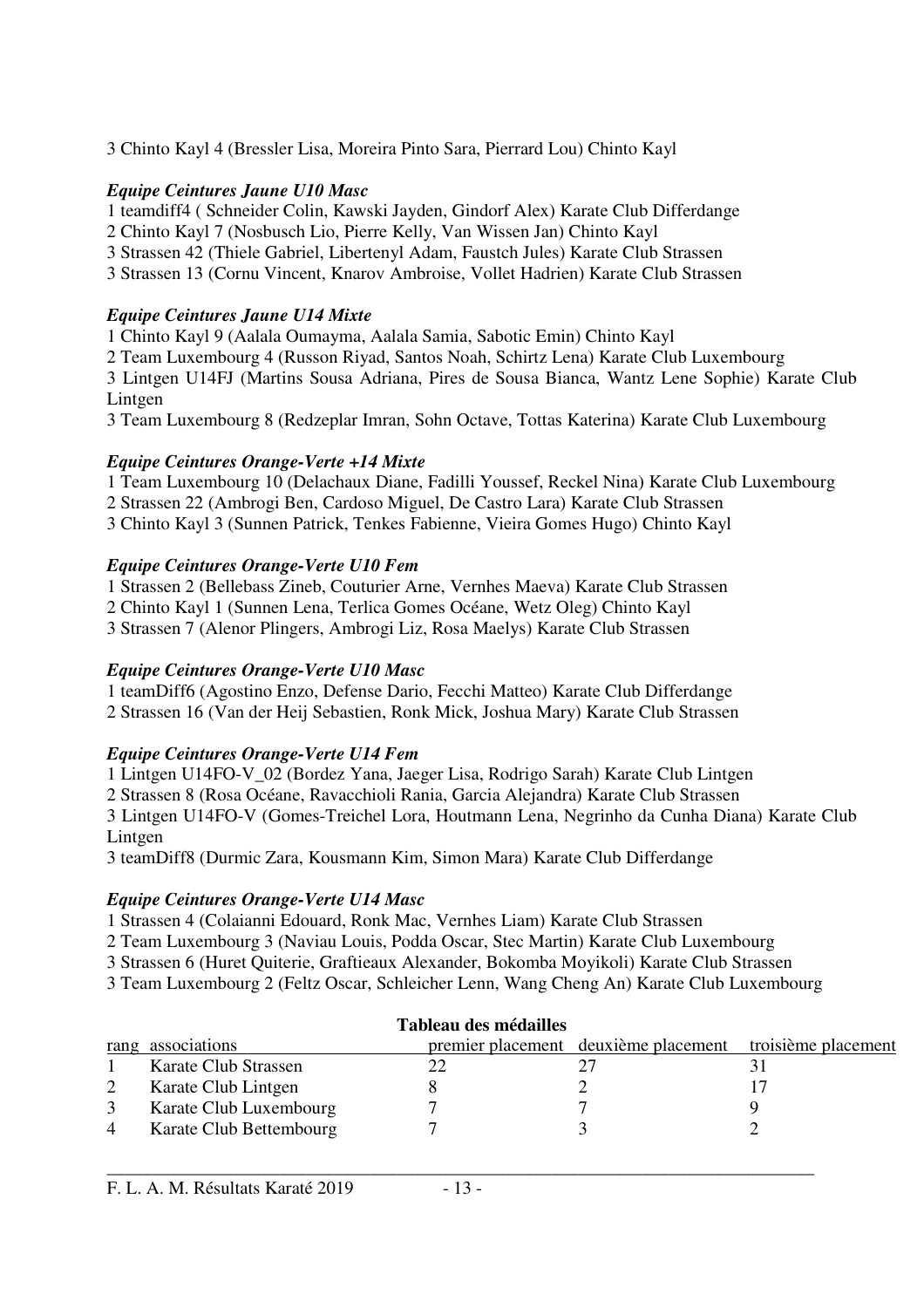|    | Karate Club Differdange           |  |  |
|----|-----------------------------------|--|--|
| 6  | Karate Club Suessem               |  |  |
| 7  | <b>KC</b> Walfer                  |  |  |
| 8  | Karate Club Hesperange            |  |  |
| 9  | Chinto Kayl                       |  |  |
| 10 | Karaté Club Niederanven           |  |  |
| 11 | Karate Club Tanuki Hosingen       |  |  |
| 12 | Karate Club Mondercange           |  |  |
| 13 | Cheyto Karateka Lamademaine       |  |  |
| 14 | Kamigaito Wado Ryu Karate Mamer 0 |  |  |

#### **Championnat National Karaté Kumité à Strassen le 24.11.2019**

#### *Kumite Female Open*

- 1 Warling Jenny KC Walfer
- 2 Giorgetti Pola Karaté Club Niederanven
- 3 Berna Alisson Karate Strassen
- 3 Hoffmann Laura Karate Club Lintgen

#### *Kumite Female Senior +55 kg*

- 1 Berna Alisson Karate Strassen
- 2 Giorgetti Pola Karaté Club Niederanven
- 3 Brandenburger Alizé Karate Strassen

#### *Kumite Female Senior -55 kg*

- 1 Warling Jenny KC Walfer
- 2 Nelting Kimberly Karaté Club Niederanven
- 3 Hoffmann Laura Karate Club Lintgen

#### *Kumite Female U10 +35kg*

- 1 Pierantoni Nora Karaté Club Niederanven 2 Roef Joliene Chinto Kayl 3 Grass Louise Karate Strassen
- 3 Maculoso Laura Karate Strassen

### *Kumite Female U10 - 30 Kg*

- 1 Bellebass Zineb Karate Strassen
- 2 Alenor Plingers Karate Strassen
- 3 Ambrogi Liz Karate Strassen
- 3 Lopes Diniz Yara Karate Samurai Dudelange

#### *Kumite Female U10 - 35 Kg*

- 1 Blasco Sacha Karate Strassen
- 2 Rudolf Nylah Kc Darudo Rosport
- 3 Kessel Alexia Karate Strassen
- 3 Rosa Maelys Karate Strassen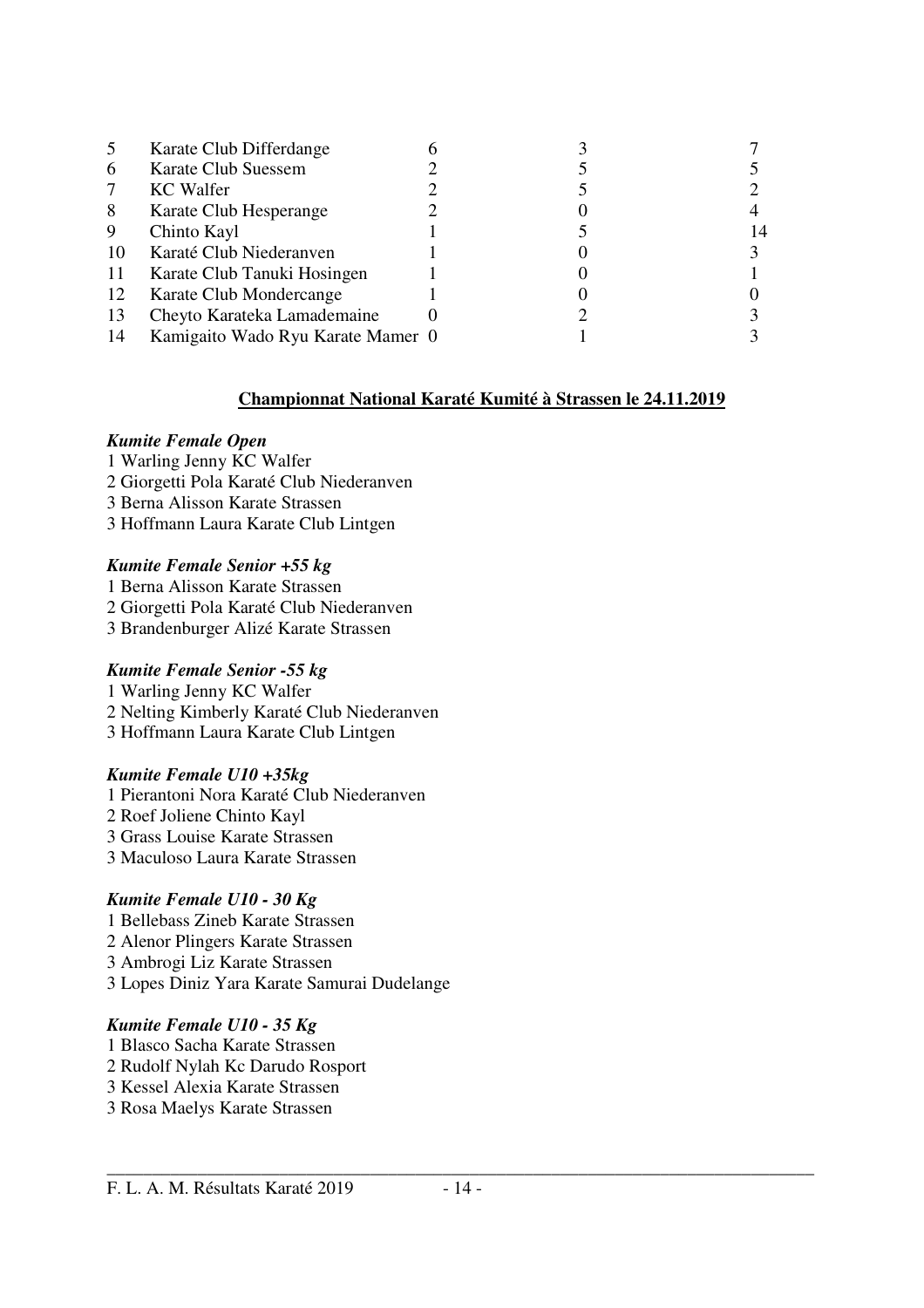#### *Kumite Female U12 +40kg*

1 MARTINS DIAS GABRIELA KARATE STRASSEN 2 OLAFSSON ELENA KC WALFER 3 CABRAS ALMA KARATE CLUB BETTEMBOURG 3 GARCIA ALEJANDRA KARATE STRASSEN

#### *Kumite Female U12 -35kg*

1 BARCLAY VICTORIA KARATE STRASSEN 2 THEISEN MARGOT KAMIGAITO WADO RYU KARATE MAMER 3 TERLICA GOMES OCÉANE CHINTO KAYL 3 BREISCH ANNA KARATE CLUB BETTEMBOURG

#### *Kumite Female U12 -40kg*

1 MOENS ALIX KARATE STRASSEN 2 ALBERT VAN GIFFEN INES KARATE STRASSEN 3 COUTURIER LOUISE KARATE STRASSEN 3 SUNNEN LENA CHINTO KAYL

#### *Kumite Female U14 +45kg*

1 PROCACCI VALENTINA KARATE CLUB SUESSEM 2 BREDA VÉRONIQUE KARATE CLUB SUESSEM 3 LOPES DINIZ MAIRA KARATE SAMURAI DUDELANGE 3 HURET QUITERIE KARATE STRASSEN

#### *Kumite Female U14 - 45 Kg*

1 REIS NERY CÉLINE KARATE STRASSEN 2 SABOTIC AJSA KARATÉ CLUB GEMENG KÄERJENG 3 SZABO MALNA KC WALFER 3 JENTGES GUÉNAËLLE KARATÉ CLUB GEMENG KÄERJENG

#### *Kumite Female U16 - 47kg*

1 MOENS CLARISSE KARATE STRASSEN 2 LHARIDON AURELIE KARATE STRASSEN 3 WOHL LAURA KARATE CLUB DIFFERDANGE 3 SCHAREN-DUPONT CLAIRE KC WALFER

#### *Kumite Female U18 + 55 Kg*

1 BAZARD MARIE KARATE SAMURAI DUDELANGE 2 NINA HASANOVIC KARATÉ CLUB NIEDERANVEN 3 COSTA BRITO THAYSE KARATE CLUB DIFFERDANGE

#### *Kumite Female U18 - 55 Kg*

1 BELEBASS KENZA KARATE STRASSEN 2 DE CASTRO LARA KARATE STRASSEN 3 FARIA RITA KARATE STRASSEN

#### *Kumite Female U8 +25 kg*

1 DURMIC FARAH KARATE CLUB DIFFERDANGE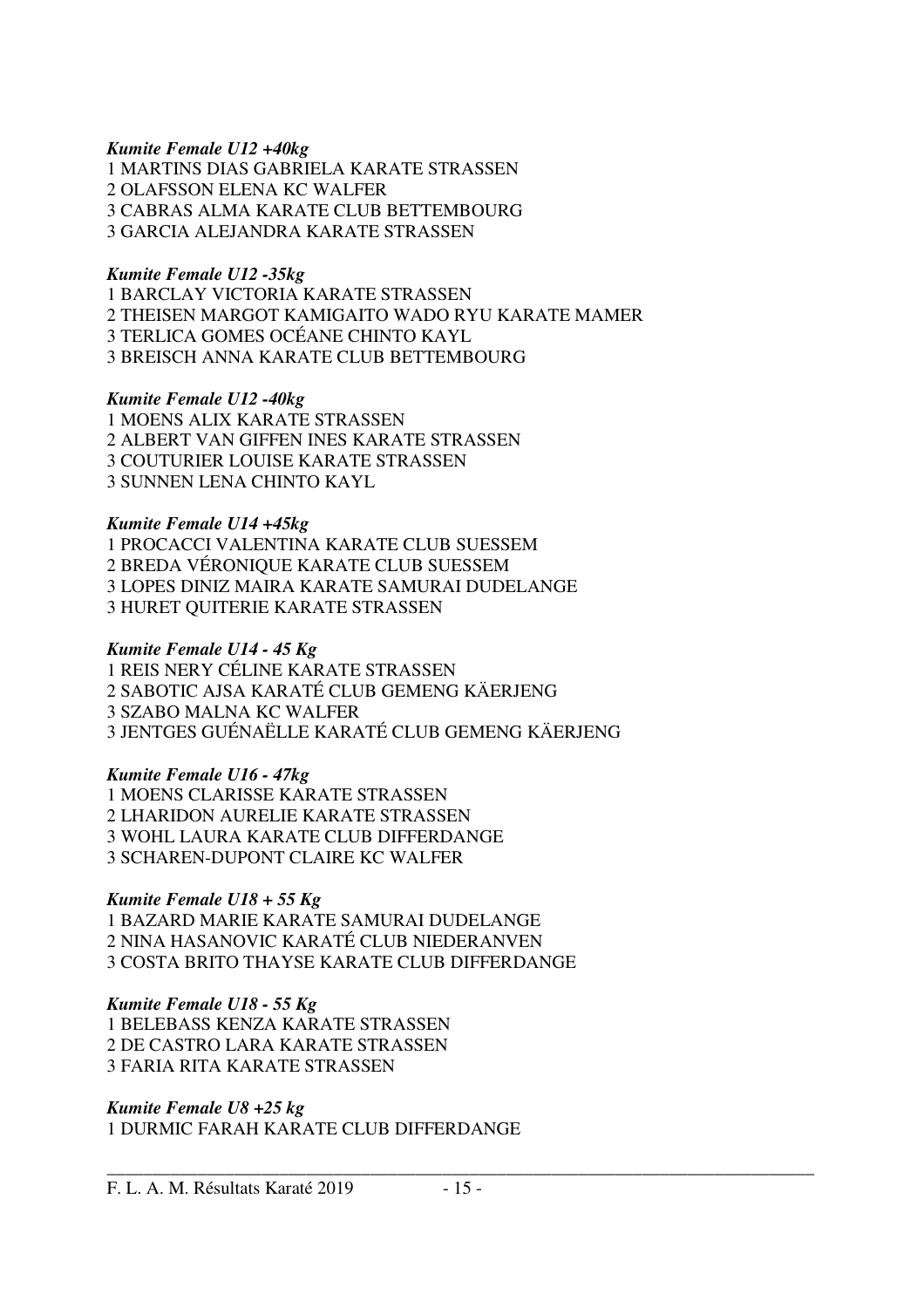#### 2 SAMMUT ADRIANA KC WALFER 3 PRENEY EKATARINA KARATE STRASSEN 3 RONK MINA KARATE STRASSEN

#### *Kumite Female U8 -25 kg*

1 MOENS ADELE KARATE STRASSEN 2 WOLTER LENA KARATE STRASSEN 3 BELARGENT SYLVIA KARATE STRASSEN 3 CHEN FLORA KARATE STRASSEN

#### *Kumite FemaleU16 +54kg*

1 GRINBERGA ANNA KARATE STRASSEN 2 ALIBASIC LEONI CHINTO KAYL 3 SCHUMANN CHIARA CHINTO KAYL 3 COLAS MELANIE KARATE STRASSEN

#### *Kumite FemaleU16 -54 kg*

1 MARTINS ANYSSA CHINTO KAYL 2 MIRCO ANDREIA KARATE CLUB BETTEMBOURG 3 SCHILTZ JANA KARATÉ CLUB NIEDERANVEN 3 MIRIZZI LOREDANA KARATE CLUB DIFFERDANGE

#### *Kumite Male Open*

1 MARQUES DAVID KARATÉ CLUB NIEDERANVEN 2 KHAIDAR ADIL KARATE CLUB MONDERCANGE 3 BIBERICH PHILIPPE KC WALFER 3 NEVES JORDAN KARATE CLUB DIFFERDANGE

#### *Kumite Male Senior +75kg*

1 MARTINS DIAS HENRIQUE KARATE STRASSEN 2 DOS SANTOS SOARES WILSON KARATE CLUB DIFFERDANGE 3 KEREMIDCHIEN NICOLA KARATE STRASSEN 3 BALA JETNOR KARATÉ CLUB NIEDERANVEN

#### *Kumite Male Senior -70kg*

1 BIBERICH PHILIPPE KC WALFER 2 NEVES JORDAN KARATE CLUB DIFFERDANGE 3 DA LUZ JOHNNY KARATÉ CLUB NIEDERANVEN

#### *Kumite Male Senior -75kg*

1 MARQUES DAVID KARATÉ CLUB NIEDERANVEN 2 KHAIDAR ADIL KARATE CLUB MONDERCANGE 3 DA NAZARE GIL KARATE STRASSEN 3 LEMARCHAND KÉVIN KARATE SAMURAI DUDELANGE

#### *Kumite Male U10 +40kg.*

1 BINOUS IYED KARATE STRASSEN 2 OSWALD NOAH KARATE CLUB BETTEMBOURG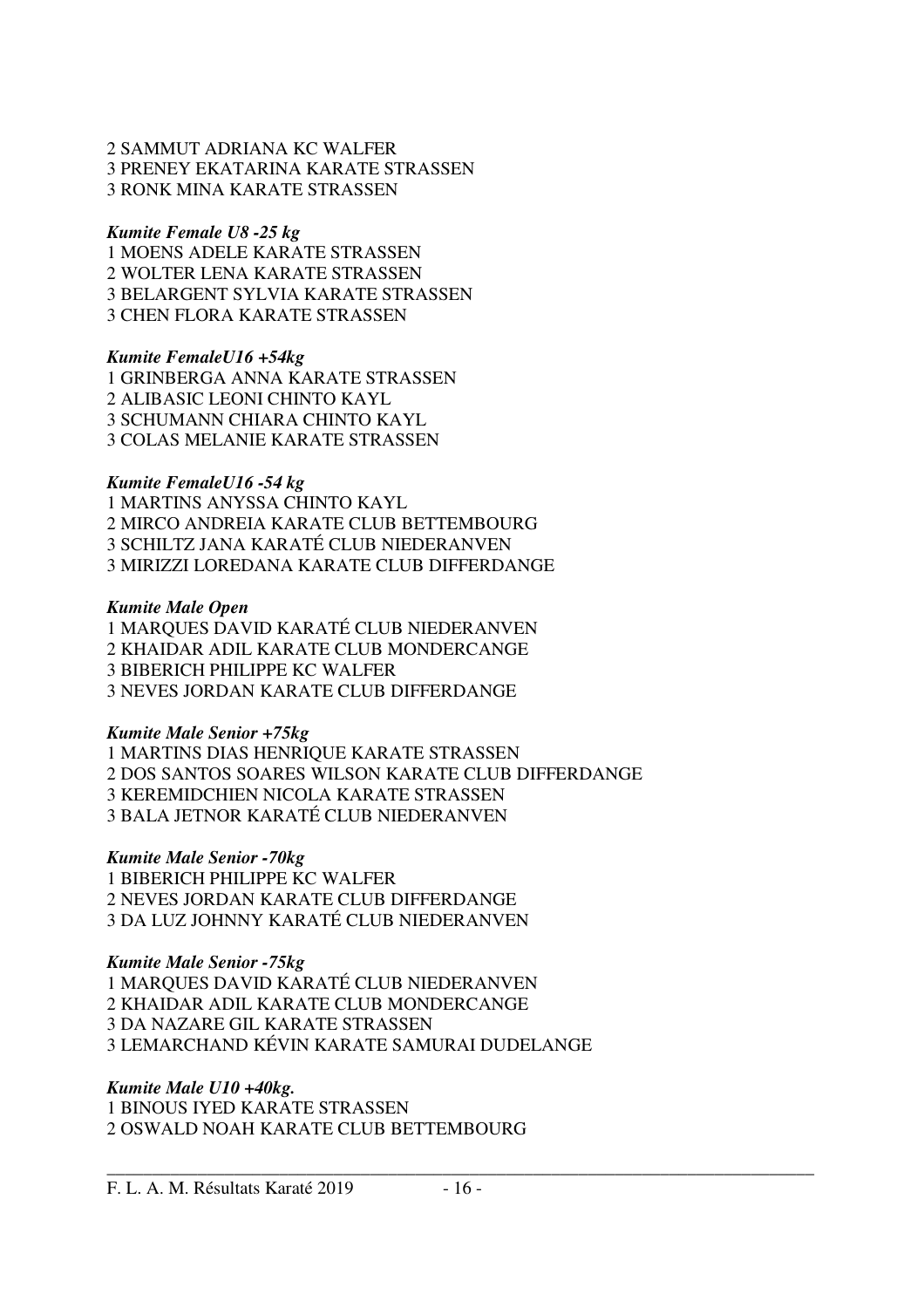#### 3 CEOLOTTO RICARDO KARATE STRASSEN 3 NIERENHAUSEN NOAH KARATE CLUB DIFFERDANGE

#### *Kumite Male U10 -30kg.*

1 RONK MICK KARATE STRASSEN 2 VAN WISSEN JAN CHINTO KAYL 3 JOSHUA MARY KARATE STRASSEN 3 ARAKEYLAN ARNO KARATE STRASSEN

#### *Kumite Male U10 -40kg*

1 KNAROV AMBROISE KARATE STRASSEN 2 IGNATENKO KONSTANTIN KC WALFER 3 CORNU VINCENT KARATE STRASSEN 3 LENTZEN FLAVIO KARATE STRASSEN

#### *Kumite Male U12 +45kg*

1 COLAIANNI EDOUARD KARATE STRASSEN 2 DE BRITO MOREIRA MARLEY KARATE CLUB BETTEMBOURG 3 NEYEN NILS KC DARUDO ROSPORT 3 KLEIN PAUL KARATÉ CLUB NIEDERANVEN

#### *Kumite Male U12 -35kg*

1 AGOSTINO ENZO KARATE CLUB DIFFERDANGE 2 FECCHI MATTEO KARATE CLUB DIFFERDANGE 3 WCIORKA MAX KARATE CLUB BETTEMBOURG 3 VERNHES LIAM KARATE STRASSEN

#### *Kumite Male U12 -40kg*

1 PIERANTONI MATTEO KARATÉ CLUB NIEDERANVEN 2 PANIEL MYKA KARATE CLUB SUESSEM 3 WOLTER NOA KARATE STRASSEN 3 SOARES GONÇALO KAMIGAITO WADO RYU KARATE MAMER

#### *Kumite Male U12 -45kg*

1 KNAROV MAXENCE KARATE STRASSEN 2 NEDIOGLIO DIMITRII KARATE STRASSEN 3 ALMALH DIAB KARATE CLUB DIFFERDANGE 3 BRUSCELLA SAMUELE KAMIGAITO WADO RYU KARATE MAMER

#### *Kumite Male U14 +50kg*

1 SIBILLE JORDAN KARATE CLUB DIFFERDANGE 2 PAIVA GROSSO GABRIEL KARATE CLUB DIFFERDANGE 3 GRAFTIEAUX ALEXANDER KARATE STRASSEN 3 MARGARYAN SAMUEL KARATE STRASSEN

#### *Kumite Male U14 -40kg*

1 LAMBOT GASPARD KARATE STRASSEN 2 COLAS KEVIN KARATE STRASSEN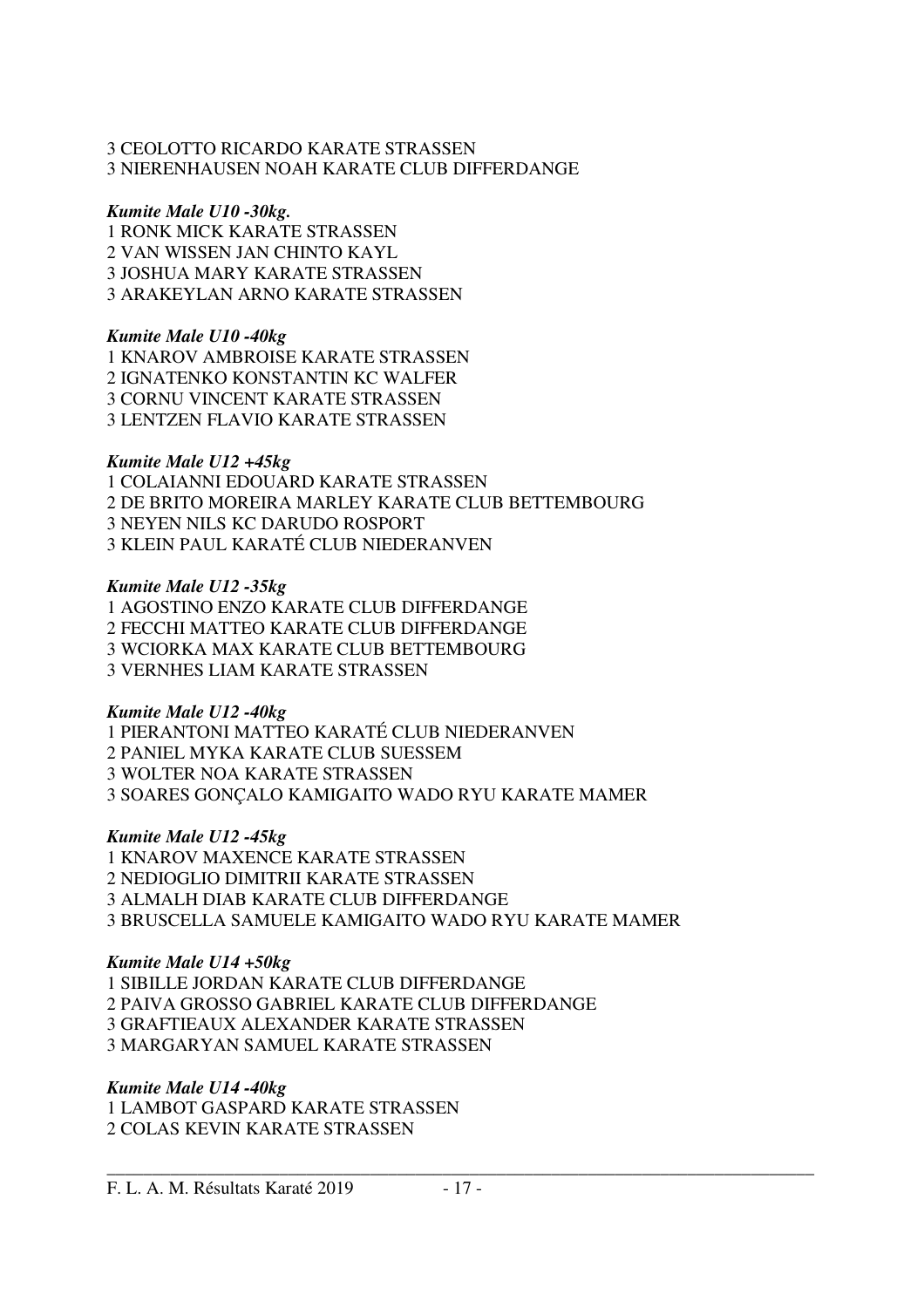#### 3 COSTA JOHN KARATE CLUB BETTEMBOURG 3 COIMBRA POL KARATE STRASSEN

#### *Kumite Male U14 -45kg*

1 MAZET JULES KARATE STRASSEN 2 HACKENBERG TIMOUR KARATE STRASSEN 3 RUDOLF NOAH KC DARUDO ROSPORT 3 HERMES LUCA KARATE STRASSEN

#### *Kumite Male U14 -50kg*

1 TEIXEIRA TOMAS KARATE STRASSEN 2 OLAFSSON ERIK KC WALFER 3 RUIZ LUCA KARATE CLUB BETTEMBOURG 3 FLIES GIL KARATE STRASSEN

#### *Kumite Male U16 +55 kg*

1 KNAROFF VALENTIN KARATE STRASSEN 2 TERLICA GOMES SEBASTIEN CHINTO KAYL 3 ALMALH MAHMOUD KARATE CLUB DIFFERDANGE 3 SKRIJELJ ADNAN KARATE CLUB BETTEMBOURG

#### *Kumite Male U16 -55kg*

1 MOENS CLÉMENT KARATE STRASSEN 2 POWER ANDRÉ BEN CHINTO KAYL 3 PAIVA GROSSO DAVID KARATE CLUB DIFFERDANGE 3 JAULIN VICTOR KARATE STRASSEN

#### *Kumite Male U18+68kg*

1 ZEIN ALABEDIN HASSAN KARATE CLUB DIFFERDANGE 2 NEVES DYLAN KARATE STRASSEN 3 FREUND SAMUEL KARATE STRASSEN 3 FEIDT ALEX KARATÉ CLUB GEMENG KÄERJENG

#### *Kumite Male U18-68kg*

1 MASSARO PEPE KARATÉ CLUB NIEDERANVEN 2 COUTURIER ROMAIN KARATE STRASSEN 3 TAMIM YANIS KARATE CLUB DIFFERDANGE 3 SCHMIT DAVID CHINTO KAYL

#### *Kumite Male U8 +26 kg*

1 VEVCKA EDOURAD KARATE STRASSEN 2 SPANG NOLAN KARATE STRASSEN 3 AZEVEDO ALESSIO KARATE CLUB DIFFERDANGE 3 CASTRO RAFAEL KARATE STRASSEN

#### *Kumite Male U8 -26 kg*

1 CORNU THOMAS KARATE STRASSEN 2 LIN ZEHAN KARATE CLUB RECKANGE-SURMESS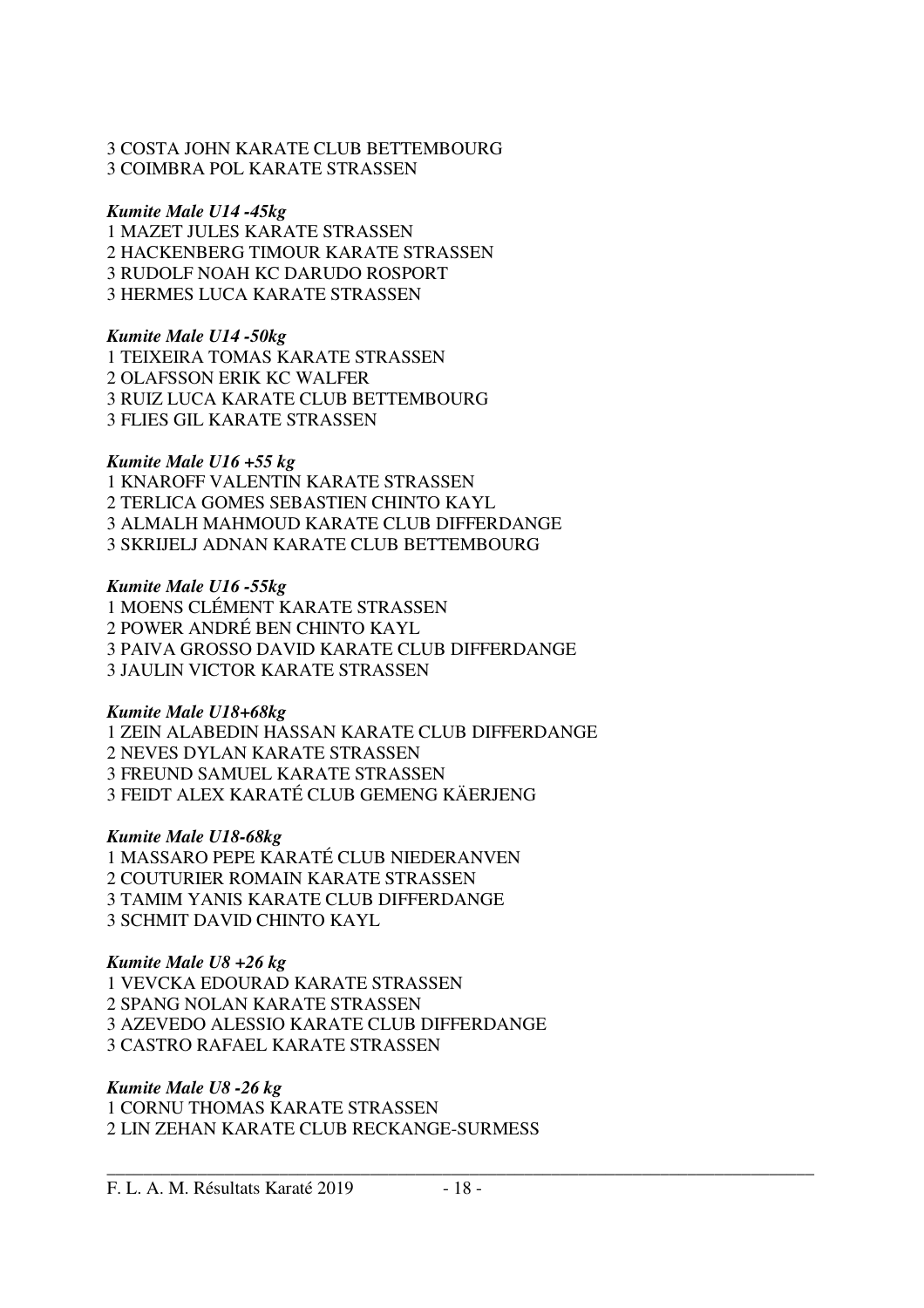### 3 SOUKAR FARIS KARATE STRASSEN 3 GEORGES JIM KARATE STRASSEN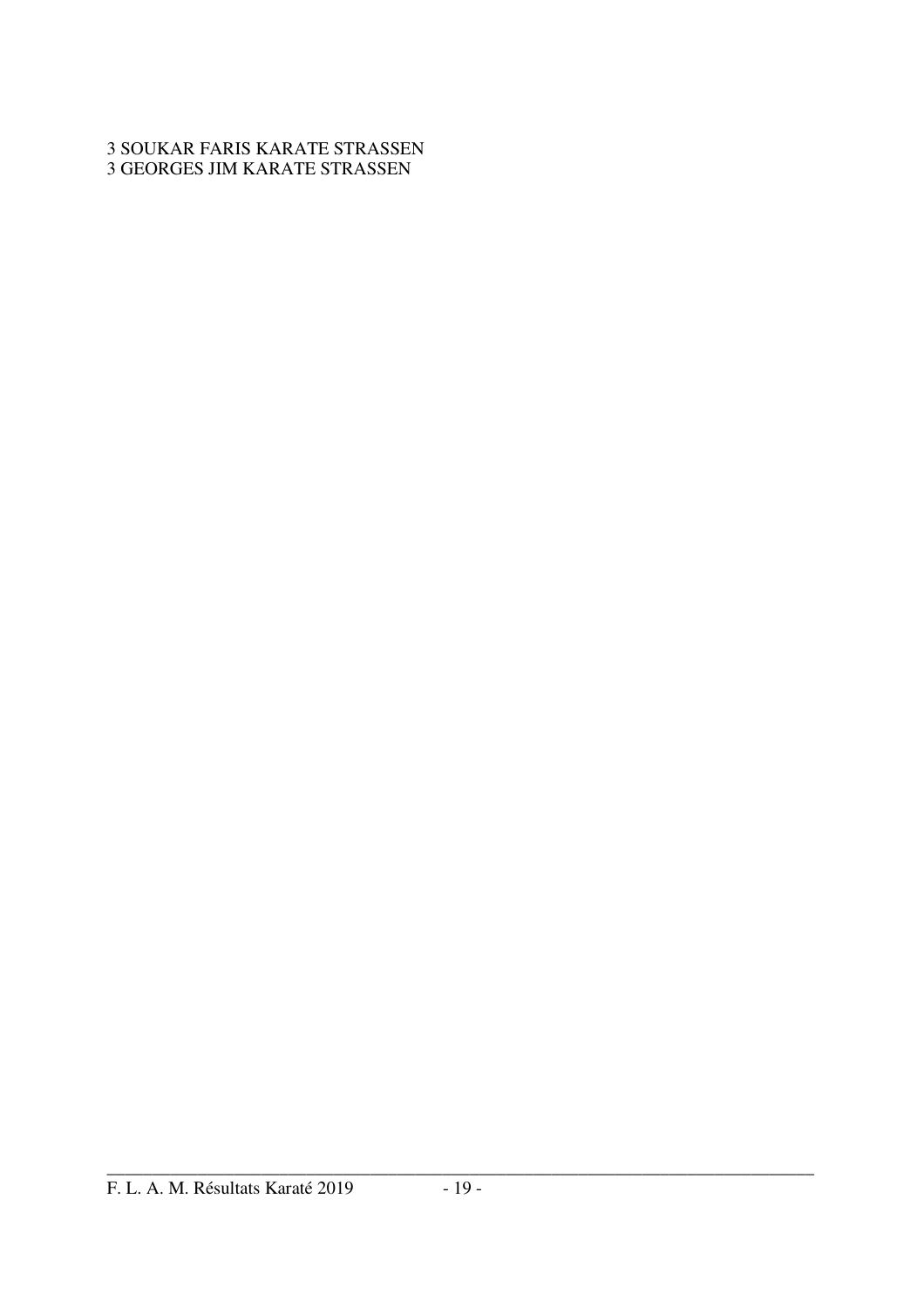## **RÉSULTATS INTERNATIONAUX**

### **Milon-Cup à Bettembourg (LUX) le 12.01.2019**

*555 compétiteurs de 10 nations avec 70 clubs et équipes nationales* 

1ière place: Marques Patrick dans la catégorie Kata Masculin Senior (13 compétiteurs de 5 nations) 1ière place: Reis Céline dans la catégorie Kumité Féminin U14 -45 kg (4 compétitrices de 2 nations) 1ière place: Grinberga Anna dans la catégorie Kumité Féminin U16 54 kg (7 compétitrices de 2 nations) 1ière place: Martins Pereira Anyssa dans la catégorie Kumité Féminin U16 -54 kg (7 compétitrices de 3 nations) 1ière place: Martins Tevin dans la catégorie Kumité Masculin U18 -68 kg (7 compétiteurs de 3 nations) 1ière place: Neves Jordan dans la catégorie Kumité Masculin U21 Open kg (9 compétiteurs de 3 nations) 1ière place: Neves Jordan dans la catégorie Kumité Masculin Senior -67 kg (3 compétiteurs de 3 nations) 2ième place: Logelin Kim dans la catégorie Kumité Féminin U12 -52 kg (4 compétitrices de 2 nations) 2ième place: Bacinski Laura dans la catégorie Kumité Féminin U14 -50 kg (5 compétitrices de 2 nations) 2ième place: Capozzi Marina dans la catégorie Kumité Féminin U16 54 kg (7 compétitrices de 2 nations) 2ième place: Moens Clairisse dans la catégorie Kumité Féminin U16 -47 kg (6 compétitrices de 3 nations) 2ième place: Moens Clément dans la catégorie Kumité Masculin U14 -45 kg (12 compétiteurs de 4 nations) 2ième place: Maragryan Samuel dans la catégorie Kumité Masculin U14 -50 kg (8 compétiteurs de 4 nations) 2ième place: Zein Hassan dans la catégorie Kumité Masculin U16 -70 kg (10 compétiteurs de 4 nations) 2ième place: Knaroff Valentin dans la catégorie Kumité Masculin U16 -70 kg (10 compétiteurs de 4 nations) 2ième place: Couturier Romain dans la catégorie Kumité Masculin U18 -68 kg (7 compétiteurs de 3 nations) 2ième place: Da Nazare Gil dans la catégorie Kumité Masculin U21 Open kg (9 compétiteurs de 3 nations) 3ième place: Henry Celine dans la catégorie Kata Féminin Senior (16 compétitrices de 5 nations) 3ième place: Bacinski Laura dans la catégorie Kata Féminin U14 (20 compétitrices de 5 nations) 3ième place: Steinmetz Anne dans la catégorie Kata Féminin U16 (17 compétitrices de 4 nations) 3ième place: Schmit Cassy dans la catégorie Kumité Féminin Senior Open kg (10 compétitrices de 3 nations) 3ième place: Moens Alix dans la catégorie Kumité Féminin U12 -40 kg (13 compétitrices de 3 nations) 3ième place: Schumann Chiara dans la catégorie Kumité Féminin U14 50 kg (12 compétitrices de 4 nations) 3ième place: Ferreira Nolwenn dans la catégorie Kumité Féminin U14 -40 kg (5 compétitrices de 3 nations) 3ième place: Mirizzi Loredana dans la catégorie Kumité Féminin U16 -54 kg (7 compétitrices de 3 nations)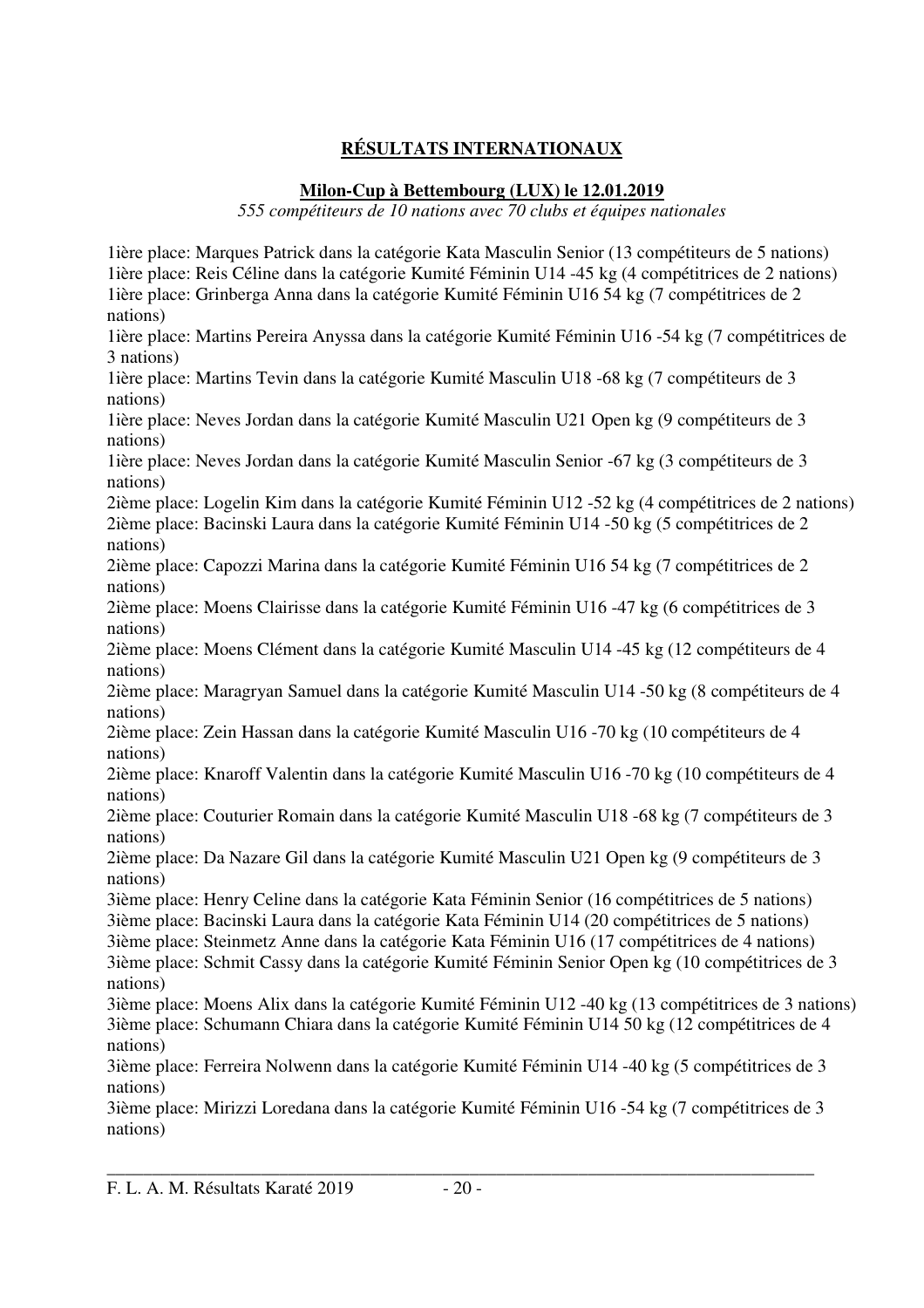3ième place: Brandenburger Alizé dans la catégorie Kumité Féminin U18 53 kg (5 compétitrices de 3 nations) 3ième place: Hoffmann Laura dans la catégorie Kumité Féminin U21 Open kg (10 compétitrices de 3 nations) 3ième place: Da Nazare Gil dans la catégorie Kumité Masculin Senior -76 kg (6 compétiteurs de 4 nations) 3ième place: Khaidar Adil dans la catégorie Kumité Masculin Senior -76 kg (6 compétiteurs de 4 nations) 3ième place: Sibille Jordan dans la catégorie Kumité Masculin U14 -50 kg (8 compétiteurs de 4 nations) 3ième place: Couturier Victor dans la catégorie Kumité Masculin U16 -52 kg (6 compétiteurs de 4 nations) 3ième place: Da Luz Johnny dans la catégorie Kumité Masculin U18 -68 kg (7 compétiteurs de 3 nations) 3ième place: Marques David dans la catégorie Kumité Masculin U18 -76 kg (6 compétiteurs de 3 nations)

#### *Kata Female Senior [+18 year]*  3 Henry Celine

*Kata Female U14 [12-13 year]*  3 Bacinski Laura

*Kata Female U16 [14-15 year]*  3 Steinmetz Anne

*Kata Male Senior [+18 year]*  1 Marques Patrick

*Kumite Female Senior Open*  3 Schmit Cassy

*Kumite Female Senior Open*  3 Schmit Cassy

*Kumite Female U12 -52kg*  2 Logelin Kim

*Kumite Female U14 +50kg*  3 Schumann Chiara

*Kumite Female U14 -40kg*  3 Ferreira Nolwenn

*Kumite Female U14 -50kg*  2 Bacinski Laura

*Kumite Female U14-45kg*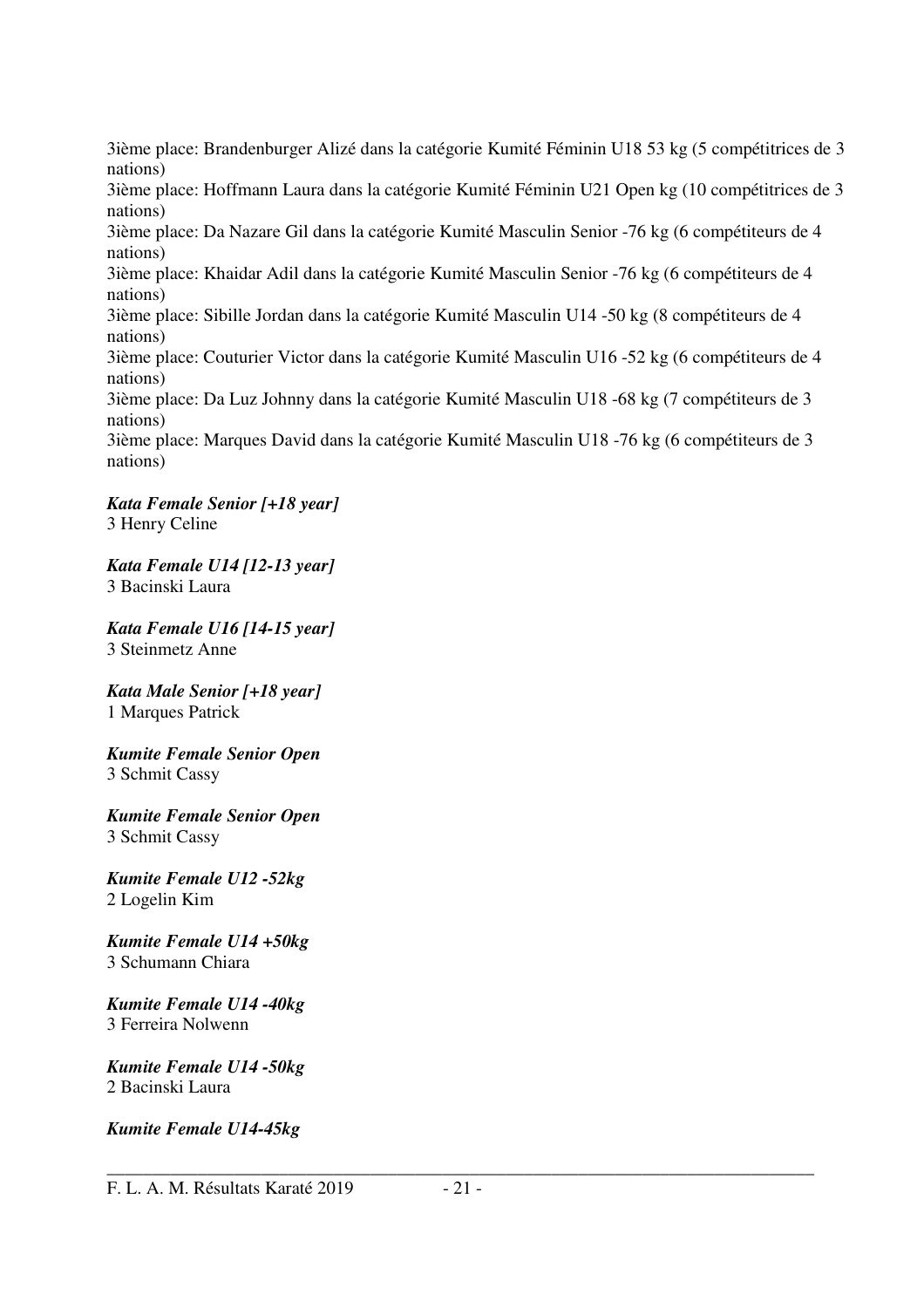1 Reis Céline

*Kumite Female U16 +54kg*  1 Grinberga Anna 2 Capozzi Marina

*Kumite Female U16 -47kg*  2 Moens Clairisse

*Kumite Female U16 -54kg*  1 Martins\_Pereira Anyssa 3 Mirizzi Loredana

*Kumite Female U18 +53kg*  3 Brandenburger Alizé

*Kumite female U21 Open*  3 Hoffmann Laura

*Kumite Male Senior -67 kg*  1 Neves Jordan

*Kumite Male Senior -75kg*  3 Khaidar Adil 3 Da\_Nazare Gil

*Kumite Male U14 -45kg*  2 Moens Clément

*Kumite Male U14 -50kg* 

2 Maragryan Samuel 3 Sibille Jordan

*Kumite Male U16 -52kg*  3 Couturier Victor

*Kumite Male U16 -70kg*  2 Zein Hassan

3 Knaroff Valentin

### *Kumite Male U18 -68kg*

1 Martins Tevin 2 Couturier Romain 3 Da\_Luz Johnny

*Kumite male U21 Open*  1 Neves Jordan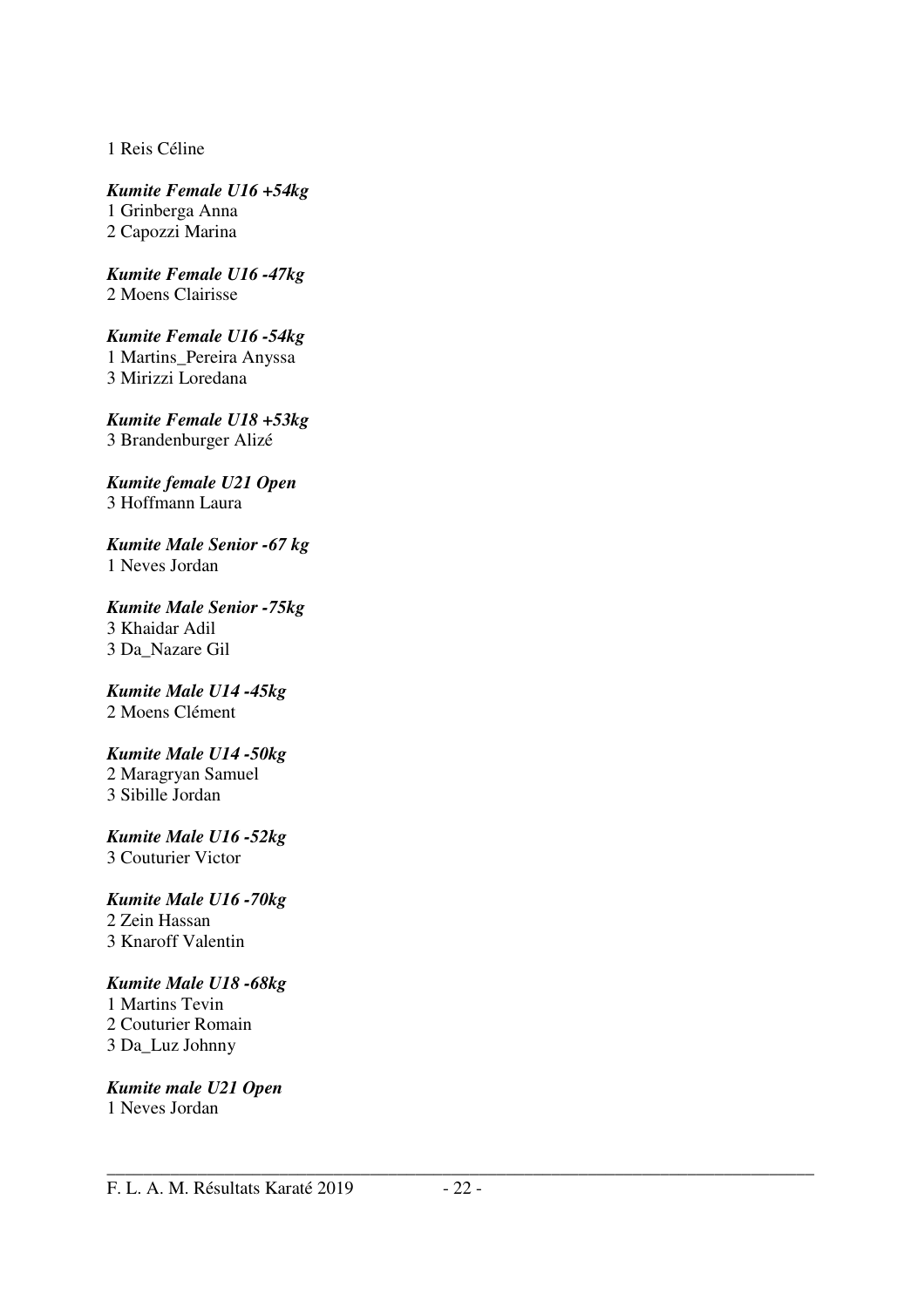2 Da\_Nazare Gil

### **Austrian Champions Cup à Hard (AUT) le 19.01.2019**

*638 compétiteurs de 21 nations avec 131 clubs et 7 équipes nationales* 

1ière place: Nelting Kimberly dans la catégorie Kumité Féminin U21 -61 kg (9 compétitrices de 5 nations)

3ième place: Leite Dylan dans la catégorie Kata Masculin U21 (20 compétiteurs de 7 nations)

3ième place: Martins Anyssa dans la catégorie Kumité Féminin U16 -54 kg (31 compétitrices de 9 nations)

3ième place: Marques David dans la catégorie Kumité Masculin U18 -76 kg (23 compétiteurs de 8 nations)

3ième place: Neves Jordan dans la catégorie Kumité Masculin U21 -67 kg (22 compétiteurs de 10 nations)

7ième place: Steinmetz Anne dans la catégorie Kata Féminin U16 (33 compétitrices de 7 nations)

### *Kata Féminin U16 (33 compétitrices de 7 nations)*

1er tour (1/32) Steinmetz Anne – Mischler Vanessa(SUI) 5 – 0 2ième tour (1/16) Steinmetz Anne – Inzoli Sonia(ITA)  $0 - 5$ Repêchage 3ième tour (1/8) Steinmetz Anne – Hilbe Mara(LUX)  $5 - 0$ 4ième tour (1/4) Steinmetz Anne – Suter Anina(SUI) 0 – 5

### *Kata Féminin U16 (19 compétitrices de 8 nations)*

1er tour (1/32) Borch Louisa libre 2ième tour (1/16) Borch Louisa – Weinhold Lara(GER) 1 – 4

### *Kata Féminin U21 (20 compétitrices de 9 nations)*

1er tour (1/16) Henry Celine Libre 2ième tour (1/8) Henry Celine – Krause Samantha(GER)  $0 - 5$ 

### *Kata Masculin U21 (20 compétiteurs de 7 nations)*

1er tour (1/16) Leite Dylan Libre 2ième tour (1/8) Leite Dylan – Elyahyaoui Mohammed(GER) 4 – 1 3ième tour (1/4) Leite Dylan – Heep Tilo(GER)  $4 - 1$ 4ième tour (1/2) Leite Dylan – Tellocke Morris(GER) 0 – 5 Repêchage 5ième tour (Finale) Leite Dylan – Pizziolo Enrico(ITA) 5 – 0

### *Kumité Féminin U16 -47kg (14 compétitrices de 6 nations)*

1er tour (1/8) Moens Clairisse – Fabbri Giorgia(ITA) 5 – 1 2ième tour (1/4) Moens Clairisse – Květoňová Andrea(CZE) 0 – 2

### *Kumité Féminin U16 -54kg (31 compétitrices de 9 nations)*

1er tour (1/16) Martins Anyssa – Massari Giorgia(ITA) 1 – 0 2ième tour (1/8) Martins Anyssa – Giesinger Vanessa(AUT) 2 – 0 3ième tour (1/4) Martins Anyssa – Bitsch Mia(GER) 1 – 1 Gagne par Senshu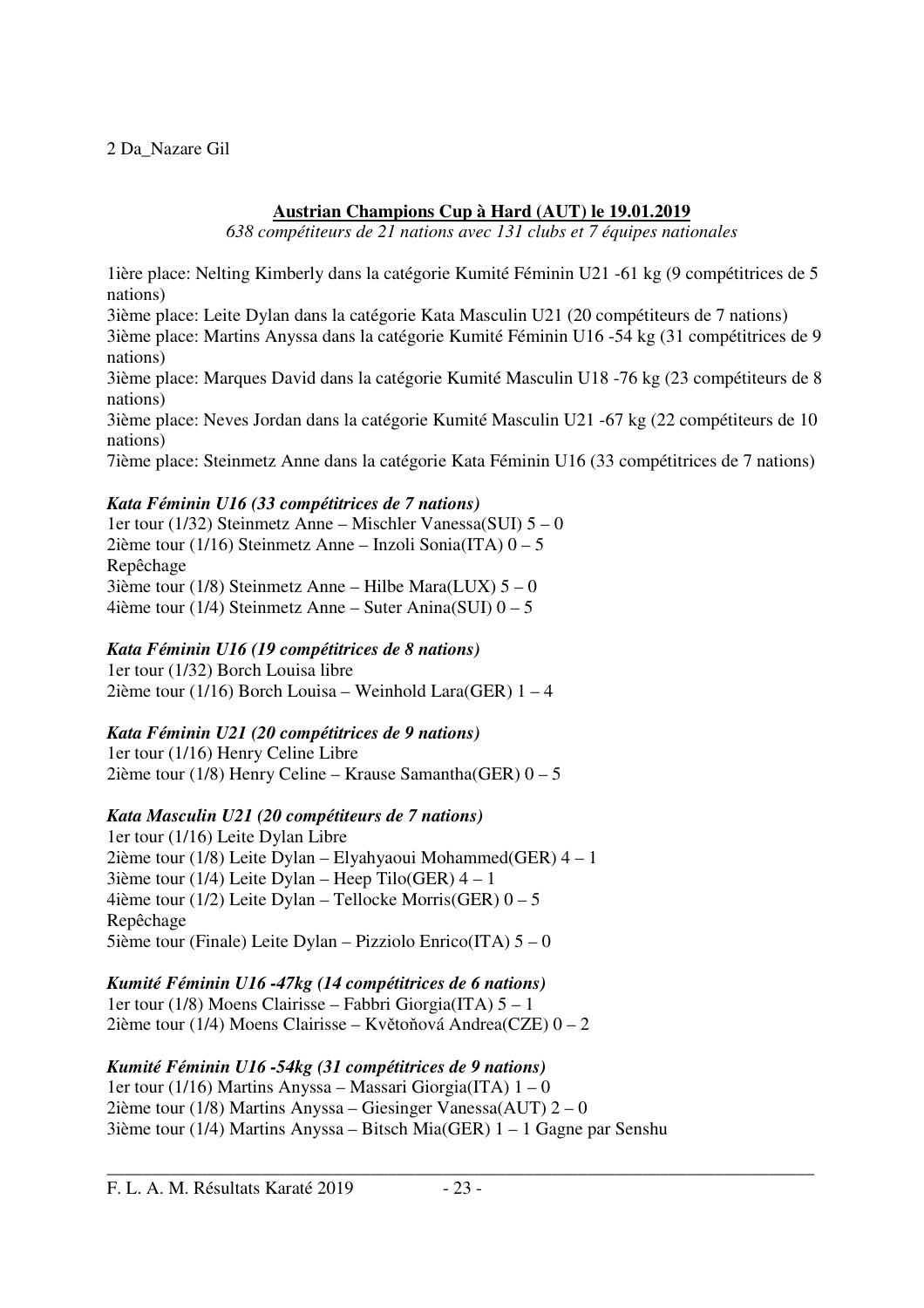4ième tour (1/2) Martins Anyssa – Mcnab Carly(SCO) 1 – 2 Repêchage 5ième tour (Finale) Martins Anyssa – Zbinden Lara(SUI) 4 – 0

### *Kumité Masculin U18 -76kg (23 compétiteurs de 8 nations)*

1er tour (1/16) Marques David – Kozioł Jarosław(POL) 3 – 0 2ième tour (1/8) Marques David – Nguyen Trevis(FRA)  $2-0$ 3ième tour (1/4) Marques David – Bösiger Janis(SUI) 4 – 0 4ième tour (1/2) Marques David – Fiore Matteo(ITA)  $0 - 6$ Repêchage 5ième tour (Finale) Marques David – Rydstrøm Henrik(NOR) 2 – 1

### *Kumité Féminin U21 -61kg (9 compétitrices de 5 nations)*

1er tour (1/8) Nelting Kimberly Libre 2ième tour (1/4) Nelting Kimberly – Marwood Ariane(SUI)  $7 - 0$ 3ième tour (1/2) Nelting Kimberly – Mauer Gina-Marie(GER)  $5 - 0$ 4ième tour (Finale) Nelting Kimberly – Topalovic Lejla(AUT) 0 – 0 Gagne sur déc. Arbi

### *Kumité Masculin U21 -67kg (22 compétiteurs de 10 nations)*

1er tour (1/16) Neves Jordan Libre 2ième tour (1/8) Neves Jordan – Johnsen Daniel Cho(NOR)  $0 - 2$ Repêchage 3ième tour (1/4) Neves Jordan – Gaetani Leonardo(SUI) 8 – 0 4ième tour (1/2) Neves Jordan – Bier Marvin(GER)  $5 - 0$ 5ième tour (Finale) Neves Jordan – Rush Dylan(SCO) 2 – 0

### **Championnat d'Europe U16/U18/U21 à Aalborg (DEN) 08-10.02.2019**

*1090 compétiteurs (474 Female et 616 Male) de 51 nations*  7ième place: Neves Jordan dans la catégorie Kumité Masculin U21 -67 kg (35 compétiteurs de 35

#### *Kata Féminin U16 (32 compétitrices de 32 nations)*

nations)

1er tour Steinmetz Anne – avec 20.66 pts (14.42 TEC & 6.24 ATH) 4 sur 8 du groupe 2 2ième tour Steinmetz Anne, disqualification manque l'appel dans la salle d'échauffement, tres gros problème d'acoustique - pas de miros

\_\_\_\_\_\_\_\_\_\_\_\_\_\_\_\_\_\_\_\_\_\_\_\_\_\_\_\_\_\_\_\_\_\_\_\_\_\_\_\_\_\_\_\_\_\_\_\_\_\_\_\_\_\_\_\_\_\_\_\_\_\_\_\_\_\_\_\_\_\_\_\_\_\_\_\_\_\_

*Kata Féminin U18 (30 compétitrices de 30 nations)*  1er tour Borch Louisa – avec 21.86 pts (15.26 TEC & 6.6 ATH) 8 sur 8 du groupe 1

*Kata Féminin U21 (28 compétitrices de 28 nations)*  1er tour Henry Celine – avec 21.2 pts (14.84 TEC & 6.36 ATH) 6 sur 7 du groupe 3

*Kata Masculin U21 (31 compétiteurs de 31 nations)*  1er tour Leite Dylan – avec 21.94 pts (15.4 TEC & 6.54 ATH) 6 sur 7 du groupe 4

### *Kumité Féminin U16 -47kg (34 compétitrices de 34 nations)*

1er tour (1/32) Moens Clairisse Libre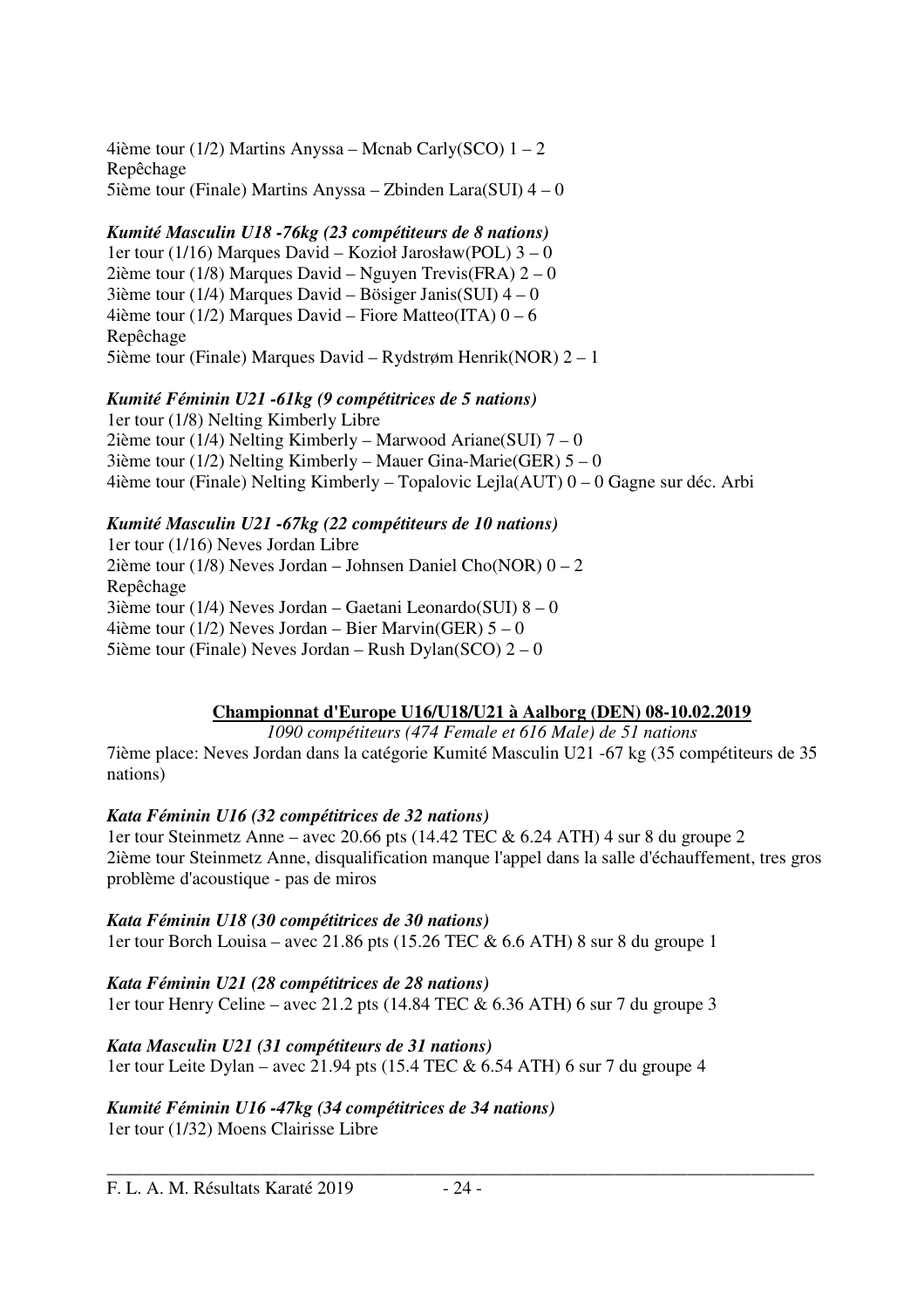2ième tour (1/16) Moens Clairisse – Kontoy Irene (CYR) 0 – 1 Kontoy Irene(CYR) perd en 1/8 de finale contre Stein Renee (GER), pas de repêchage pour Clairisse

### *Kumité Féminin U16 -54kg (33 compétitrices de 33 nations)*

1er tour (1/32) Martins Anyssa – Smirnova Julija (LAT) 0 – 3 Smirnova Julija(LAT) perd en 1/8 de finale contre Bitsch Mia (GER), pas de repêchage pour Annyssa

### *Kumité Masculin U18 -76kg (37 compétiteurs de 37 nations)*

1er tour (1/32) Marques David Libre 2ième tour (1/16) Marques David – Rees-Williams Cole (WAL) 4 – 0 3ième tour (1/8) Marques David – Zaplitnyi Andrii (UKR) 0 – 1 Zaplitnyi Andrii (UKR) perd en 1/2 de finale contre Houifa Ilias (BEL), pas de repêchage pour David

### *Kumité Féminin U21 -55kg (30 compétitrices de 30 nations)*

1er tour (1/16) Hoffmann Laura – Polifronie Izabela (ROU) 2 – 1 2ième tour (1/8) Hoffmann Laura – Goranova Ivet (BUL)  $0 - 2$ Goranova Ivet (BUL) perd en 1/4 de finale contre Heurtault Sara(FRA), pas de repêchage pour Laura

### *Kumité Féminin U21 -61kg (29 compétitrices de 29 nations)*

1er tour (1/16) Nelting Kimberly – Begic Gabrijela (BIH) 1 – 0 2ième tour (1/8) Nelting Kimberly – Radjenovic Nina (SUI) 0 – 3 Radjenovic N (SUI) perd en 1/2 de finale contre Mangiacapra A (ITA), pas de repêchage pour Kimberly

### *Kumité Féminin U21 -68kg (27 compétitrices de 27 nations)*

1er tour (1/16) Berna Allison – Nieto Isabel (ESP) 0 – 1 Nieto I (ESP) perd en 1/8 de finale contre Vorderleitner N (AUT), pas de repêchage pour Allison

### *Kumité Féminin U21 68kg (25 compétitrices de 25 nations)*

1er tour (1/16) Zantis Laura – Chatziliadou Georgia (GRE) 0 – 4 Chatziliadou G (GRE) perd en 1/4 de finale contre Harast Kinga (POL), pas de repêchage pour Laura

### *Kumité Masculin U21 -67kg (35 compétiteurs de 35 nations)*

1er tour (1/32) Neves Jordan – Dziekonski Dawid (POL) 2 – 0 2ième tour (1/16) Neves Jordan – Kondic Luka (CRO) 1 – 1 Gagne par Senshu 3ième tour (1/8) Neves Jordan – Naida Valentyn (UKR)  $0 - 2$ Repêchage 4ième tour (1/4) Neves Jordan – Balcius Tomas (LTU)  $1 - 0$ 5ième tour (1/2) Neves Jordan – Nhuyen Devid (BLR) 1 – 1 Perd sur déc. Arbi (0 - 5)

### **Karate 1 Serie A Salzburg à Salzburg (AUT) 01-03.03.2019**

*2057 compétiteurs de 99 nations avec 99 clubs et 65 équipes nationales* 

### *Kata Masculin Senior (285 compétiteurs de 64 nations)*

1er tour Marques Patrick – avec 21.0 pts (14.7 TEC & 6.3 ATH) 13 sur 17 du groupe G1 avec une moyenne du groupe: 20,72 pts (14.46 TEC & 6.26 ATH)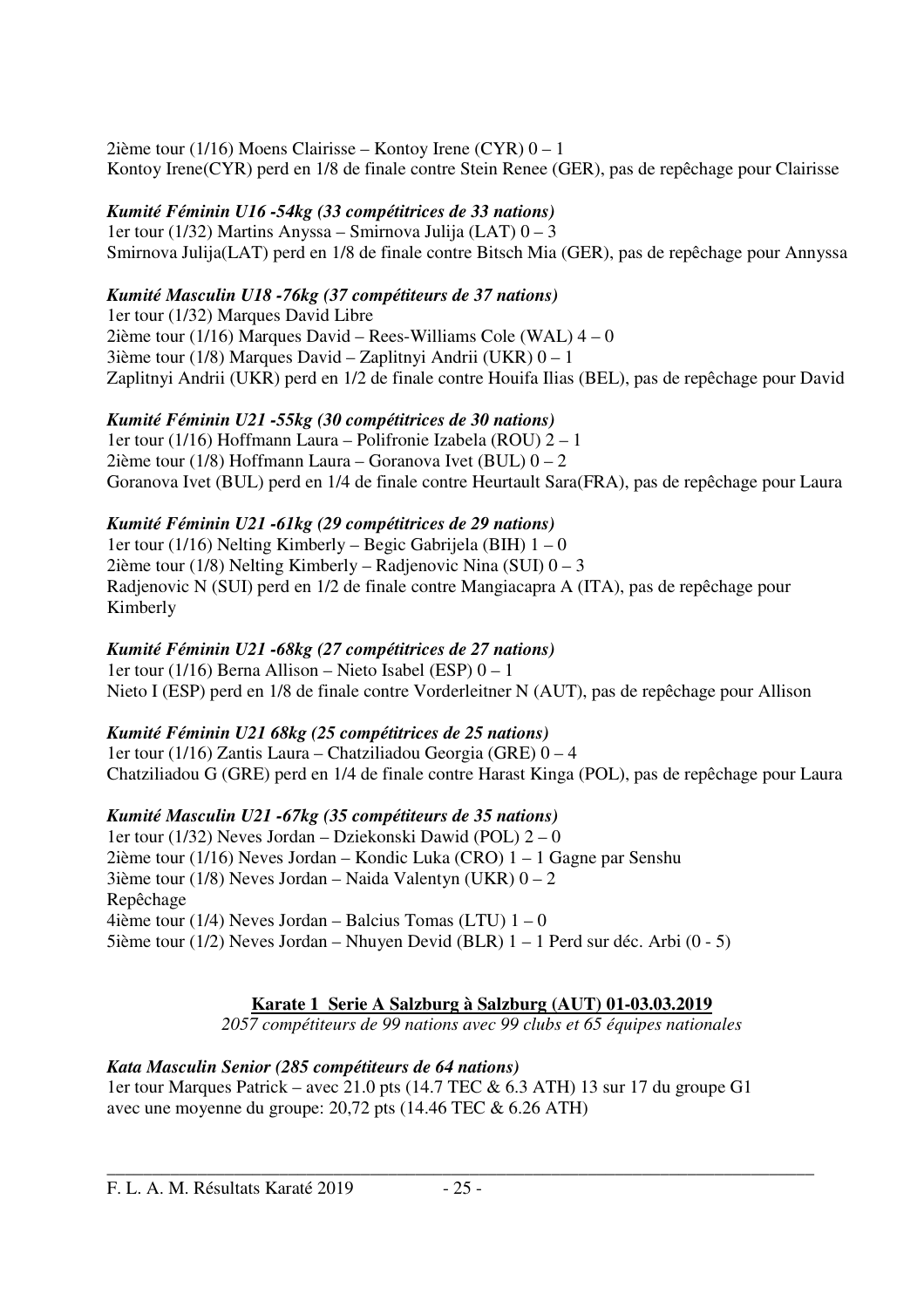### *Kata Féminin Senior (230 compétitrices de 57 nations)*

1er tour Henry Celine – avec  $22.2$  pts (15.54 TEC & 6.66 ATH) 10 sur 12 du groupe G12 avec une moyenne du groupe: 23,44 pts (16.46 TEC & 6.98 ATH)

### *Kumité Féminin Senior -55kg (139 compétitrices de 56 nations)*

1er tour (1/128) Warling Jennifer – Goranova Ivet (BUL) 2 – 4 Gornova I (BUL) perd en 1/4 de finale contre Toro Meneses V (CHI), pas de repêchage pour Jenny

1er tour (1/128) Hoffmann Laura – Kiklova Hana(SVK) 0 – 3 Kiklova H(SVK) perd en 1/64 de finale contre Abdul Jamil S (MAS), pas de repêchage pour Laura

### *Kumité Féminin Senior -61kg (132 compétitrices de 54 nations)*

1er tour (1/128) Nelting Kimberly – Libre 2ième tour (1/64) Nelting Kimberly – Seguy Charline(FRA)  $3 - 2$ 3ième tour (1/32) Nelting Kimberly – Angelucci Giulia(ITA) 2 – 3 Angelucci G (ITA) perd en 1/16 de finale contre Fonseca Elisa (USA), pas de repêchage pour Kimberly

### *Kumité Féminin Senior -68kg (107 compétitrices de 48 nations)*

1er tour (1/64) Berna Allison – Brunstad Gitte (NOR) 0 – 1 Brunstad G (NOR) perd en 1/32 de finale contre Semeraro S(ITA), pas de repêchage pour Allison

### *Kumité Féminin Senior 68+kg (94 compétitrices de 42 nations)*

1er tour (1/64) Giorgetti Pola – Orbaek Andersen Lotte (NOR) 0 – 1 Orbaek L (NOR) perd en 1/16 de finale contre Okila Manna S (EGY), pas de repêchage pour Pola

### *Kumité Masculin Senior -67kg (222 compétiteurs de 61 nations)*

1er tour (1/128) Neves Jordan – Libre 2ième tour (1/64) Neves Jordan – Soroka Egor(RUS)  $4 - 2$ 3ième tour (1/32) Neves Jordan – Andretta Giancomo(ITA)  $1 - 0$ 4ième tour (1/16) Neves Jordan – Kopytko Denys(UKR) 0 – 1 Kopytko D (UKR) perd en 1/8 de finale contre Bexutan Mussa (KAZ), pas de repêchage pour Jordan

#### **Championnat d'Europe Senior à Guadalajara (ESP) 28-31.03.2019**  *508 compétiteurs de 51 nations*

### *1ère place: Warling Jennifer dans la catégorie Kumité Féminin Senior -55 kg (37 compétitrices de 37 nations)*

### *Kata Masculin Senior (38 compétiteurs de 38 nations)*

1er tour Marques Patrick – avec 20.94 pts (14.7 TEC & 6.24 ATH) 8 sur 10 du groupe G4 Valuer moyenne du groupe 3 : 22.17 pts (15.60 TECH & 6.57 ATH)

### *Kumité Féminin Senior -61kg (33 compétitrices de 33 nations)*

1er tour (1/32) Nelting Kimberly Libre 2ième tour (1/16) Nelting Kimberly – Malauta Mihaela(ROU) Gagne sur déc. Arbi (0 - 0) 3ième tour (1/8) Nelting Kimberly – Stefanovska Natasha(MKD) 0 – 1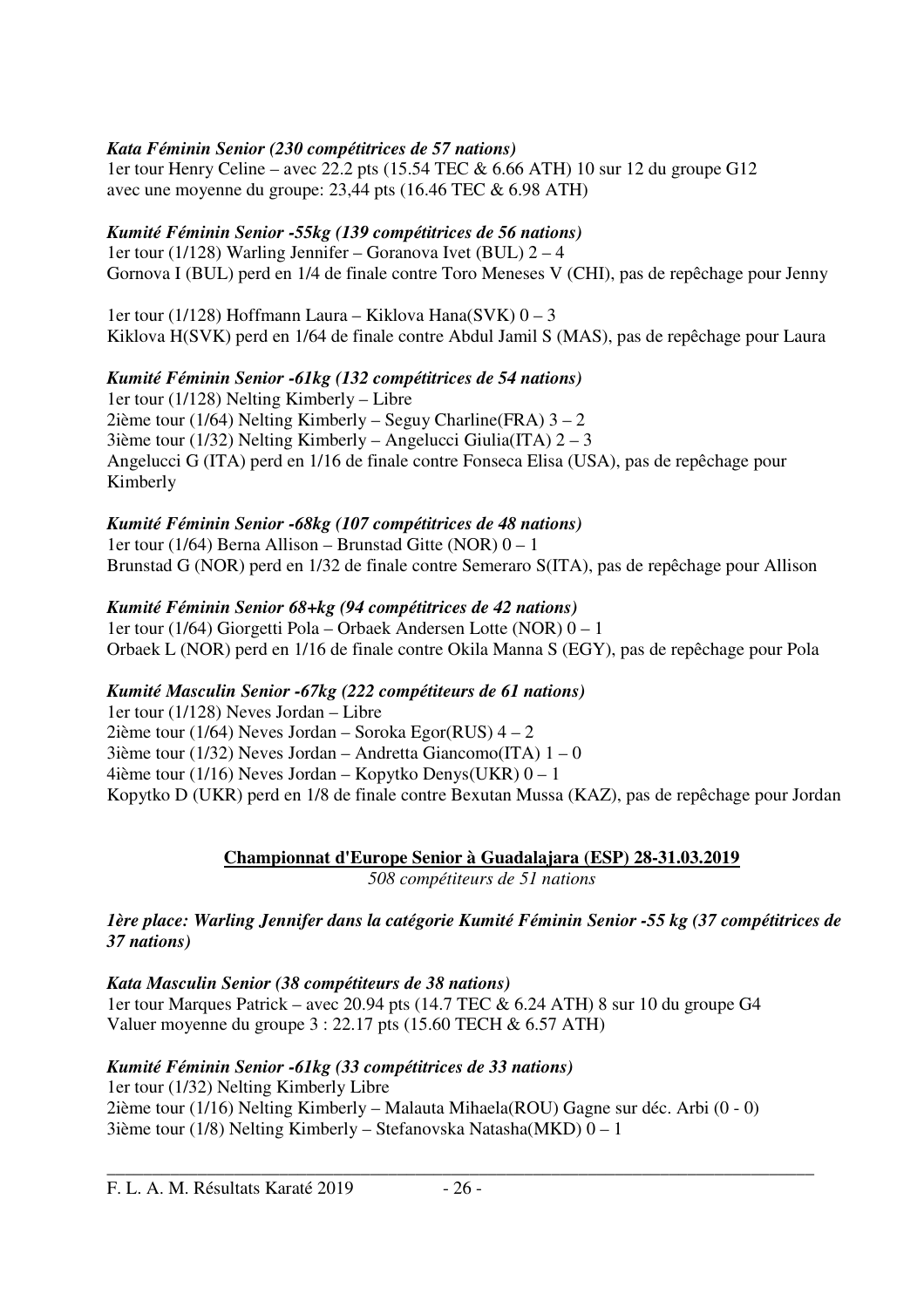Stefanovska N(MKD) perd en 14/ de finale contre Sergina A (UKR), pas de repêchage pour Kimberly

*Kumité Féminin Senior -68kg (34 compétitrices de 34 nations)*  1er tour (1/32) Berna Allison Libre 2ième tour (1/16) Berna Allison – Rakovic Marina(MNE) 0 – 5 Rakovic M (MNE) perd en 1/4 de finale contre Wold S (NED), pas de repêchage pour Allison Rakovic Marina(MNE) 3ieme au ch du Monde 2016 (AUT)

### *Kumité Féminin Senior +68kg (34 compétitrices de 34 nations)*

1er tour (1/32) Zantis Laura Libre 2ième tour (1/16) Zantis Laura – Harvey Jayn(ENG)  $0 - 3$ Harvey J(ENG) perd en 1/8 de finale contre Florentin L(FRA), pas de repêchage pour Laura

### *Kumité Féminin Senior -55kg (37 compétitrices de 37 nations)*

1er tour (1/32) Warling Jennifer Libre 2ième tour (1/16) Warling Jennifer – Gervalla Alulena(RKS) 4 – 1 3ième tour (1/8) Warling Jennifer – Maksimovic Jelena(MNE) 6 – 1 4ième tour (1/4) Warling Jennifer – Banszczyk Dorota(POL) 3 – 0 5ième tour (1/2) Warling Jennifer – Connell Amy(SCO) 5 – 4 6ième tour (Finale) Warling Jennifer – Yakan Tuba(TUR) Banszczyk Dorota(POL) est championne du monde en tritre 2018 (ESP) Yakan Tuba(TUR) est 3ieme ch d'Europe 2018

### *Kumité Féminin Equipe Senior (35 compétitrices de 35 nations)*

1er tour (1/32) Luxembourg (Berna, Nelting, Warling, Zantis) – Libre 2ième tour (1/16) Luxembourg (Berna, Nelting, Warling, Zantis) – Espagne(ESP)  $0 - 2$ Espagne(ESP) perd en 1/2 de finale contre Turquie pas de repêchage pourle Luxembourg

### **Karate premier League Rabat à Rabat (MAR) le 19-21.04.2019**

*676 compétiteurs de 78 nations avec 381 clubs et 45 équipes nationales* 

### *Kumité Féminin Senior -55kg (58 compétitrices de 40 nations)*

1er tour (1/32) Warling Jenny – Ussenova Gulmira(KAZ) 0 – 0 Gagne sur déc. Arbi 2ième tour (1/16) Warling Jenny – Busa Lorena (ITA)  $0 - 2$ Busa Lorena(ITA) perd en 1/8 de finale contre Khaksar Travat (IRI), pas de repêchage pour Jenny

### **Rheinland-Pfalz Open 2019 - 24. Krokoyama-Cup à Coblance (GER) le 27.04.2019**

*540 compétiteurs de 11 nations avec 140 clubs et 3 équipes nationales* 

1ère place: Henry Celine dans la catégorie Kata Féminin U21 (16 compétitrices de 4 nations) 2ième place: Moens Clairisse dans la catégorie Kumité Féminin U16 -47 kg (16 compétitrices de 4 nations)

2ième place: Marques David dans la catégorie Kumité Masculin U18 -76 kg (18 compétiteurs de 5 nations)

2ième place: Hoffmann Laura dans la catégorie Kumité Féminin U21 55 kg (12 compétitrices de 4 nations)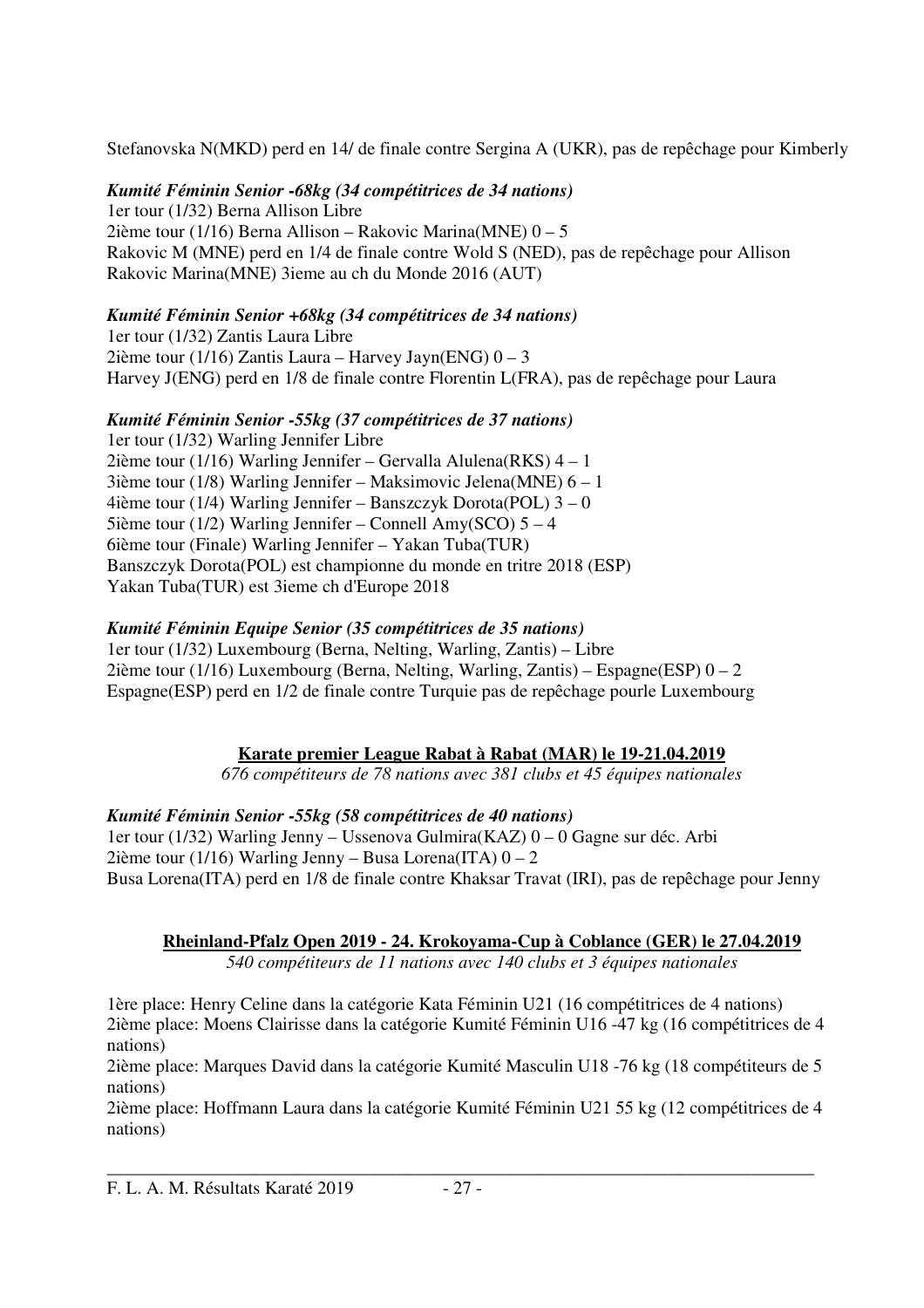3ième place: Berna Allison dans la catégorie Kumité Féminin U21 -68 kg (4 compétitrices de 3 nations)

*Kata Féminin U16 (35 compétitrices de 5 nations)*  1er tour (1/32) Steinmetz Anne Libre 2ième tour (1/16) Steinmetz Anne – Höft Helen(GER)  $0 - 5$ 

*Kata Féminin U18 (21 compétitrices de 5 nations)*  1er tour (1/16) Borch Louisa – Denis Elina(BEL)  $1 - 4$ 

*Kata Féminin U21 (16 compétitrices de 4 nations)*  1er tour (1/8) Henry Celine – Poll Cassandra(GER) 4 – 1 2ième tour (1/4) Henry Celine – Krause Samantha(GER) 3 – 2 3ième tour (1/2) Henry Celine – Ohnesorge Rebecca(GER) 4 – 1 4ième tour (Finale) Henry Celine – Djordjevic Marija(GER) 4 – 1

*Kata Masculin U21 (14 compétiteurs de 5 nations)*  1er tour (1/8) Leite Dylan – Bouchahrouf Yassine(BEL)  $0 - 5$ 

*Kumité Féminin U16 -54kg (25 compétitrices de 5 nations)*  1er tour (1/16) Martins Anyssa – DreitterEllen(GER) 1 – 3

### *Kumité Féminin U16 -47kg (16 compétitrices de 4 nations)*

1er tour (1/8) Moens Clairisse – Pauwels Victoria(BEL) 5 – 0 2ième tour (1/4) Moens Clairisse – MimoiomiNadia(GER) 4 – 1 3ième tour (1/2) Moens Clairisse – LorenzVanessa(GER) 6 – 2 4ième tour (Finale) Moens Clairisse – OttSidney(GER)  $1 - 5$ 

### *Kumité Masculin U18 -76kg (18 compétiteurs de 5 nations)*

1er tour (1/16) Marques David – Libre 2ième tour (1/8) Marques David – IvanCapadecci(GER) 8 – 0 3ième tour (1/4) Marques David – DelmmanLuca(GER)  $1 - 0$ 4ième tour (1/2) Marques David – MalkeyPaul(GER) 3 – 2 5ième tour (Final) Marques David – GrobLukas(GER) 1 – 5

### *Kumité Féminin U21 -55kg (12 compétitrices de 4 nations)*

1er tour (1/8) Hoffmann Laura – PeilaPriri(GER) 3 – 0 2ième tour (1/4) Hoffmann Laura – BenechittiniMilena(SUI) 6 – 2 3ième tour (1/2) Hoffmann Laura – BerlottaRebecca(SUI) 4 – 1 4ième tour Final Hoffmann Laura – KassNur(SUI) 1 – 3

*Kumité Féminin U21 -68kg (4 compétitrices de 3 nations)*  1er tour (1/2) Berna Allison – HirtAnna(SUI) 1 – 1 Gagne par Senshu 2ième tour (Finale) Berna Allison – LaiterbenerEvelyne(GER) 0 – 8 Abandon

**Karate 1 Youth League à Limassol (CYP) le 03-05.05.2019** 

*1583 compétiteurs de 58 nations avec 1123 clubs et 32 équipes nationales*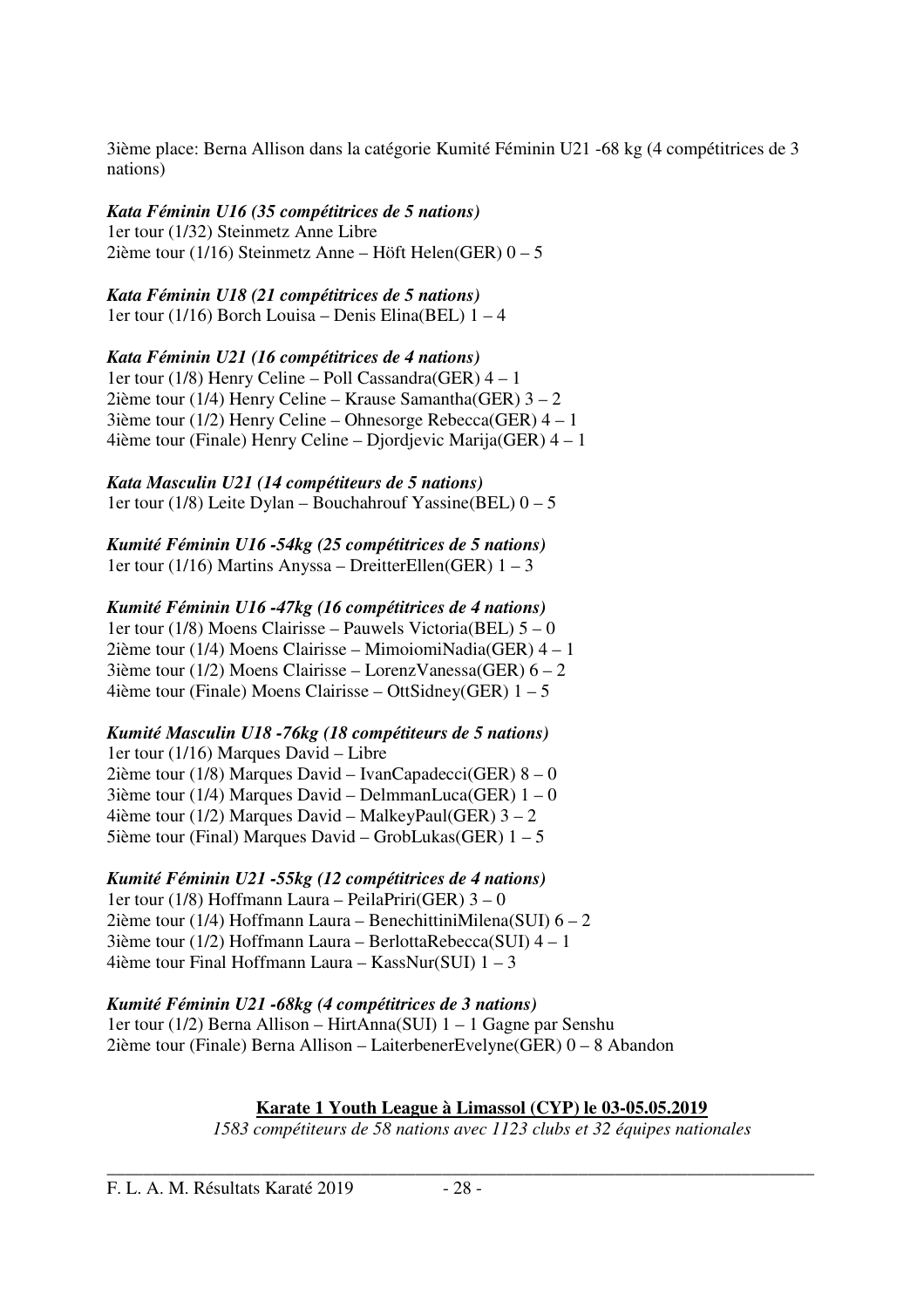### *Kata Féminin U16 (64 compétitrices de 25 nations)*

1er tour Steinmetz Anne – avec 22.36 pts (15.82 TEC & 6.54 ATH) 4 sur 8 du groupe 1 Match barrage contre Koreshkova L (RUS) Steinmetz Anne gagne avec 23.76 pts contre 23.56 2ième tour Steinmetz Anne – avec 21.76 pts (15.4 TEC & 6.36 ATH) 8 sur 8 du groupe 1 Steinmetz Anne se classe à la 29ieme place

### *Kata Féminin U18 (35 compétitrices de 18 nations)*

1er tour Borch Louisa – avec 21.54 pts (15.12 TEC & 6.42 ATH) 5 sur 8 du groupe 3

### *Kumité Masculin U18 -76kg (63 compétiteurs de 29 nations)*

1er tour (1/32) Marques David – Hounifa Ilias (BEL) 1 – 7 Hounifa Ilias (BEL) perd en 1/2 de finale contre Gamaledin A (EGY), pas de repêchage pour David Hounifa Ilias (BEL) vice champion d'Europe en titre

### *Kumité Féminin U16 -54kg (78 compétitrices de 32 nations)*

1er tour (1/64) Martins Anyssa – Daliti Georgia(CYR) 9 – 1 2ième tour (1/32) Martins Anyssa – Kulmakova Alina(RUS) 1 – 2 Kulmakova A perd en 1/16 de finale contre Pereira Carolina (POR), pas de repêchage pour Anyssa

### *Kumité Féminin U16 -47kg (42 compétitrices de 21 nations)*

1er tour (1/32) Moens Clarisse 2ième tour (1/16) Moens Clarisse – Lintz Alexandra(HUN) 6 – 1 3ième tour (1/8) Moens Clarisse – Schenk Elisa(BEL)  $1 - 5$ Schenk E perd en 1/2 de finale contre Tsvetanova Kristina (BUL), pas de repêchage pour Clarisse

### **Karate 1 Series A - Istanbul 2019 à Istanbul (TUR) le 17-19.05.2019**

*1813 compétiteurs de 101 nations avec 1167 clubs et 56 équipes nationales* 

### *Kata Féminin Senior (173 compétitrices de 51 nations)*

1er tour Henry Celine – avec 21.42 pts (15.12 TEC & 6.3 ATH) 9e sur 11 du groupe 5/16

### *Kata Masculin Senior (205 compétitrices de 62 nations)*

1er tour Marques Patrick – avec 21.48 pts (15.12 TEC & 6.36 ATH) 9 sur 13 du groupe 11

### *Kumité Féminin Senior -55kg (136 compétitrices de 55 nations)*

1er tour (1/128) Warling Jennifer – Melo Pamela(BRA) 1 – 0 2ième tour (1/64) Warling Jennifer – Bugur Gizem(GER)  $6 - 0$ 3ième tour (1/32) Warling Jennifer – Obinson Brandi(USA)  $0 - 2$ Obinson B (USA) perd en 1/8 de finale contre Sanistyarani A (INA), pas de repêchage pour Jenny

### *Kumité Féminin Senior -55kg (133 compétitrices de 58 nations)*

1er tour (1/128) Nelting Kimberly – Iwato Misa(JPN) 0 – 0 Gagne sur déc. Arbi 2ième tour (1/64) Nelting Kimberly – Kochieva Alana(RUS) 0 – 1 Kochieva A perd en 1/16 de finale contre Granda Alexandra (PER), pas de repêchage pour Kimberly

*Kumité Féminin Senior 68+kg (83 compétitrices de 44 nations)*  1er tour (1/64) Giorgetti Pola – Khatibi Masoume(IRI) 3 – 0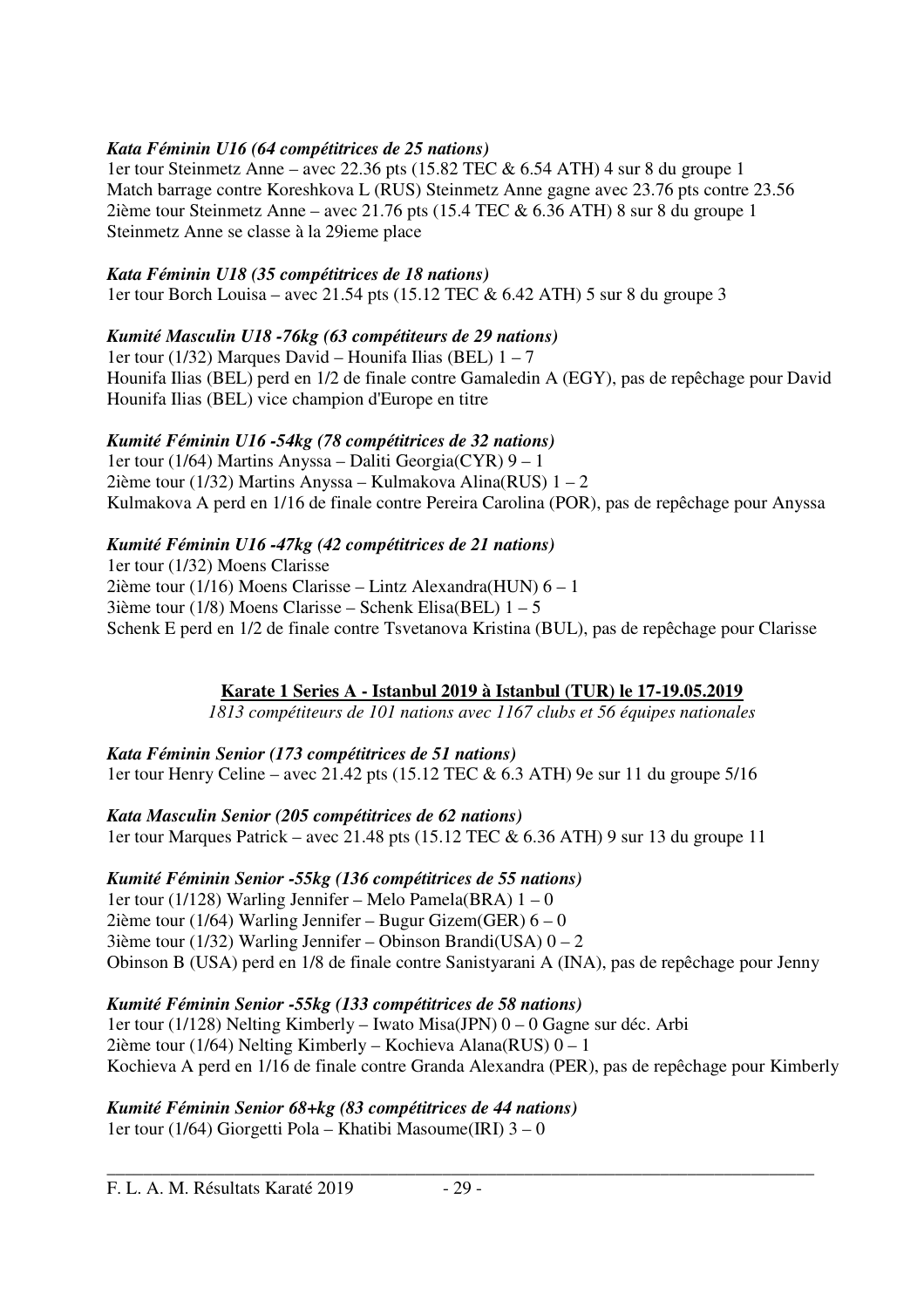2ième tour (1/32) Giorgetti Pola – Alyeva Farida(AZE) 2 – 3 Alyeva F perd en 1/16 de finale contre Saito Ayaka (JPN), pas de repêchage pour Pola

### **Karate1 Premier Leaguea Shanghai (CHI) 07-09.06.2019**

*574 compétiteurs de 76 nations avec 284 clubs et 47 équipes nationales* 

### *Kumité Féminin Senior -55kg (40 compétitrices de 29 nations)*

1er tour (1/32) Warling Jenny – Libre 2ième tour (1/16) Warling Jenny – Ussenova Gulmira(KAZ) 0 – 1 Ussenova G(KAZ) perd en 1/8 de finale contre Terligu Anzzhelik (UKR), pas de repêchage pour Jenny

### **Karate Series A - Montreal à Montreal (CAN) 21-23.06.2019**

*659 compétiteurs de 67 nations avec 340 clubs et 52 équipes nationales* 

### *Kumité Féminin Senior -55kg (46 compétitrices de 26 nations)*

1er tour (1/32) Hoffmann Laura – Chaerer Maya(SUI) 0 – 1 Chaerer Maya perd en 1/16 de finale contre Ding Jiamei (CHN), pas de repêchage pour Laura

### *Kumité Féminin Senior -55kg (46 compétitrices de 26 nations)*

1er tour (1/32) Warling Jennifer Libre 2ième tour (1/16) Warling Jennifer – Wen Tzu-Yun (TPE)  $0 - 2$ Wen Tzu-Yun perd en 1/2 de finale contre Zakharova Sabina (KAZ), pas de repêchage pour Jenny

### *Kumité Féminin Senior -61kg (58 compétitrices de 28 nations)*

1er tour (1/32) Nelting Kimberly – Santos Erica (BRA) 0 – 2 Santos Erica perd en 1/ de finale contre Kujuro Yuki (JPN), pas de repêchage pour Kimberly

### *Kumité Féminin Senior +68kg (30 compétitrices de 22 nations)*

1er tour (1/16) Giorgetti Pola – Grimm Charlotte (GER)(FRA) 0 – 4 Grimm Charlotte perd en 1/8 de finale contre Quintal Guadalupe (MEX), pas de repêchage pour Pola

### *Kumité Masculin Senior 67kg (68 compétiteurs de 36 nations)*

1er tour (1/64) Neves Jordan – Libre 2ième tour (1/32) Neves Jordan – Amirali Didar (KAZ) 0 – 1 Amirali Didar perd en 1/ de finale contre Kozaki Yugo (JPN), pas de repêchage pour Jordan

### **2nd European Games à Minsk (BLR) 29-30.06.2019**

*96 compétiteurs de 366 nations* 

3ième place: Warling Jenny dans la catégorie Kumité Féminin Senior -55 kg (8 compétitrices de 8 nations)

#### *Kumité Féminin Senior -55kg (8 compétitrices de 8 nations)*  1er match Warling Jenny – Bitsch Jana(GER)  $0 - 0$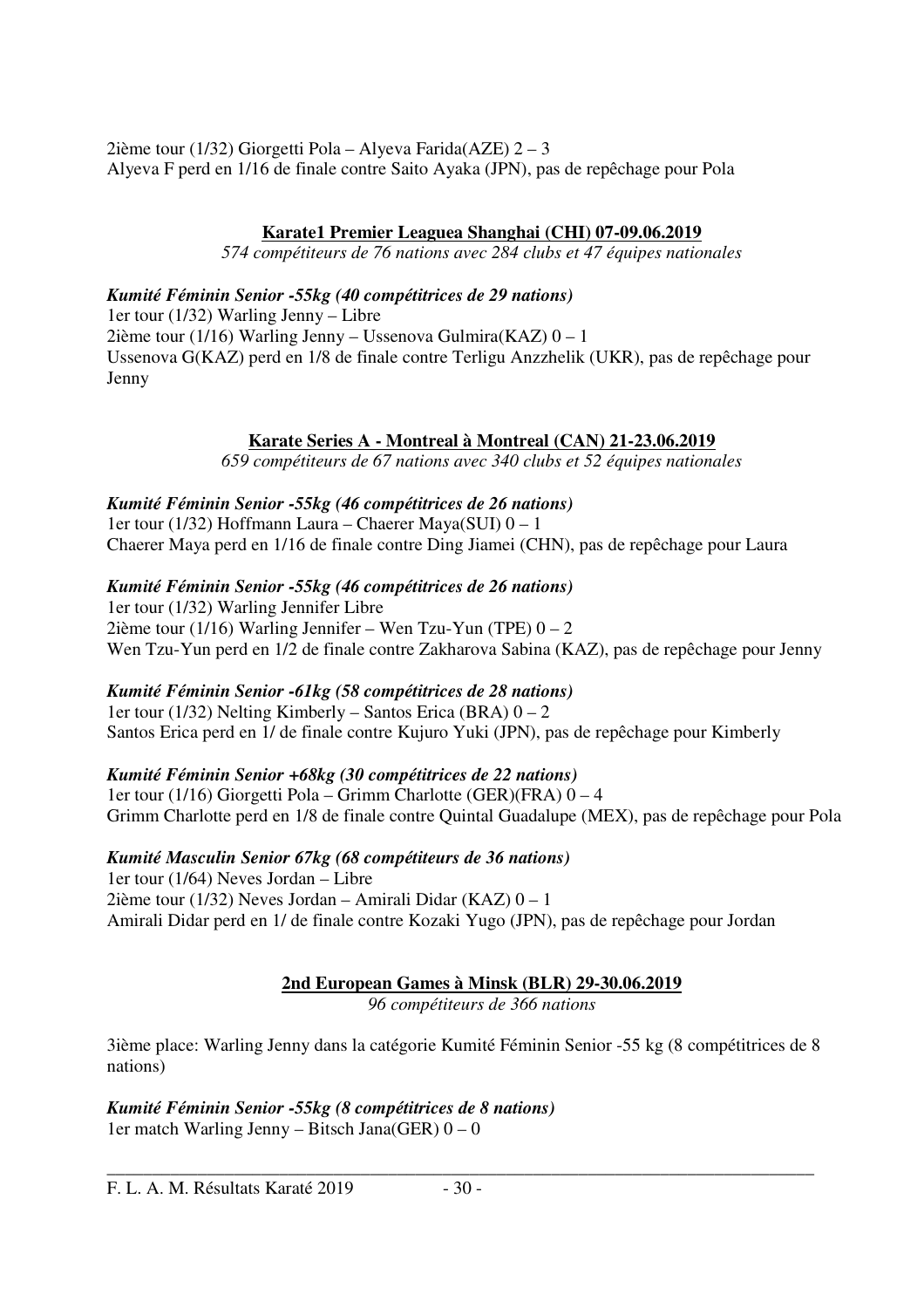2ième match Warling Jenny – Banszczyk Dorota (POL)  $0 - 0$  $3$ ième match Warling Jenny – Sharykhina Irina (BLR)  $4-0$ 1/2 finale Warling Jenny - Goranova Ivet (BUL) Pred par Kiken

### **European Universities Combat Championships à Zagreb (CRO) le 1-3 aout 2019**

*403 compétiteurs de 30 nations* 

*Kata Féminin Senior (37 compétitrices de 19 nations)*  1er tour Henry Celine – avec 22.8 pts (15.96 TEC & 6.84 ATH) 8ième place sur 9 du groupe G4

*Kumité Féminin Senior -55kg (35 compétitrices de 19 nations)*  1er tour (1/32) Hoffman Laura – Libre 2ième tour (1/16) Hoffman Laura – Brennan Amber(ENG)  $6 - 0$ 3ième tour (1/8) Hoffman Laura – Zaborska Simona(MKD) 0 – 1 Zaborska S (MKD) perd en 1/4 de finale contre Kuklova Hana (SVK), pas de repêchage pour Laura

### *Kumité Féminin Senior -55kg (35 compétitrices de 19 nations)*

1er tour (1/32) Da Nazare Lena – Libre 2ième tour (1/16) Da Nazare Lena – Schwartzova Zuzana(SVK) 0 – 1 Schwartzova Z (SVK) perd en 1/4 de finale contre Burgerova M (CZE), pas de repêchage pour Lena

### *Kumité Féminin Senior -68kg (25 compétitrices de 16 nations)*

1er tour (1/16) Berna Allison – Pichler Julia(AUT) 1 – 1 Perd par Senshu Pichler J (AUT) perd en 1/8 de finale contre Mojsovska Angela (MDK), pas de repêchage pour Alison

### *Kumité Féminin Senior +68kg (19 compétitrices de 15 nations)*

1er tour (1/16) Giorgetti Pola – Ruzaj Lucija(CRO) 4 – 1 2ième tour (1/8) Giorgetti Pola – Bujic Vasilisa(MNE) 0 – 1 Bujic V (MNE) perd en 1/4 de finale contre Oliveira Ferreira (POR), pas de repêchage pour Pola

### *Kumité Masculin Senior -67kg (37 compétiteurs de 18 nations)*

1er tour (1/32) Neves Jordan – Libre 2ième tour (1/16) Neves Jordan – Benotti Gianmarco(ITA)  $3 - 0$  $3$ ième tour (1/8) Neves Jordan – Rashiti Valdrin(RKS) 2 – 0 4ième tour (1/4) Neves Jordan – Mendes Joaquim (POR)  $0 - 2$ Mendes J (POR) perd en 1/2 de finale contre Štimac Stjepan (CRO), pas de repêchage pour Jordan

### **Basel Open à Basel (SUI) le 31.08.2019**

*788 compétiteurs de 28 nations avec 140 clubs et 3 équipes nationales* 

1ère place: Berna Allison dans la catégorie Kumité Féminin U21 61 kg (7 compétitrices de 5 nations) 1ère place: Marques David dans la catégorie Kumité Masculin U21 67 kg (11 compétiteurs de 6 nations)

2ième place: Marques David dans la catégorie Kumité Masculin Senior -75 kg (17 compétiteurs de 11 nations)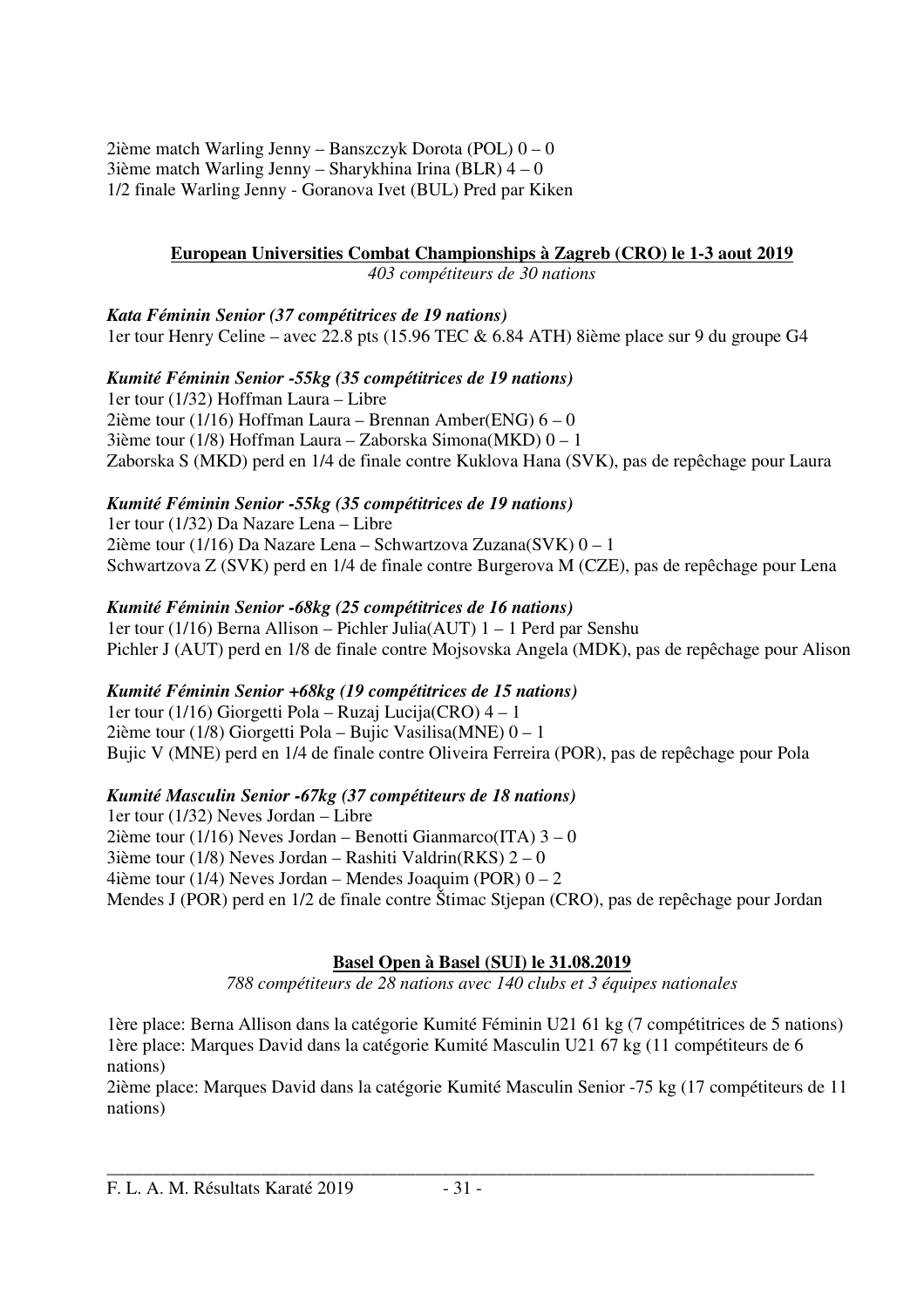3ième place: Biberich Philippe dans la catégorie Kumité Masculin Senior -67 kg (18 compétiteurs de 9 nations)

3ième place: Hoffmann Laura dans la catégorie Kumité Féminin U21 -61 kg (11 compétitrices de 9 nations)

5ième place: Borch Louisa dans la catégorie Kata Féminin U18 (11 compétitrices de 4 nations)

5ième place: Marques Patrick dans la catégorie Kata Masculin Senior (28 compétiteurs de 10 nations) 5ième place: Hoffmann Laura dans la catégorie Kumité Féminin Senior -55 16 (16 compétitrices de 10 nations)

5ième place: Hoffmann Laura dans la catégorie Kumité Féminin Senior -55 16 (16 compétitrices de 10 nations)

7ième place: Henry Celine dans la catégorie Kata Féminin Senior (16 compétitrices de 8 nations)

### *Kata Féminin U18 (11 compétitrices de 4 nations)*

1er tour (1/8) Borch Louisa Libre 2ième tour (1/4) Borch Louisa – Sommer Leonie(SUI) 5 – 0 3ième tour (1/2) Borch Louisa – Dutto Giada(ITA)  $0 - 5$ Repêchage 4ième tour (Finale) Borch Louisa – Forgione Romana(SUI) 0 – 5

### *Kata Féminin Senior (16 compétitrices de 8 nations)*

1er tour (1/8) Henry Celine – Janice Irene(INA)  $1 - 4$ 2ième tour (1/4) Henry Celine – Frieh Louise(FRA)  $0 - 5$ 

### *Kata Masculin Senior (28 compétiteurs de 10 nations)*

1er tour (1/16) Marques Patrick – Carlone Gianluca(ITA) 4 – 1 2ième tour (1/8) Marques Patrick – Sathiyamoorthy Abilash(SUI) 4 – 1 3ième tour (1/4) Marques Patrick – Maruani Jonhatan(FRA) 1 – 3 Repêchage 4ième tour (1/2) Marques Patrick – Andinudan Andinudin(INA) 5 – 0 5ième tour (Finale) Marques Patrick – Szafranek Jodan(SCO) 0 – 5

### *Kumité Féminin Senior -55kg (16 compétitrices de 10 nations)*

1er tour (1/8) Hoffmann Laura Libre 2ième tour (1/4) Hoffmann Laura – Fenoglio Sara(ITA) 4 – 1 3ième tour (1/2) Hoffmann Laura – Pollard Aimee(SCO) 1 – 3 Repêchage 4ième tour (Finale) Hoffmann Laura – Brunoriv Veronica(ITA) 0 – 3

#### *Kumité Masculin Senior -75kg (17 compétiteurs de 11 nations)*

1er tour (1/16) Marques David Libre 2ième tour (1/8) Marques David – Ramanis Rainers(INA) 5 – 1 3ième tour (1/4) Marques David – Bonito Simone(ITA) 3 – 0 4ième tour (1/2) Marques David – Rouret Marc(FRA)  $2-0$ 5ième tour (Finale) Marques David – Minardi Andrea(ITA)  $1 - 5$ 

#### *Kumité Masculin Senior -67kg (18 compétiteurs de 9 nations)*

1er tour (1/16) Biberich Philippe Libre 2ième tour (1/8) Biberich Philippe – Hutapea Tebing(INA)  $7 - 5$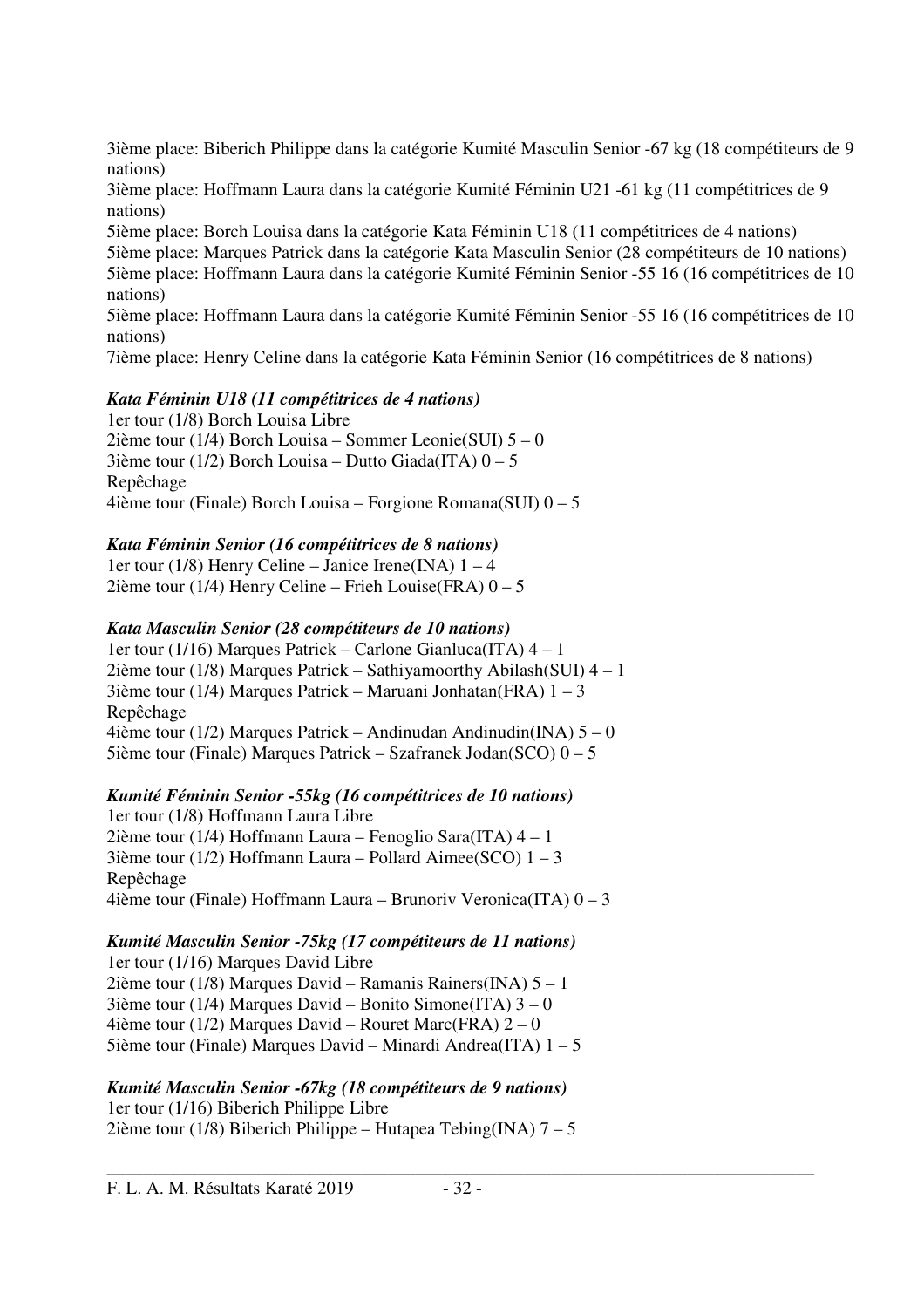3ième tour (1/4) Biberich Philippe – Balendrkumar Gowshekan(FRA) 0 – 0 Perd sur déc. Arbi Repêchage 4ième tour (1/2) Biberich Philippe – Timmermans Jordy(NED)  $1 - 0$ 

### *Kumité Féminin U21 61kg (7 compétitrices de 5 nations)*

1er tour (1/4) Berna Allison – Mulolo Ophelie(BEL) 8 – 5 2ième tour (1/2) Berna Allison – Sejdijaj Diellza(SUI) 3 – 0 3ième tour (Finale) Berna Allison – Dernkaoui Myriam(FRA) 3 – 0

### *Kumité Féminin U21 -61kg (11 compétitrices de 9 nations)*

1er tour (1/8) Hoffmann Laura Libre 2ième tour (1/4) Hoffmann Laura – Pollard Aimee(SCO) 1 – 1 Perd par Senshu Repêchage 3ième tour (1/2) Hoffmann Laura Libre 4ième tour (Finale) Hoffmann Laura – Fenoglio Martina(ITA) 2 – 1

### **Karate1 Premier League à Tokyo (JPA) 06-08.09.2019**

*681 compétiteurs de 79 nations avec 337 clubs et 62 équipes nationales* 

5ième place: Warling Jenny dans la catégorie Kumité Féminin Senior -55 kg (50 compétitrices de 37 nations)

### *Kumité Féminin Senior -55kg (50 compétitrices de 37 nations)*

1er tour (1/32) Warling Jenny – Libre 2ième tour (1/16) Warling Jenny – Ishia Fumika (JPN)  $8 - 5$ 3ième tour (1/8) Warling Jenny – Banaszczyk Dorota (POL)  $4 - 3$ 4ième tour (1/4) Warling Jenny – Ouihaddadene Sabrina (FRA) 3 – 0 5ième tour (1/2) Warling Jenny – Teriluga Anzhelika (UKR) 1 – 4 Perd sur déc. Arbi Repêchage 1er tour (Finale) Warling Jenny – Nakamura Shiori (JPN) 1 – 2

### **Championnat des Petits Etats d'Europe à Reyljavik (ISL) 14-15.09.2019**

*345 compétiteurs de 7 nations* 

1ère place: Coimbra Pol dans la catégorie Kata Masculin U13 (8 compétiteurs de 3 nations) 1ère place: Logelin Kim dans la catégorie Kumité Féminin U13 42+ kg (6 compétitrices de 3 nations) 1ère place: Mazet Jules dans la catégorie Kumité Masculin U13 -40 kg (4 compétiteurs de 2 nations) 1ère place: Teixeira Tomas dans la catégorie Kumité Masculin U14 -50 kg (10 compétiteurs de 4 nations)

1ère place: Steinmetz Anne dans la catégorie Kata Féminin U16 (8 compétitrices de 3 nations) 1ère place: Moens Clairisse dans la catégorie Kumité Féminin U16 -47 kg (4 compétitrices de 3 nations)

1ère place: Martins Anyssa dans la catégorie Kumité Féminin U16 -54 kg (7 compétitrices de 3 nations)

1ère place: Gedgen Nelly dans la catégorie Kata Féminin U18 (12 compétitrices de 56 nations)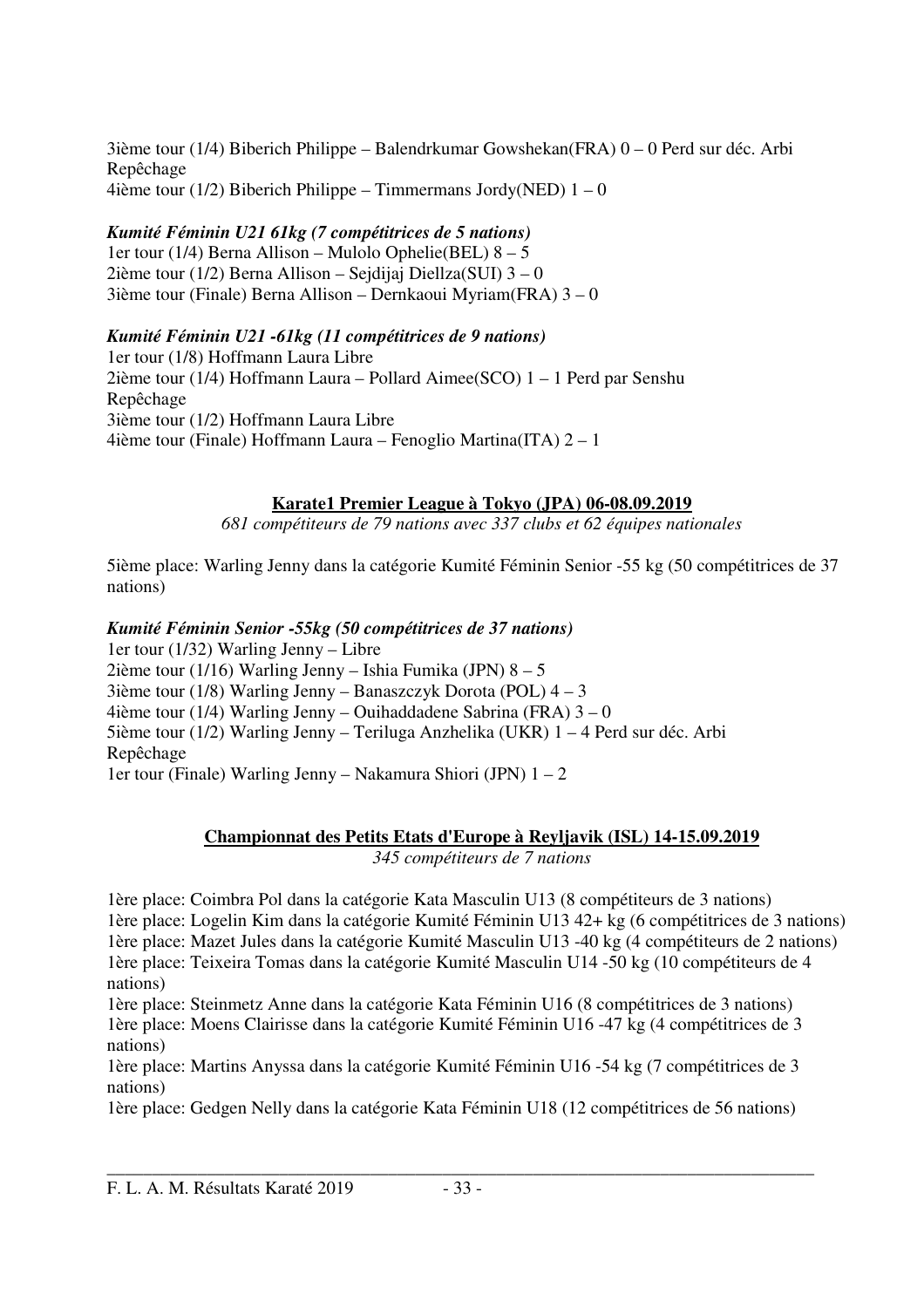1ère place: Giorgetti Pola dans la catégorie Kumité Féminin Senior 61+ kg (4 compétitrices de 4 nations)

1ère place: Nelting Kimberly dans la catégorie Kumité Féminin Senior Open kg (8 compétitrices de 6 nations)

1ère place: Marques Patrick dans la catégorie Kata Masculin Senior (19 compétiteurs de 7 nations) 1ère place: Biberich Philippe dans la catégorie Kumité Masculin Senior -67 kg (8 compétiteurs de 4 nations)

1ère place: Biberich Philippe dans la catégorie Kumité Masculin Senior Open kg (12 compétiteurs de 4 nations)

1ère place: Lux (Borch, Henry, Steinmetz) dans la catégorie Kata Féminin Equipes Senior (4 équipes de 4 nat)

1ère place: Lux (Giorgetti, Nelting) dans la catégorie Kumité Féminin Equipe Senior (3 équipes de 3 nations)

1ère place: Lux (Grinberga, Martins, Moens) dans la caté Kumité Féminin Equipe Cadette (4 équipes de 3 nat)

2ième place: Mazet Jules dans la catégorie Kata Masculin U13 (8 compétiteurs de 3 nations)

2ième place: Lambot Gaspard dans la catégorie Kumité Masculin U13 -40 kg (4 compétiteurs de 2 nations)

2ième place: Paiva Gabriel dans la catégorie Kumité Masculin U13 50+ kg (6 compétiteurs de 2 nations)

2ième place: Moens Clement dans la catégorie Kumité Masculin U14 -50 kg (10 compétiteurs de 4 nations)

2ième place: Cinardo Rosaria dans la catégorie Kumité Féminin U16 -54 kg (7 compétitrices de 3 nations)

2ième place: Grinberga Anna dans la catégorie Kumité Féminin U16 54+ kg (6 compétitrices de 4 nations)

2ième place: Couturier Victor dans la catégorie Kumité Masculin U16 -57 kg (6 compétiteurs de 4 nations)

2ième place: Lambot Basile dans la catégorie Kumité Masculin U16 -63 kg (6 compétiteurs de 4 nations)

2ième place: Borch Louisa dans la catégorie Kata Féminin U18 (12 compétitrices de 5 nations) 2ième place: Freund Samuel dans la catégorie Kumité Masculin U18 68+ kg (5 compétiteurs de 2 nations)

2ième place: Leite Dylan dans la catégorie Kata Masculin Senior (19 compétiteurs de 7 nations)

2ième place: Nelting Kimberly dans la catégorie Kumité Féminin Senior -61 kg (4 compétitrices de 3 nations)

2ième place: Neves Jordan dans la catégorie Kumité Masculin Senior -67 kg (8 compétiteurs de 4 nations)

2ième place: Lux (Coimbra, Lambot, Moens) dans la caté Kata Masculin Equipe U14 (4 équipes de 2 nations)

2ième place: Lux (Logelin, Reis) dans la catégorie Kumité Féminin Equipe U14 (5 équipes de 4 nations)

2ième place: Lux (Lambot, Moens, Teixeira) dans la caté Kumité Masculin Equipe U14 (10 équipes de 5 nations)

2ième place: Lux (Bacinski, Cinardo, Laura, Mirizzi) dans la caté Kumité Fém Equipe Cadette (4 éq de 3 nat)

2ième place: Lux (Couturier, Freund, Neves) dans la caté Kumité Masculin Equipe Junior (6 équipes de 5 nat)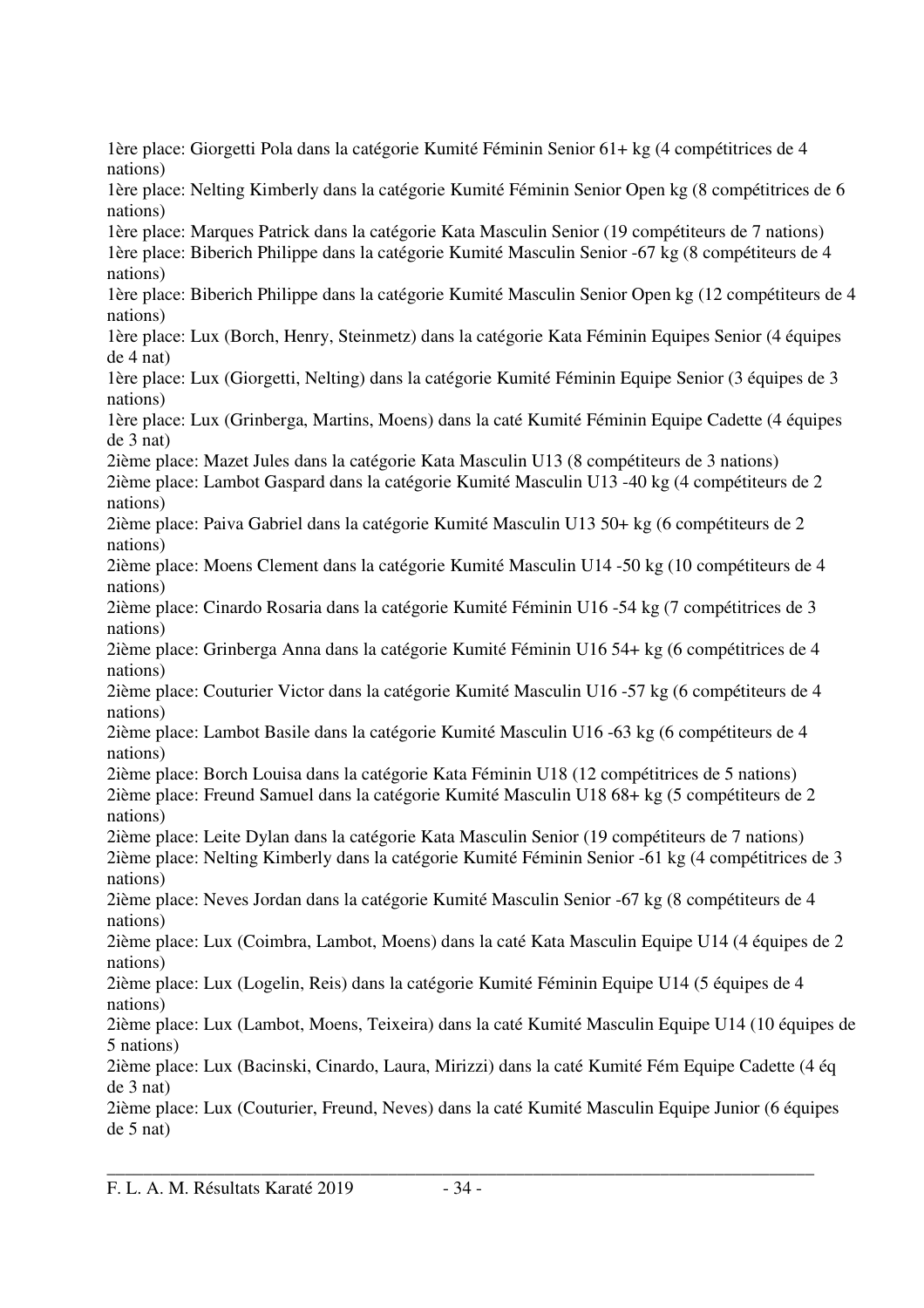3ième place: Coimbra Pol dans la catégorie Kumité Masculin U13 -40 kg (4 compétiteurs de 2 nations) 3ième place: Reis Celine dans la catégorie Kumité Féminin U14 42+ kg (6 compétitrices de 4 nations) 3ième place: Bacinski Laura dans la catégorie Kumité Féminin U16 -47 kg (4 compétitrices de 3 nations) 3ième place: Dos Santos Diego dans la catégorie Kata Masculin U16 (12 compétiteurs de 5 nations) 3ième place: Mirizzi Loredana dans la catégorie Kumité Féminin U16 -54 kg (7 compétitrices de 3 nations) 3ième place: Wohl Laura dans la catégorie Kumité Féminin U16 -54 kg (7 compétitrices de 3 nations) 3ième place: Paiva David dans la catégorie Kumité Masculin U16 -57 kg (6 compétiteurs de 4 nations) 3ième place: Henry Celine dans la catégorie Kata Féminin Senior (17 compétitrices de 7 nations) 3ième place: De Castro Lara dans la catégorie Kumité Féminin U18 -48 kg (3 compétitrices de 3 nations) 3ième place: Couturier Romain dans la catégorie Kumité Masculin U18 68+ kg (5 compétiteurs de 2 nations) 3ième place: Marques David dans la catégorie Kumité Masculin Senior -67 kg (12 compétiteurs de 5 nations) 3ième place: Marques David dans la catégorie Kumité Masculin Open (12 compétiteurs de 4 nations) 3ième place: Lux (Biberich, Cinardo, Marques, Neves) dans la cat Kumité Masculin Eq Senior (3 éq de 3 nat) 3ième place: Lux (Knarov, Mazet, Teixeira) dans la catégorie Kata Masculin Equipe U14 (4 équipes de 2 nations) 3ième place: Lux (Ollafson, Paiva, Sibille) dans la catégorie Kumité Mas Equipe U14 (10 équipes de 5 nations) 3ième place: Lux (Almalh, Couturier, Lambot, Paiva) dans la caté Kumité Mas Equipe Cadet (10 équipes de 5 nat) 5ième place: Lambot Gaspard dans la catégorie Kata Masculin U13 (8 compétiteurs de 3 nations) 5ième place: Teixeira Tomas dans la catégorie Kata Masculin U14 (6 compétiteurs de 3 nations) 5ième place: Bacinski Laura dans la catégorie Kata Féminin U16 (8 compétitrices de 3 nations) 5ième place: Cinardo Rosaria dans la catégorie Kata Féminin U16 (8 compétitrices de 3 nations) 5ième place: Neves Dylan dans la catégorie Kumité Masculin U18 68+ kg (5 compétiteurs de 2 nations) 7ième place: Borch Louisa dans la catégorie Kata Féminin Senior (17 compétitrices de 7 nations) 7ième place: Mathieu Laura dans la catégorie Kata Féminin Senior (17 compétitrices de 7 nations) 7ième place: Lux (Coimbra, Mazet) dans la catégorie Kumité Masculin Equipe U14 (10 équipes de 5 nations) 9ième place: Almalh Mahmoud dans la catégorie Kata Masculin U16 (12 compétiteurs de 5 nations) 9ième place: Mathieu Laura dans la catégorie Kata Féminin Senior (17 compétitrices de 7 nations) 9ième place: Gedgen Nelly dans la catégorie Kata Féminin Senior (17 compétitrices de 7 nations) 9ième place: Petry Kevin dans la catégorie Kata Masculin Senior (19 compétiteurs de 7 nations) *Kata Féminin U16 (8 compétitrices de 3 nations)* 

1er tour Steinmetz Anne avec 23.16 pts (16.38 TEC & 6.78 ATH) 1ère place sur 5 du groupe 2 2ième tour Steinmetz Anne avec 23.54 pts (16.52 TEC & 7.02 ATH) 1ère place sur 4 du groupe 2 Finale 3ième tour Steinmetz Anne avec 22.96 pts (16.24 TEC & 6.72 ATH) 1ère place Kumité

*Féminin U16 -47kg (4 compétitrices de 3 nations)*  1er tour (1/2) Moens Clairisse – FARRUGIA EMA(MLT) 6 – 0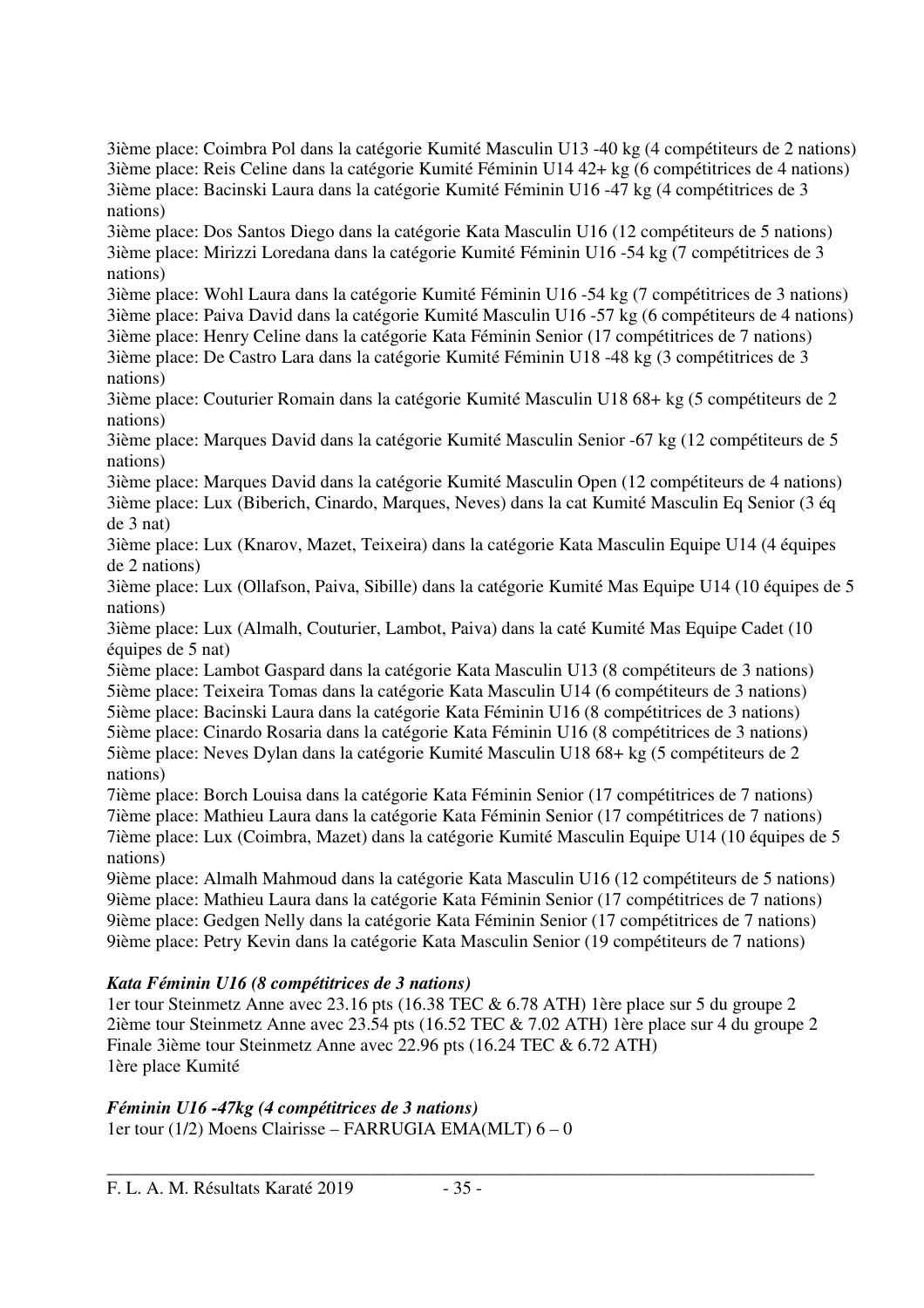2ième tour (Finale) Moens Clairisse – SOUSSAN OLIVIA(MON) 3 – 0

*Kumité Féminin U16 -54kg (7 compétitrices de 3 nations)*  1er tour (1/4) Martins Anyssa – HALLDORSDOTTIR RONJA(ISL) 4 – 1 2ième tour (1/2) Martins Anyssa – MIRIZZI LOREDANA(LUX) 2 – 0 3ième tour (Finale) Martins Anyssa – CINARDO ROSARIA(LUX) 3 – 0

### *Kumité Masculin U16 -57kg (6 compétiteurs de 4 nations)*

1er tour (1/4) Couturier Victor – IEFALO DANILO(MON) 6 – 0 2ième tour (1/2) Couturier Victor – MCCLURE SIGTHORSSON(ISL) 8 – 0 3ième tour (Finale) Couturier Victor – POLLACCO JAYDON(MLT) 2 – 3

### *Kata Féminin Senior (17 compétitrices de 7 nations)*

1er tour Henry Celine – avec 23.52 pts (16.38 TEC & 7.14 ATH) 2ième sur 9 du groupe 1 2ième tour Henry Celine – avec 23.46 pts (16.38 TEC & 7.08 ATH) 2ième sur 4 du groupe 1 3ième tour Henry Celine – avec 23.6 pts (16.52 TEC  $& 7.08$  ATH) 3ième place

### *Kata Féminin Senior (17 compétitrices de 7 nations)*

1er tour Borch Louisa – avec 22.86 pts (15.96 TEC & 6.9 ATH) 4ième sur 9 du groupe 1 2ième tour Borch Louisa – avec 22.6 pts (15.82 TEC & 6.78 ATH) 4ième sur 4 du groupe 1

*Kumité Féminin Senior -61kg (4 compétitrices de 3 nations)*  1er tour (1/2) Nelting Kimberly – DE BAETS JULIETTE(MON)  $8 - 0$ 2ième tour (Finale) Nelting Kimberly – DECROYERE AMELIE(MON) 2 – 3

### *Kumité Féminin Senior 61+kg (4 compétitrices de 4 nations)*

1er tour (1/2) Giorgetti Pola – DANESI LETIZIA(SMR) 8 – 0 2ième tour (Finale) Giorgetti Pola – FARRUGIA JOELLE(MLT) 2 – 0

*Kumité Féminin Senior Openkg (8 compétitrices de 6 nations)*  1er tour (1/4) Nelting Kimberly – CAVO CAMILLA(SMR) 2 – 0 2ième tour (1/2) Nelting Kimberly – DECROYERE AMELIE(MON) 1 – 0 3ième tour (Finale) Nelting Kimberly – PAPAGEORGIOU ELINA(CYR) 5 – 2

### *Kata Féminin U18 (8 compétitrices de 6 nations)*

1er tour Borch Louisa – avec 22.14 pts (15.54 TEC & 6.6 ATH) 1er sur 6 du groupe 2 2ième tour Borch Louisa – avec 22.68 pts (15.96 TEC & 6.72 ATH) 1er sur 4 du groupe 2 3ième tour Borch Louisa – avec 23.44 pts (16.24 TEC & 7.2 ATH) 2ième place

### *Kata Masculin Senior (19 compétiteurs de 7 nations)*

1er tour Marques Patrick – avec 26.18 pts (18.2 TEC & 7.98 ATH) 1er sur 10 du groupe 1 2ième tour Marques Patrick – avec 26.72 pts (18.62 TEC & 8.1 ATH) 1er sur 4 du groupe 1 3ième tour Marques Patrick – avec 25.36 pts (17.64 TEC & 7.62 ATH) 1er place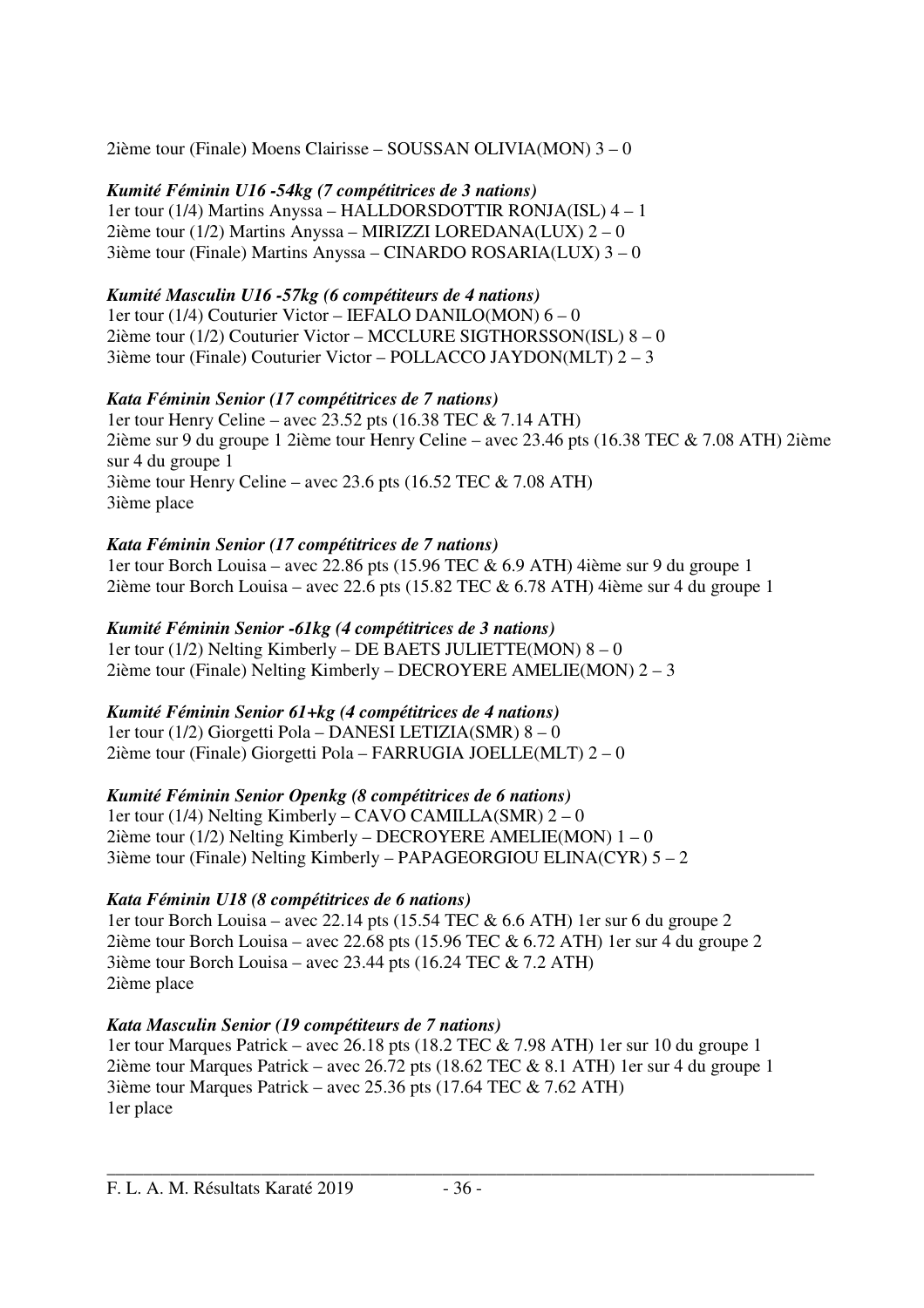### *Kata Masculin Senior (19 compétiteurs de 7 nations)*

1er tour Leite Dylan – avec 23.08 pts (16.24 TEC & 6.84 ATH) 1er sur 9 du groupe 2 2ième tour Leite Dylan – avec 23.68 pts (16.66 TEC & 7.02 ATH) 1er sur 4 du groupe 2 3ième tour Leite Dylan – avec 23.74 pts (16.66 TEC & 7.08 ATH) 2ième place

### *Kumité Masculin Senior -67kg (8 compétiteurs de 4 nations)*

1er tour (1/4) Biberich Philippe – DI SALVO STEFANO(SMR) 8 – 0 2ième tour (1/2) Biberich Philippe – PAPETTAS PANAYIOTIS(CYR) 0 – 0 Gagne sur déc. Arbi 3ième tour (Finale) Biberich Philippe – NEVES JORDAN(LUX) 5 – 0

#### *Kumité Masculin Senior -67kg (8 compétiteurs de 4 nations)*

1er tour (1/4) Neves Jordan – GEORGIADES CHRISTOS CYPRUS(CYR) 3 – 0 2ième tour ( $1/2$ ) Neves Jordan – BJARKASON ARON(ISL)  $10 - 0$ 3ième tour (Finale) Neves Jordan – BIBERICH PHILIPPE(LUX) 0 – 5

#### *Kumité Masculin Senior -67kg (12 compétiteurs de 5 nations)*

1er tour (1/8) Marques David – CARDUCCI LUCA(SMR) 4 – 0 2ième tour (1/4) Marques David – LOIZIDES PANAYIOTIS(CYR) 2 – 5 Repêchage 3ième tour (1/2) Marques David – SNORRASON ELIA(ISL) 10 – 0

### *Kumité Masculin Senior Openkg (12 compétiteurs de 4 nations)*

1er tour (1/8) Biberich Philippe – LOIZIDES PANAYIOTIS(CYR) 5 – 0 2ième tour (1/4) Biberich Philippe – SVEINBJORNSSON HEIDAR(ISL) 2 – 1  $3$ ième tour (1/2) Biberich Philippe – MARQUES DAVID(LUX)  $2-0$ 4ième tour (Finale) Biberich Philippe – GUDMUNDSSON KARL(ISL) 2 – 1

### *Kumité Masculin Senior Openkg (12 compétiteurs de 4 nations)*

1er tour (1/8) Marques David – BJARKASON ARON(ISL) 2 – 0 2ième tour (1/4) Marques David – STYLIANOU MATHAIOS(CYR) 2 – 0 3ième tour (1/2) Marques David – BIBERICH PHILIPPE (LUX)  $0 - 2$ Repêchage 4ième tour (Finale) Marques David – LOIZIDES PANAYIOTIS(CYR) 2 – 1

#### *Kata Féminin Senior (4 équipes de 4 nations)*

1er tour Lux (Borch, Henry, Steinmetz) – avec 21.74 pts (15.26 TEC & 6.48 ATH) 1 sur 2 du groupe 1 2ième tour Lux (Borch, Henry, Steinmetz) – avec 21.82 pts (15.4 TEC & 6.42 ATH) 1er place

### *Kumité Féminin Senior (3 équipes de 3 nations)*

1er tour (1/2) Luxembourg 9(Giorgetti, Nelting) – Monaco (MON) 13 – 3 2ième tour (Finale) Luxembourg 9(Giorgetti, Nelting) – San Marino (SMR) 8 – 0

### *Kumité Masculin Senior (3 équipes de 3 nations)*

1er tour (1/2) Lux (Biberich, Cinardo, Marques, Neves) – San Marino(SMR) 8 – 0 2ième tour (Finale) Lux (Biberich, Cinardo, Marques, Neves) – Chypre(CYR)  $1 - 10$ Repêchage 3ième tour Lux (Biberich, Cinardo, Marques, Neves) Islande(ISL)  $10 - 0$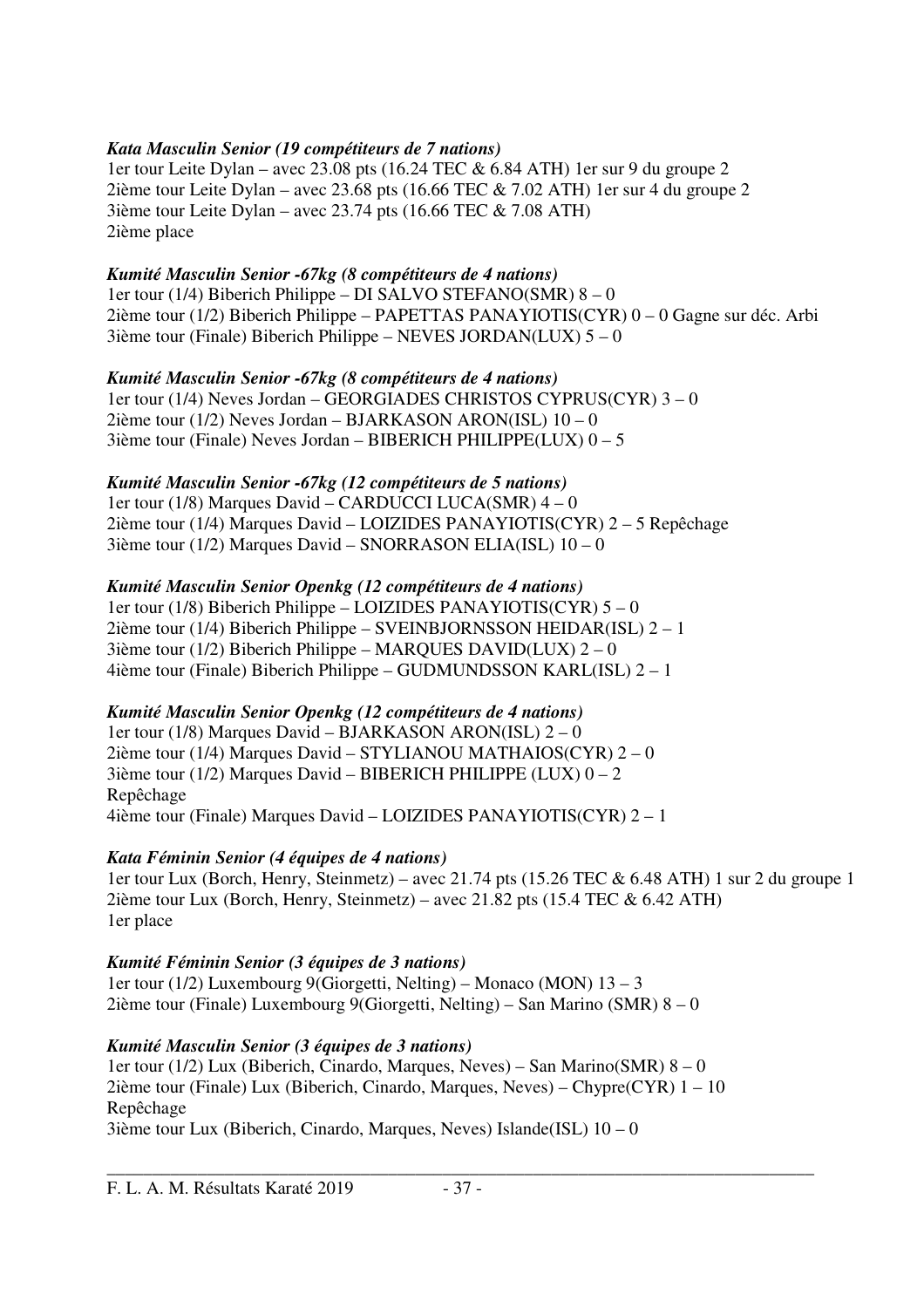### **Lion Cup à Strassen 20-21.09.2019**

*1105 compétiteurs de 32 nations avec 208 clubs et 5 équipes nationales* 

1ère place: Berna Allison dans la catégorie Kumité Féminin Senior -68 kg (15 compétitrices de 10 nations) 1ère place: Hoffmann Laura dans la catégorie Kumité Féminin U21 -55 kg (15 compétitrices de 7 nations) 2ième place: Henry Celine dans la catégorie Kata Féminin U21 (14 compétitrices de 7 nations) 2ième place: Moens Clément dans la catégorie Kumité Masculin U14 -50 kg (21 compétiteurs de 6 nations) 2ième place: Couturier Victor dans la catégorie Kumité Masculin U16 -57 kg (19 compétiteurs de 10 nations) 2ième place: Neves Jordan dans la catégorie Kumité Masculin U21 -67 kg (18 compétiteurs de 9 nations) 3ième place: Henry Celine dans la catégorie Kata Féminin Senior (35 compétitrices de 12 nations) 3ième place: Marques Patrick dans la catégorie Kata Masculin Senior (36 compétiteurs de 13 nations) 3ième place: Giorgetti Pola dans la catégorie Kumité Féminin Senior 68+ kg (15 compétitrices de 9 nations) 3ième place: Hoffmann Laura dans la catégorie Kumité Féminin Senior -55 kg (15 compétitrices de 7 nations) 3ième place: Moens Clairisse dans la catégorie Kumité Féminin U16 -47 kg (19 compétitrices de 9 nations) 3ième place: Belebass Kenza dans la catégorie Kumité Féminin U18 -48 kg (8 compétitrices de 7 nations) 3ième place: Berna Allison dans la catégorie Kumité Féminin U21 -68 kg (7 compétitrices de 6 nations) 3ième place: Vicente Tomas dans la catégorie Kumité Masculin U14 -50 kg (21 compétiteurs de 6 nations) 5ième place: Da Nazare Lena dans la catégorie Kumité Féminin Senior -55 kg (15 compétitrices de 7 nations) 5ième place: Da Nazare Gil dans la catégorie Kumité Masculin U21 -75 kg (14 compétiteurs de 8 nations) 7ième place: Dos Santos Diogo dans la catégorie Kata Masculin U18 (20 compétiteurs de 7 nations) 7ième place: Grinberga Anna dans la catégorie Kumité Féminin U16 54+ kg (46 compétitrices de 14 nations) 7ième place: Rasqui Dimitri dans la catégorie Kumité Masculin Senior -67 kg (26 compétiteurs de 9 nations) 7ième place: Da Nazare Gil dans la catégorie Kumité Masculin Senior -75 kg (31 compétiteurs de 14 nations)

#### *Kata Féminin Senior (35 compétitrices de 12 nations)*

1er tour Henry Celine – avec 23.86 pts (16.66 TEC & 7.1 ATH) 1 sur 8 du groupe 4 2ième tour Henry Celine – avec 23.52 pts (16.38 TEC & 7.14 ATH) 3 sur 8 du groupe 2 3ième tour Henry Celine – avec 24.2 pts (16.94 TEC & 7.26 ATH) 3 sur 4 du groupe 2 4ième tour Henry Celine – avec 23.24 pts (16.1 TEC & 7.14 ATH) 2 sur du groupe

#### *Kata Féminin Senior (35 compétitrices de 12 nations)*

1er tour Borch Louisa – avec 22.42 pts (15.82 TEC & 6.6 ATH) 4 sur 9 du groupe 3 2ième tour Borch Louisa – avec 22 pts (15.4 TEC & 6.6 ATH) 7 sur 8 du groupe 2

### *Kata Féminin U16 (38 compétitrices de 9 nations)*

1er tour Steinmetz Anne – avec 22.54 pts (15.82 TEC & 6.72 ATH) 3 sur 9 du groupe 3 2ième tour Steinmetz Anne – avec 22.56 pts (15.96 TEC & 6.6 ATH) 7 sur 8 du groupe 2

*Kata Féminin U21 (14 compétitrices de 7 nations)*  1er tour (1/8) Henry Celine – OZANNE MARINE(FRA)  $5 - 0$ 2ième tour (1/4) Henry Celine – AARAB OUMAIMA(NED)  $5 - 0$ 3ième tour ( $1/2$ ) Henry Celine – SALOMON LÉA(FRA)  $5 - 0$ 4ième tour (Finale) Henry Celine – TAILY HELVETIA(FRA) 1 – 4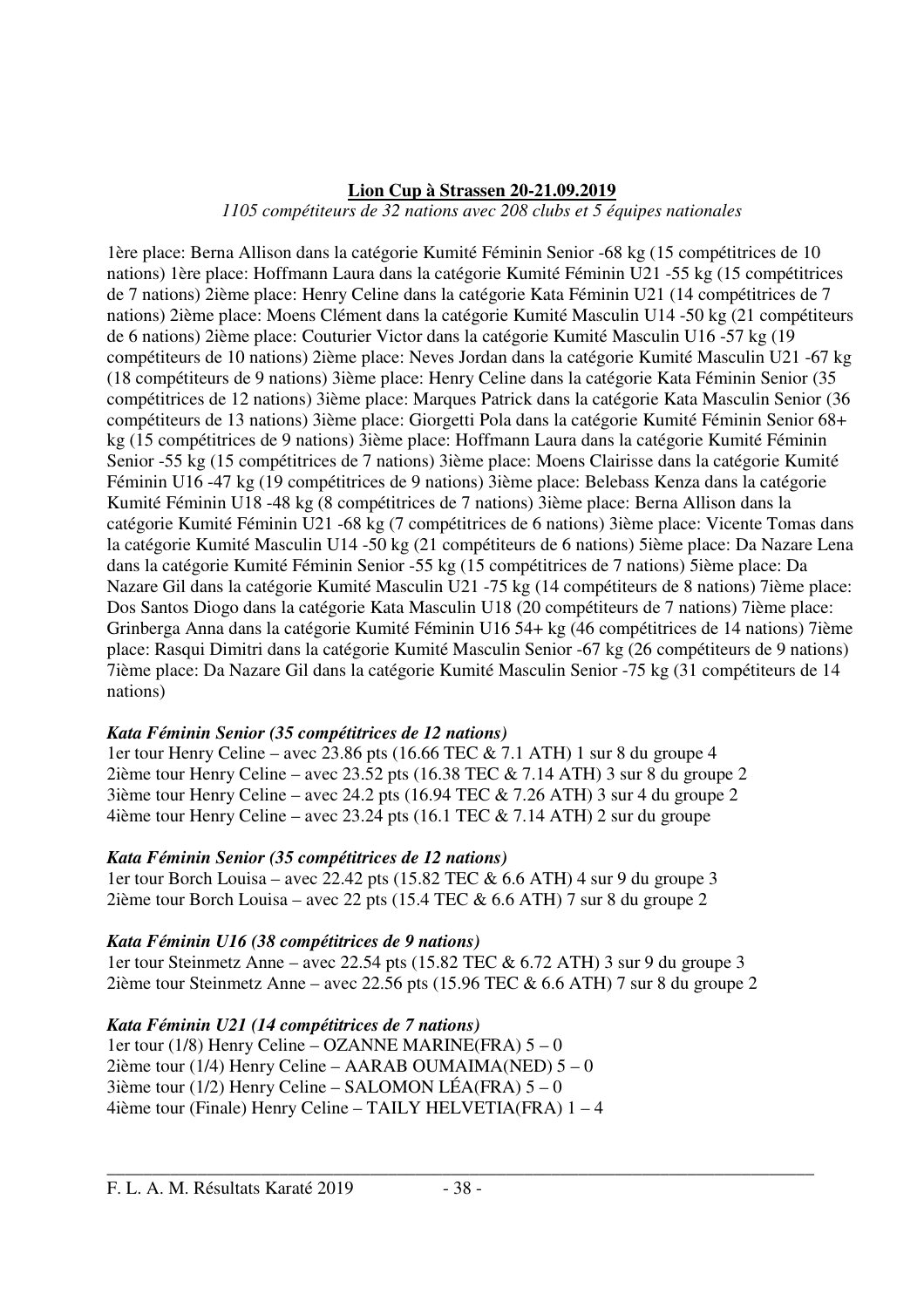### *Kata Masculin Senior (36 compétiteurs de 13 nations)*

1er tour (1/32) Marques Patrick – STASSIAUX MAHEL(FRA) 5 – 0 2ième tour (1/16) Marques Patrick – MORENO MATIAS(SUI) 5 – 0 3ième tour (1/8) Marques Patrick – NABUCET FLORIAN(FRA) 5 – 0 4ième tour (1/4) Marques Patrick – PRACHANT ALEXANDRE(FRA) 5 – 0 5ième tour (1/2) Marques Patrick – COLAS THIBAULT(FRA) 1 – 4 Repêchage 6ième tour (Finale) Marques Patrick – SZAFRANEK JORDAN(SCO) 5 – 0

### *Kumité Féminin Senior 68+kg (15 compétitrices de 9 nations)*

1er tour (1/8) Giorgetti Pola – BONJOUR PAULINE(SUI) 5 – 1 2ième tour (1/4) Giorgetti Pola – LONCIC DINA(ISR) 0 – 2 Repêchage 3ième tour (1/2) Giorgetti Pola – NORTAN VANESCA(NED) 1 – 0 4ième tour (Finale) Giorgetti Pola – GABRIELS CELINE(BEL) 8 – 0

### *Kumité Féminin Senior -55kg (15 compétitrices de 7 nations)*

1er tour (1/8) Hoffmann Laura – SRITHARAN DHARAKY(SUI) 0 – 0 Gagne sur déc. Arbi 2ième tour (1/4) Hoffmann Laura – SIDOTMANE SABRINA(FRA) 4 – 1 3ième tour (1/2) Hoffmann Laura – LANZONE ELEONORA(ITA) 2 – 7 Repêchage 4ième tour (Finale) Hoffmann Laura – SALERNO NOEMI(SUI) 2 – 0

*Kumité Féminin Senior -68kg (15 compétitrices de 10 nations)*  1er tour (1/8) Berna Allison – VASCO ADRIANA(BRA) 0 – 0 Gagne sur déc. Arbi 2ième tour (1/4) Berna Allison – LASSOUAG LYDIA(FRA) 1 – 0 3ième tour (1/2) Berna Allison – VAN VLIMMEREN AILEEN(BEL) 8 – 0 4ième tour (Finale) Berna Allison – HIRT ANNA(SUI)  $1 - 0$ 

### *Kumité Féminin U16 -47kg (19 compétitrices de 9 nations)*

1er tour (1/16) Moens Clairisse – Libre 2ième tour (1/8) Moens Clairisse – MARY ELIZABETH(SCO) 0 – 0 Gagne sur déc. Arbi 3ième tour (1/4) Moens Clairisse – PAUWELS VICTORIA(BEL) 3 – 0 4ième tour (1/2) Moens Clairisse – HUNT RUBY(ENG) 1 – 5 Repêchage 5ième tour (Finale) Moens Clairisse – GOORIMOOTHY YASHNI(FRA) 2 – 0

#### *Kumité Féminin U21 -55kg (15 compétitrices de 7 nations)*  1er tour (1/8) Hoffmann Laura – SALERNO NOEMI(SUI) 1 – 0 2ième tour (1/4) Hoffmann Laura – CASSEE MEREL(NED) 4 – 1 3ième tour (1/2) Hoffmann Laura – LANZONE ELEONORA(ITA) 3 – 2 4ième tour (Finale) Hoffmann Laura – KARS NUR(SUI) 4 – 0

# *Kumité Féminin U21 -68kg (7 compétitrices de 6 nations)*

1er tour (1/4) Berna Allison – LASSOUAG LYDIA(FRA) 1 – 2 Repêchage 2ième tour (1/2) Berna Allison – Libre 3ième tour (Finale) Berna Allison – Libre